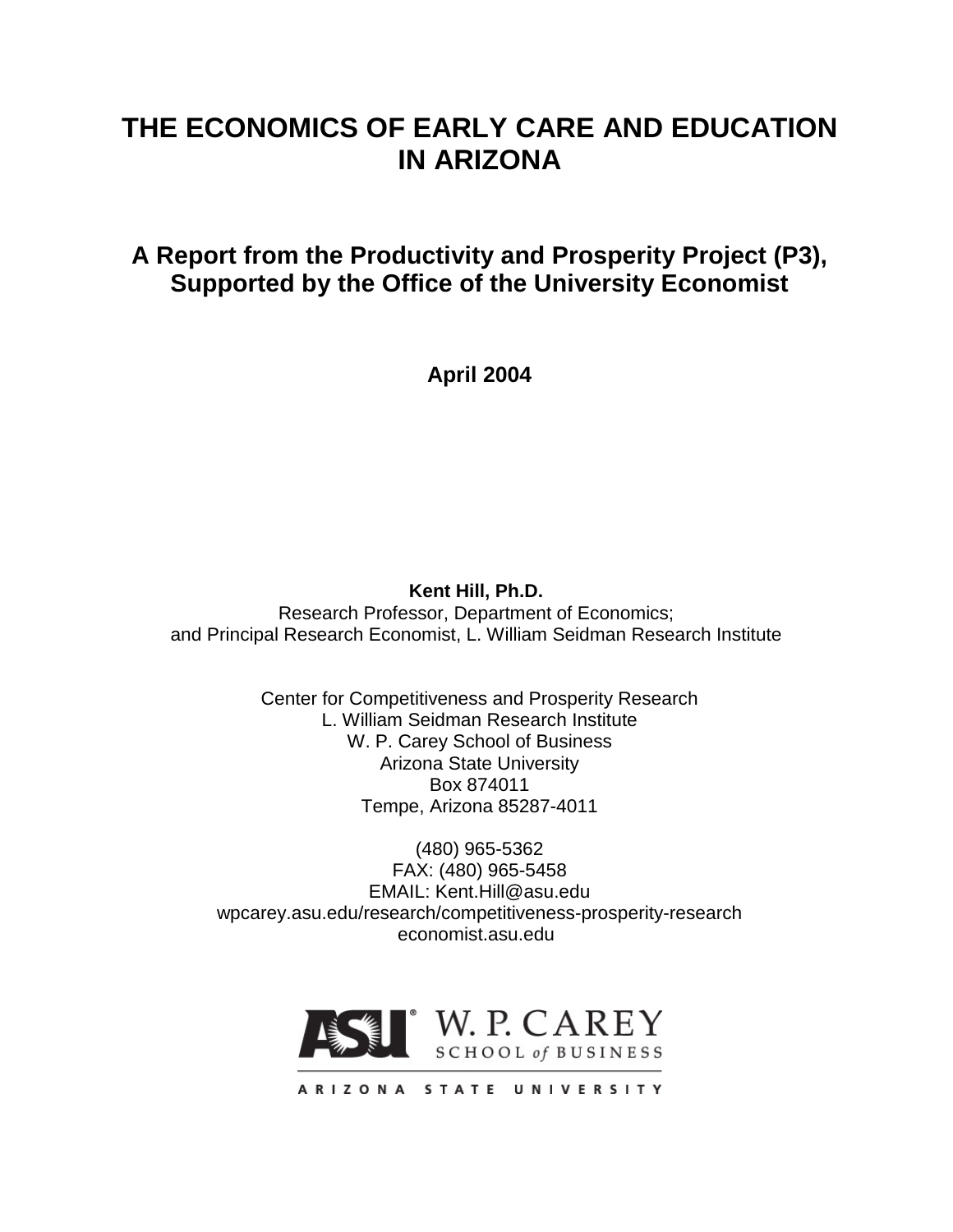# *Table of Contents*

| <b>Introduction and Organization of Report</b>                      | 4         |
|---------------------------------------------------------------------|-----------|
| <b>Summary of Major Findings</b>                                    | 6         |
| <b>Chapter 1: Industry Overview</b>                                 | 10        |
| What is Early Care and Education?                                   | 10        |
| Brief History of the Industry                                       | 10        |
| Distribution of Children Across Providers                           | 11        |
| Cost of Child Care                                                  | 13        |
| Government Programs                                                 | 14        |
| <b>Employers of Arizona Workers Receiving Child Care Assistance</b> | <b>20</b> |
| <b>Chapter 2: Economic Impact of the Child Care Industry</b>        | 23        |
| Employment Provided by the Industry                                 | 23        |
| <b>Wages Earned by Industry Employees</b>                           | 25        |
| <b>Economic Impact Analysis</b>                                     | 26        |
| <b>Fiscal Impacts</b>                                               | 29        |
| <b>Support for Labor Force Participation</b>                        | 30        |
| Total Economic Impact of the Child Care Industry                    | 35        |
| <b>Chapter 3: Public Policy and Early Care and Education</b>        | 36        |
| The Case for Public Support of ECE                                  | 36        |
| Selected Review of Early Intervention Programs                      | 37        |
| <b>Review of Cost-Benefit Studies</b>                               | 42        |
| <b>Chapter 4: Cost-Benefit Analysis of a Hypothetical</b>           |           |
| <b>ECE Program in Arizona</b>                                       | 45        |
| Defining the Program                                                | 45        |
| Cost of the Program                                                 | 46        |
| <b>Avoided Child Care Costs</b>                                     | 48        |
| Lifetime Earnings of Participating Children                         | 49        |
| Crime and Delinquency                                               | 52        |
| Mother's Earnings                                                   | 56        |
| <b>Avoided K-12 Education Costs</b>                                 | 57        |
| Adding Up Benefits and Costs                                        | 57        |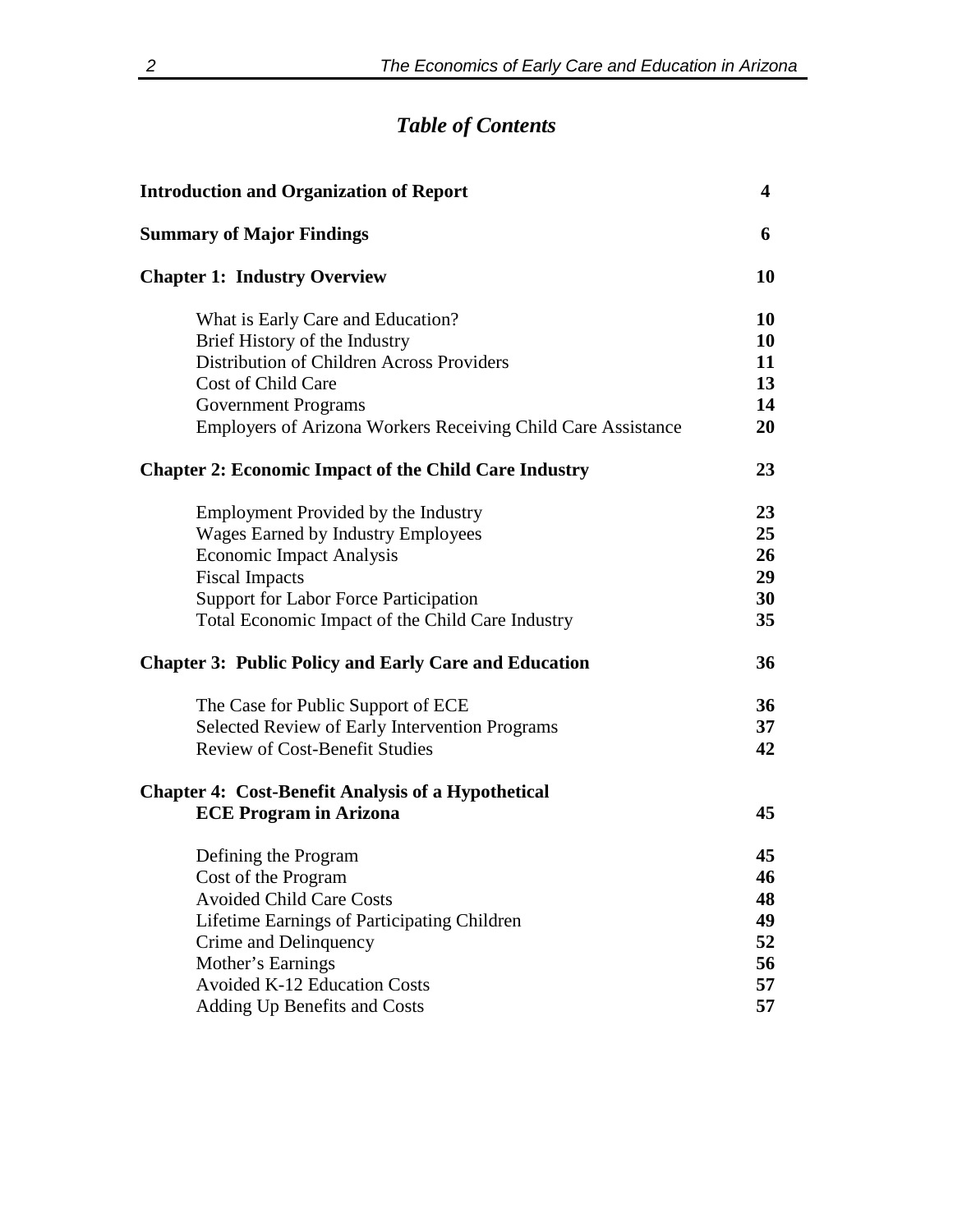| <b>Chapter 5: Arizona Demographics and the Demand for Child Care</b> |    |
|----------------------------------------------------------------------|----|
| Situation in 2000                                                    | 59 |
| Projected Growth of the 0-5 Population                               | 61 |
| Future Demand for Early Care and Education                           | 63 |
| Future Trends in the At-Risk Population                              | 63 |
| <b>References</b>                                                    |    |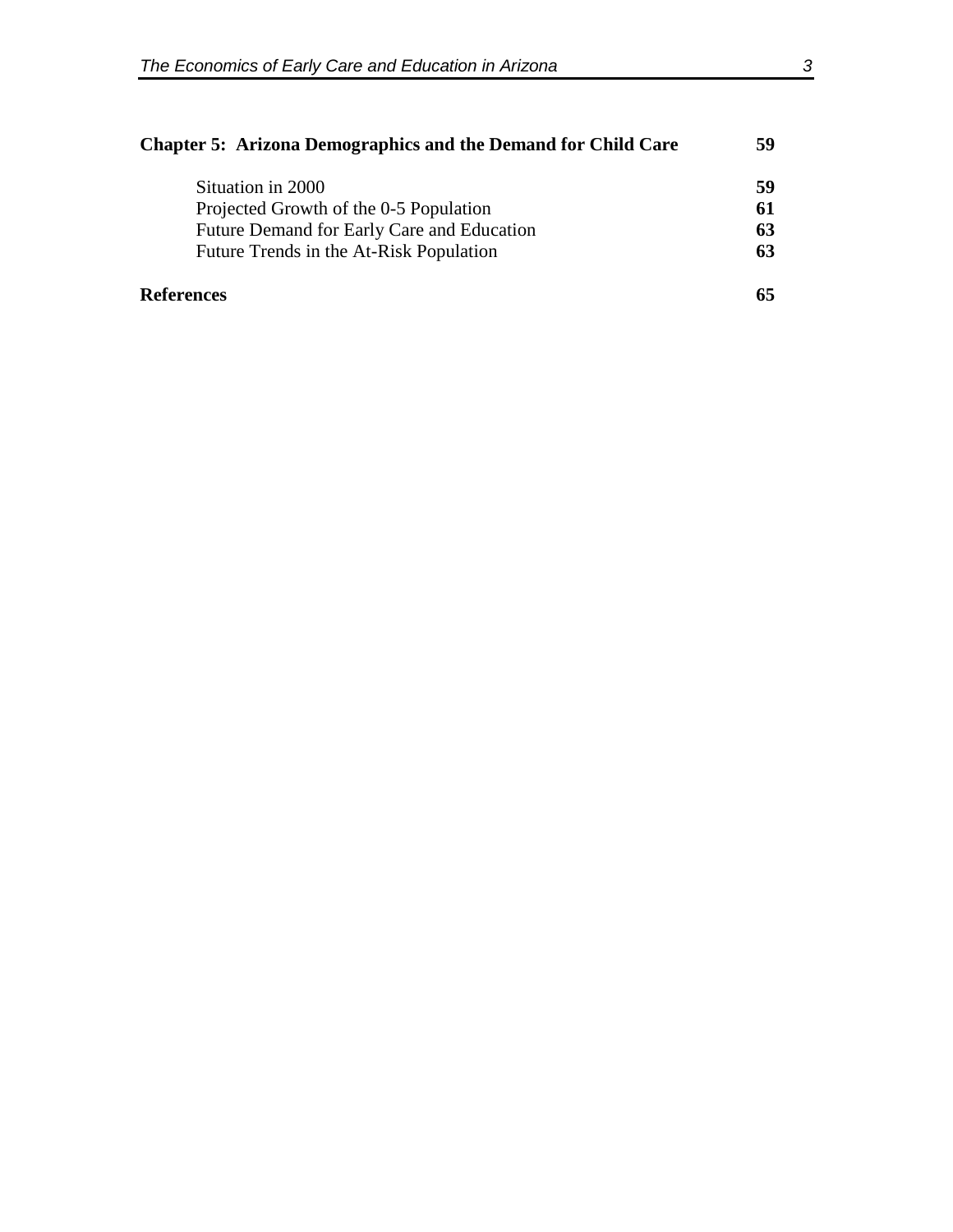## **Introduction and Organization of Report**

Early care and education for young children is rapidly becoming a major public policy issue in the United States. With the welfare reforms of the late 1990s (e.g., the Personal Responsibility and Work Opportunity Reconciliation Act of 1996), Congress now recognizes that child care services are essential if the nation is to move ahead with its new work initiatives. Policy makers who are alarmed by the rise in U.S. wage inequality over the past twenty years are also interested in early education programs as a way to equalize economic opportunities later in life. High quality early childhood programs have proven effective in raising educational attainment and improving earnings and labor market performance. These results are all the more appealing in light of the general ineffectiveness of adult retraining programs. In the area of crime prevention, sociologists and criminologists have also turned their attention to early childhood intervention programs. In contrast to juvenile treatment programs, early interventions hold special promise in that they are preventative rather than crisis-oriented and take place before anti-social behavioral patterns become entrenched.

The purpose of this report is to provide a comprehensive look at the economic issues surrounding early care and education in Arizona. The first section of the report provides an overview of the child care industry itself. Information is presented on the importance of alternative providers of child care services and the prices charged for care in Arizona. We review some of the major government programs that provide child care support for needy families. We also identify the industries that rely most heavily on workers who receive child care assistance from the state of Arizona.

The second section of the report offers an assessment of the economic impact the child care industry has on the state. We first review alternative statistical sources to estimate the number of jobs connected with the provision of child care in Arizona. An economic impact analysis is then conducted to measure the indirect economic impacts that arise when child care providers purchase supplies and services from other Arizona businesses, when employees spend a portion of their incomes in the state, and when state and local governments spend tax revenues that are directly and indirectly generated by the industry. We also examine the role of the industry in supporting parent's labor force participation.

The third section of the report provides a review of the public policy analysis that has been done regarding early care and education programs. First, the theoretical case for public intervention in child care is reviewed. We then survey four well-known program interventions: Perry Preschool, Abecedarian, Head Start and Chicago Child-Parent Centers. Cost-benefit studies have been done for two of these programs. These studies are also reviewed.

The fourth section of the report provides estimates of the costs and benefits of a hypothetical early care and education program in Arizona. The program used for analysis is a large-scale public program with an education component that is similar in structure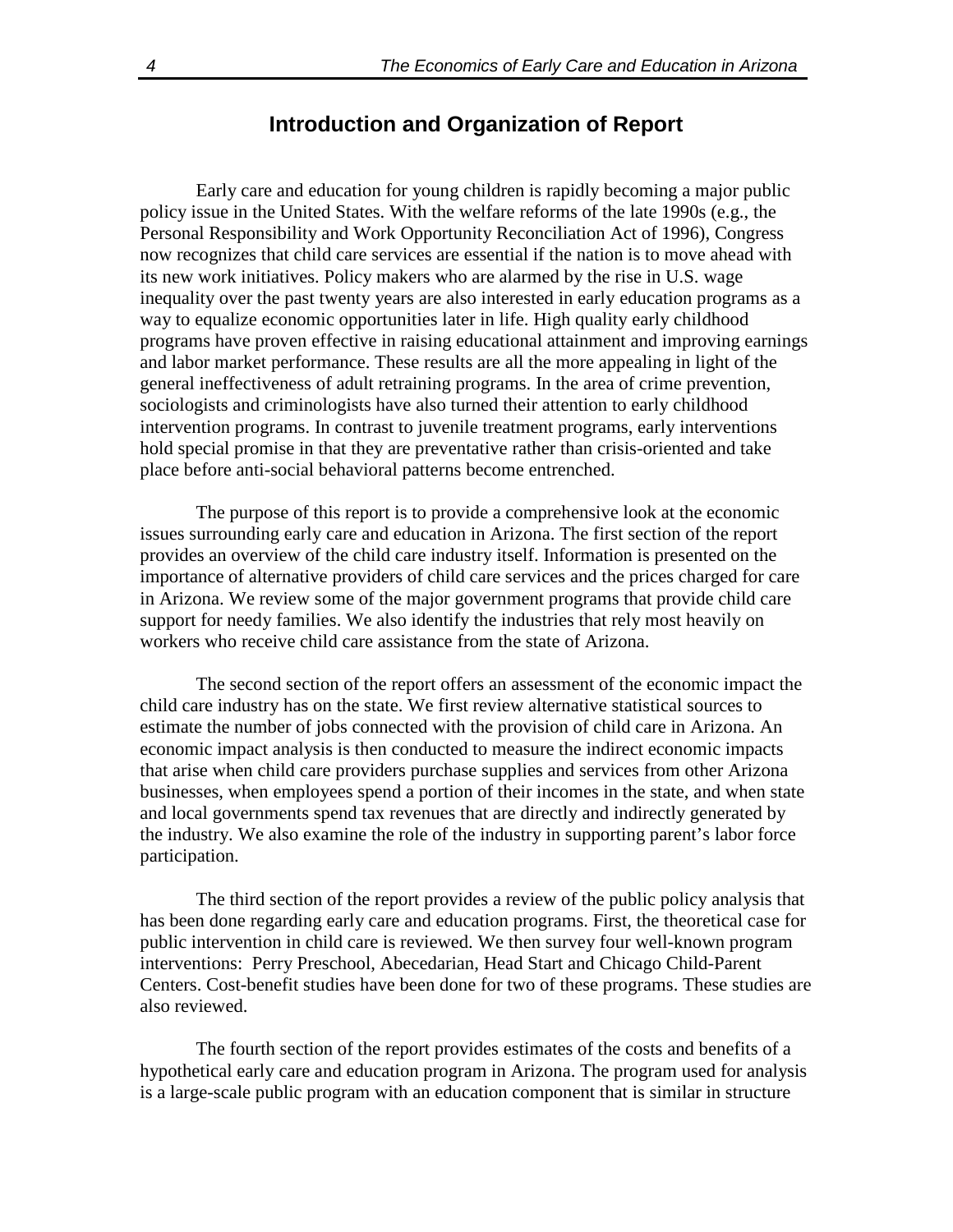and intensity to the Perry Preschool model, but one that offers full-time care for working parents. First, program costs are calculated. Then we estimate the benefits that are likely to accrue in the form of increased lifetime earnings for both participating children and their mothers, in lower crime costs, and in cost savings from reduced grade retention and special education services in public K-12 education.

In the final section of the report, we develop projections out to 2020 of the 0-5 population in Arizona. These are used to estimate growth in the general demand for child care. We also provide estimates of growth in the number of Arizona children under 6 who will be raised in single-adult poverty households. Without access to quality early care and education, this group of children will be at high risk of economic and social underachievement.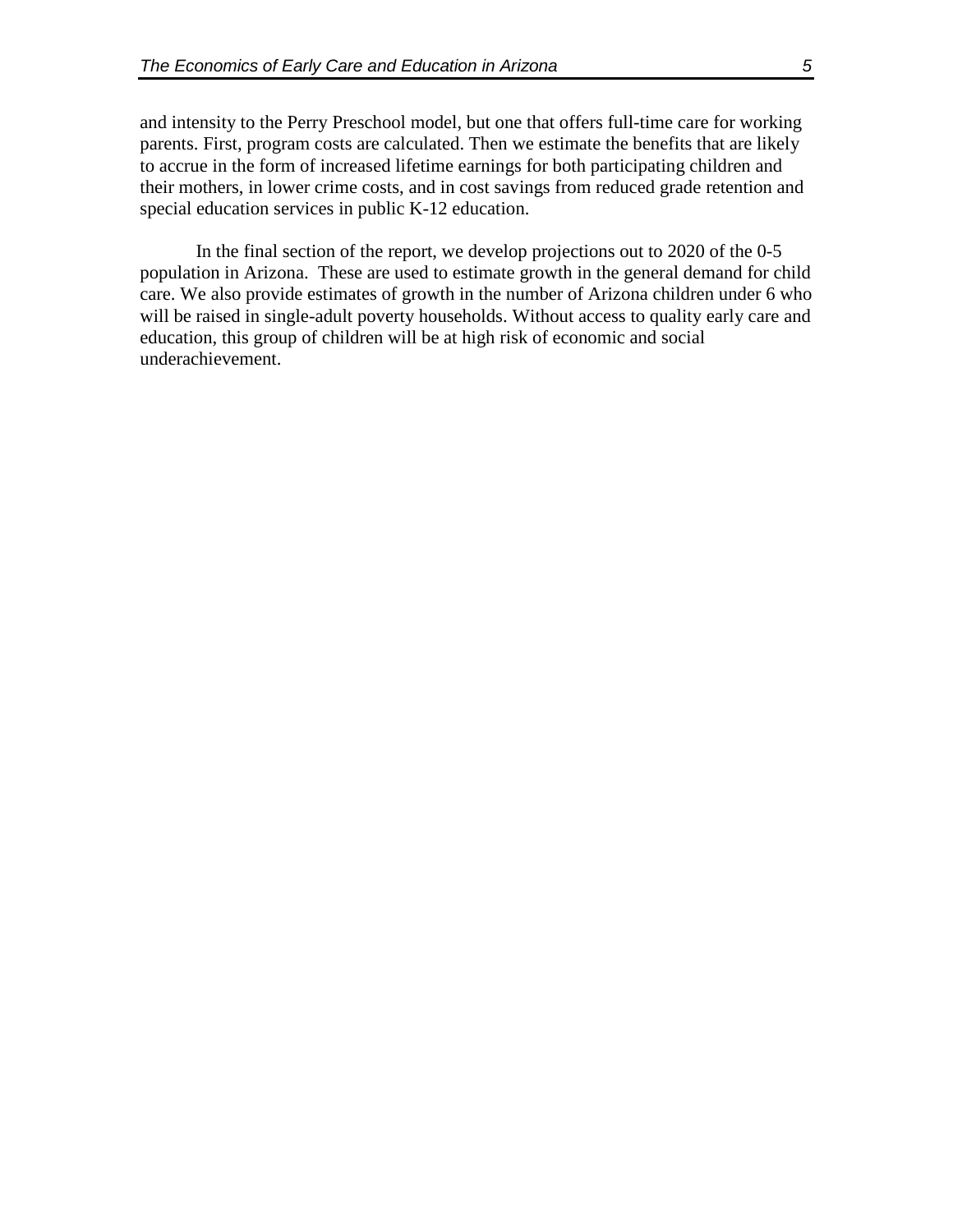## **Summary of Major Findings**

A majority of children across the nation regularly spend time under the care of someone other than their parents. Nearly 75% of children less than 5 years old with employed parents are in child care arrangements other than parental care. Anglo-American and African-American children are more likely to participate in center-based programs than are Hispanic children who are more likely to be cared for by their parents. Children from high-income households are more likely to attend center-based child care programs than are children from low-income households.

Child care costs account for a significant fraction of family income. According to information from the Arizona *Child Care Market Rate Survey 2000*, a family with a child 3-5 years old needing child care for at least 6 hours a day, twenty days a month, can expect to pay between \$300-\$400 a month for care provided by either a licensed center or an approved family home.

Although fees paid by parents in the United States cover about 70% of the operating costs of child care, the government has taken on an increasingly important role in financing child care expenses. Federal government support of child care has increased from a total of \$2.8 billion in 1980 to \$19.8 billion in 2000. Adjusted for inflation and growth in the population of young children, this represents almost a three-fold increase in real per capita support.

The Arizona Department of Economic Security has recently conducted an analysis of data for FY 2003 of individuals who received child care assistance in Arizona for reason of employment. A total of 30,923 subsidized employees were identified, representing 2.1% of total Arizona employment. Industries that rely most heavily on workers receiving child care assistance include laundry services, auto repair, professional services, real estate, wholesale trade, ambulatory health care and restaurants.

The most accurate and comprehensive estimates of the number of people who work in the child care sector come from surveys of registered and licensed operators by state agencies. According to the *Arizona Wage and Benefit Survey,* there were a total of 19,328 employees in Arizona center-based child care facilities in 2001. Using this employment figure as a measure of industry scale, and including multiplier effects, we estimate that industry operations in 2001 were responsible for \$1.7 billion in output (synonymous with gross receipts and total spending), \$828 million in value added (synonymous with income and gross state product), \$624 million in labor income and 29,379 jobs.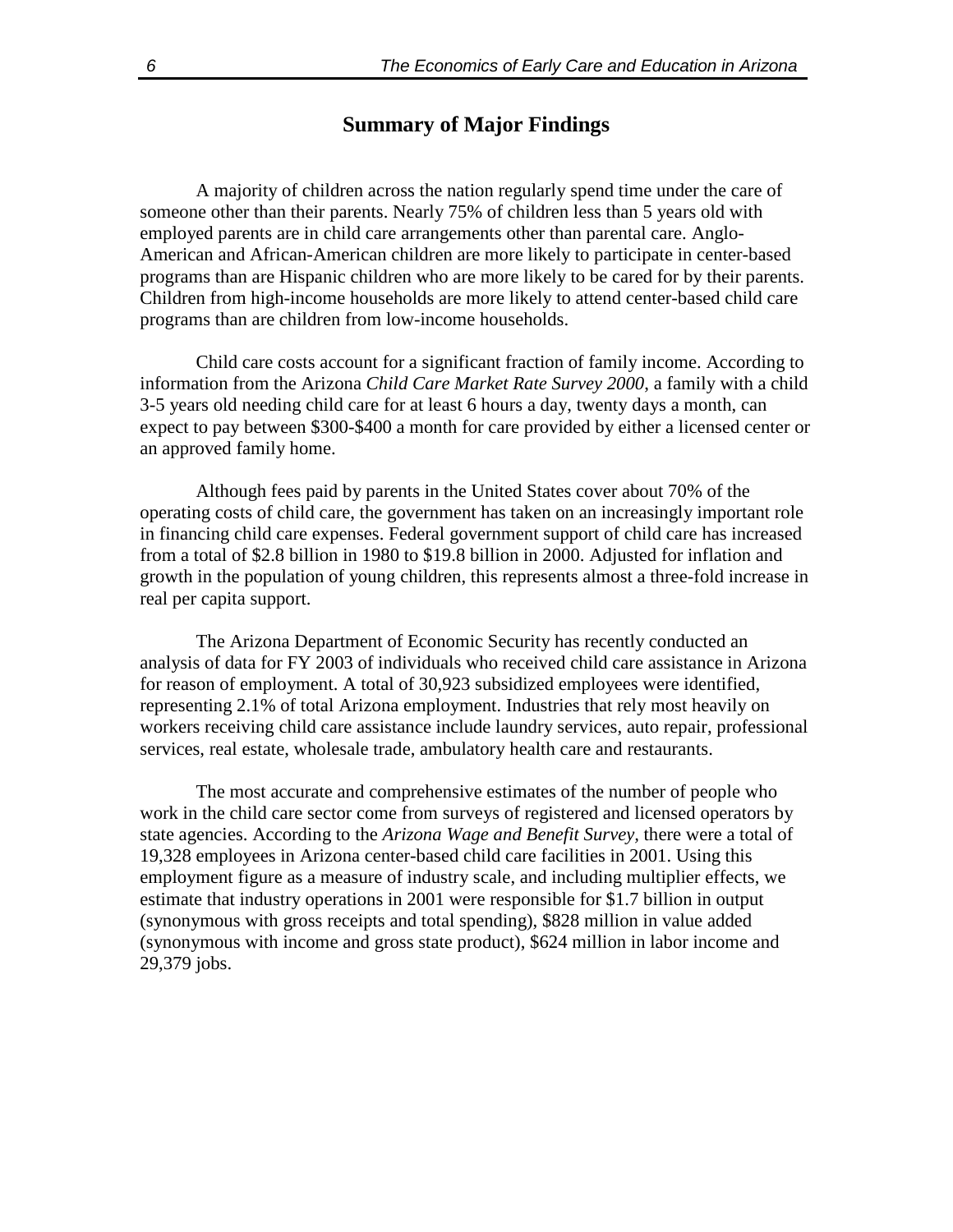An industry the size of the child care industry generates a significant amount of revenue for state and local governments. Including direct taxes paid by the industry and its employees, as well as tax revenues generated through the multiplier process, the child care industry is estimated to generate \$75 million in state and local tax revenues. The economic impacts arising from the recycling of these revenues are \$129 million in output, \$109 million in value added, \$87 million in labor income and 2,470 jobs.

Market-provided child care has grown since WWII in large part as a response to the demand for child care services by parents with young children who wish or need to work. The industry has come to play a vital role in supporting the work efforts of millions of Americans. Using data from the 2000 Census, we estimate that there are 102,000 employed primary caregivers in Arizona with young children in paid child care arrangements. The net income generated by these Arizona residents is estimated to be \$1.9 billion. This is more than six times the size of the labor income paid directly to people employed in the child care industry. The economic role the industry plays in supporting the Arizona workforce is much more significant than its role as a job-creating industry.

In summary, three separate economic impacts are identified in this report: (1) the role of the industry as an employer and purchaser of goods and services from other Arizona businesses; (2) the state and local tax revenues generated by the industry and their impact when tax revenues are spent by local governments; and (3) the role of the industry in supporting labor force participation by family members with young children. When all three types of effects are added together, the child care industry in Arizona is estimated to generate \$5.9 billion in output, \$3.9 billion in value added, \$3.2 billion in labor income and 153,800 jobs. The value added generated is 2.5 percent of Arizona gross state product, and the jobs created are 5.4% of total Arizona employment.

A case for government support of early childhood education can be made on the grounds of equity. If a government wishes to reduce income inequality among adults, the most cost-effective approach is to focus on developing social and learning skills in people at a very early age, rather than trying to upgrade their job skills later in life. An argument for public support of early care and education can also be made for reasons of economic efficiency. Some parents may under-invest in their children if they are liquidityconstrained*,* lacking the financial resources to pay for high quality care. They are unable to borrow against the future earnings of their children and so may not be able to finance what could prove to be an investment with a very high return. Another type of efficiency argument for public support of high quality child care involves externalities that may be associated with negligent care of young children. Children who lack social skills and knowledge may impose costs on the rest of society, both in terms of classroom disruption and grade retention when they are young and an increased likelihood of antisocial or criminal behavior when they become adults.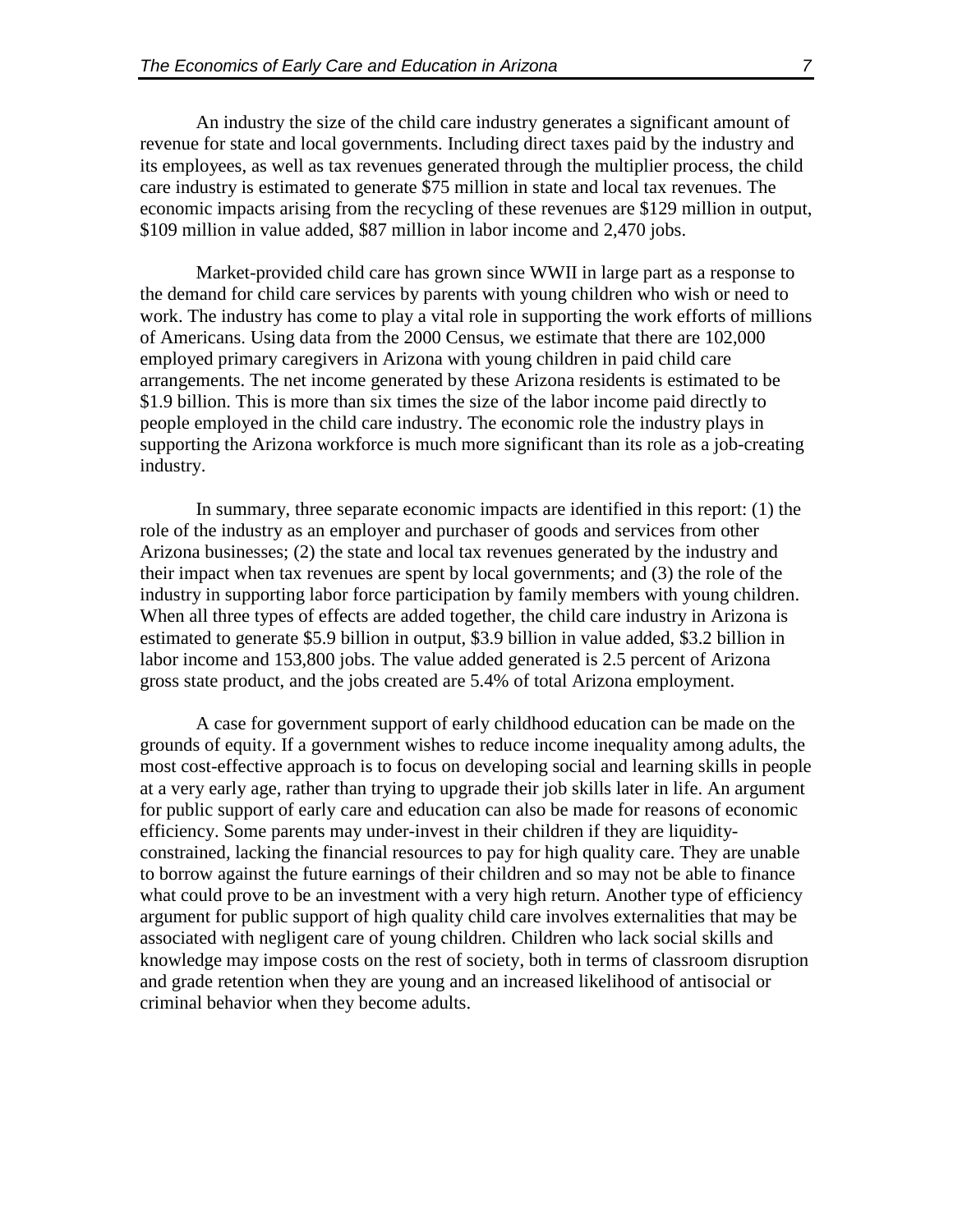Since the mid 1960s, there have been dozens of early childhood enrichment programs aimed at helping disadvantaged children improve their learning skills so that they can begin school on a more equal footing with other children. These programs have been evaluated on the basis of a number of different outcomes, including various measures of cognitive development, criminal and delinquent behavior, and adult educational and earnings attainment. Studies generally indicate that gains in intellectual development, such as IQ and achievement in math and reading, tend to fade out. However, the programs do have long-term effects on educational attainment and reduced likelihood of criminal behavior.

There have been two formal cost-benefit studies of early childhood education programs: a study of the Perry Preschool Program and a study of the Carolina Abecedarian Project. In the Perry study, the present value of all benefits realized was 8.7 times the size of program costs per child. Benefits accruing to potential crime victims represented the single greatest benefit of the program, with avoided victim costs being almost 5 times as large as program costs. Incremental earnings received by participants were 2.5 times the size of program costs.

In the Abecedarian cost-benefit study, the present value of all benefits was estimated to be 3.8 times the size of incremental costs. The most significant benefits identified were those relating to maternal earnings. The present value of higher maternal lifetime earnings alone was more than twice the size of program costs. Higher participant earnings themselves were slightly larger than the incremental costs of the program.

While lack of data do not allow a formal cost-benefit analysis, there is evidence of significant benefits in large-scale public early education programs. Studies of the Chicago Child-Parent Centers have found that particpants had higher rates of high school completion and lower arrest rates. Data analysis of Head Start has been complicated by the nonexperimental nature of participant selection. However, recent studies that employ statistical techniques to control for family background and other environmental factors have found that Head Start also has had significant long-term effects on educational attainment and reduced criminal behavior.

This report provides estimates of the costs and benefits of a hypothetical early care and education program in Arizona. The hypothetical program used for analysis is a two-year, large-scale public program with an education component that is similar in structure and intensity to the Perry Preschool model, but one that offers full-time high quality care for working parents. It is assumed that the children selected for participation would be 3 year olds with a high statistical chance of economic underachievement and of being a future burden to society, either as a welfare recipient or as someone likely to engage in criminal behavior.

Gross costs for the full two years of the program are estimated to be \$19,084 per participant. Child care costs that would be avoided by parents are \$5,282. Thus the incremental cost of the program is \$13,802. The present value of all program benefits is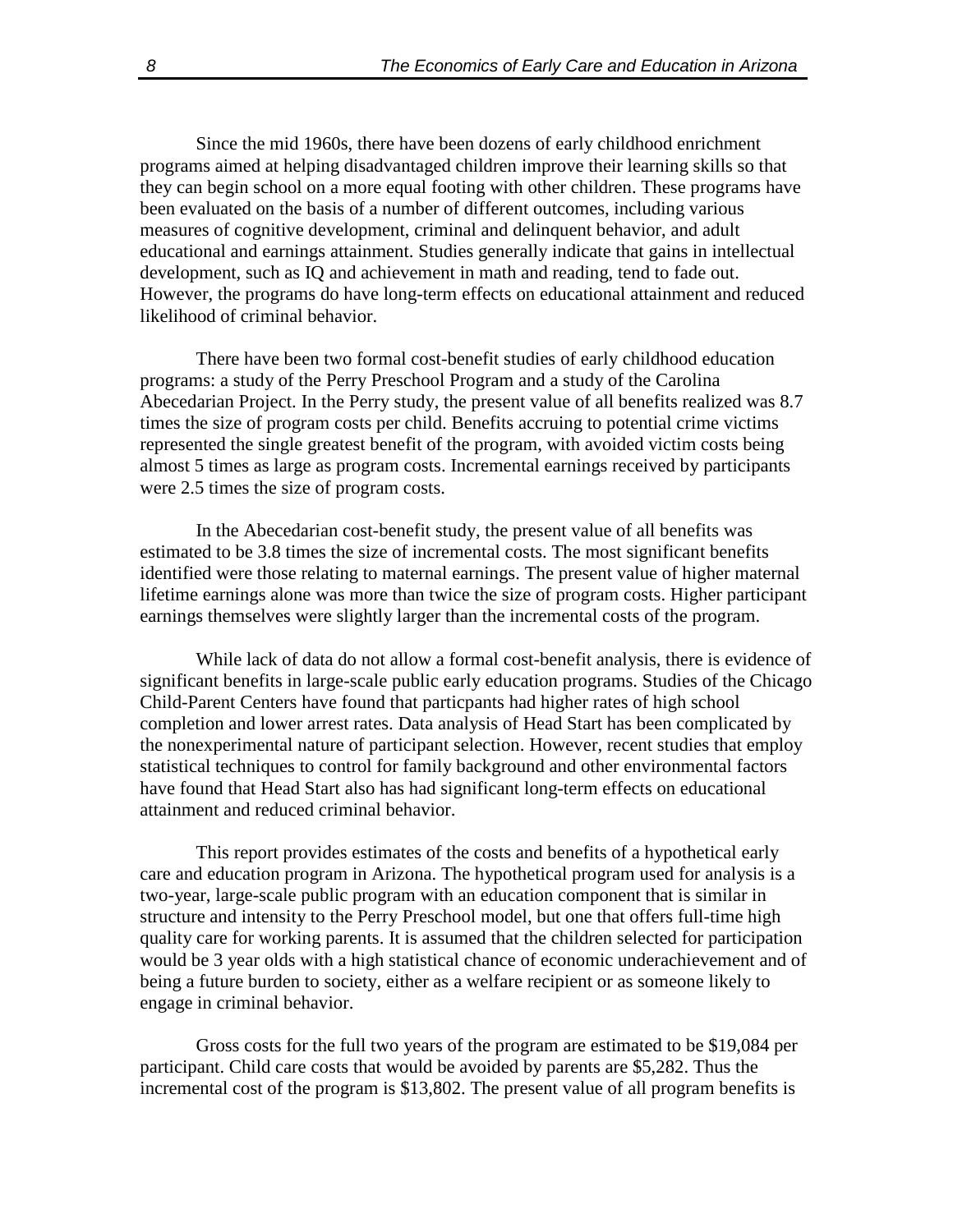estimated to be \$88,019. The program would then provide a total of \$6.38 worth of benefits for every \$1 of incremental costs. Benefits received by participants and their families (participant earnings and maternal earnings) amount to \$70,159 for each child, or more than five times the costs of the program. Societal benefits from reduced crime and K-12 education costs are also significant, amounting to \$17,860 per child.

While the benefits of early care and education have been well documented, the expense associated with high quality programs often prevents families from taking full advantage of these opportunities. The children often in most need but least likely to participate in ECE programs are those living in single-parent poverty households. Based on Census information, in 2000 there were 107,000 Arizona children 0-5 living in households with incomes below the federal poverty threshold. Of this total, 54,000 were in households with a single parent (or other adult caregiver).

The Arizona population in general, and the number of young children in particular, is expected to grow rapidly over the next several decades. We use historical birth data to project the state's 0-5 population out to 2020. The projections suggest that the population of young children will increase 72% over the next two decades, from around 460,000 in 2000 to 790,000 by 2020. If the proportion of young children in early care activities were to remain constant, the number of children under 6 receiving nonparental care would increase from around 180,000 in 2000 to 307,000 by 2020.

Projections are also made of the future Arizona 0-5 population to be living in poverty and single-adult households. The projections are made by combining population forecasts with proportions found in the 2000 Census of children living in poverty. The projections indicate that the number of children 0-5 in poverty households will rise from 107,000 (or 23% of all children 0-5) in 2000 to 211,000 (or 27% of the total) in 2020. The number of young children in single-adult poverty households is projected to increase from 54,000 (12% of the total) in 2000 to 107,000 (14% of the total) in 2020.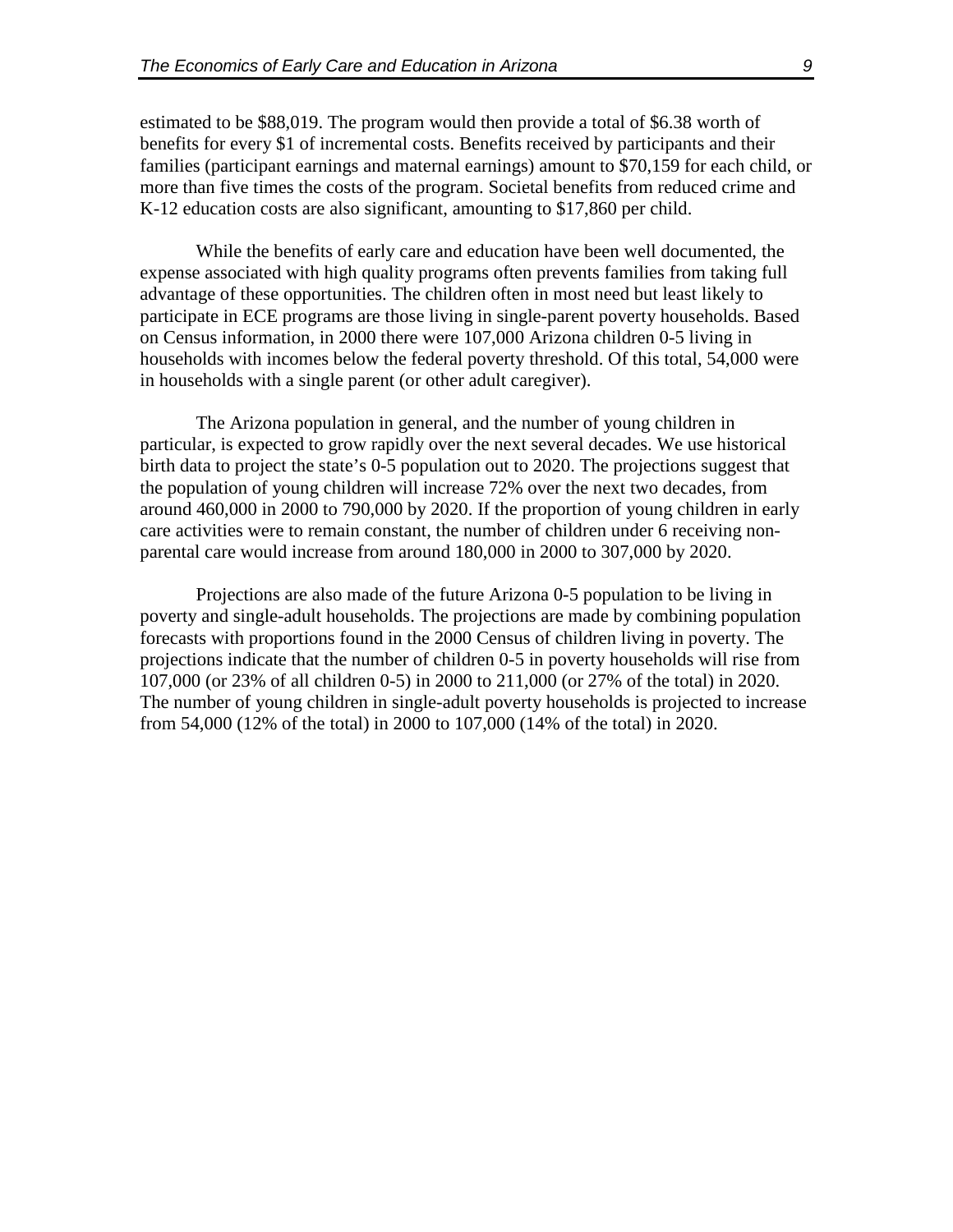## **Chapter 1: Industry Overview**

#### **What is Early Care and Education?**

The industry related to Early Care and Education (ECE) includes a wide range of part- and full-day programs provided by commercial businesses and educational and social service organizations. Programs serve a variety of needs and vary in the relative emphasis placed on the care and education components of ECE. Programs focusing on child care, especially those serving children younger than 3 years of age, support and are essential for parents' labor force participation. Other programs focus on child development. Their goal is to help prepare children to be "school ready" by teaching valuable social and learning skills. Many programs focus on children from low-income families and children who may need special assistance. Some programs provide health and nutrition support and strive to involve the entire family in the child's development process.

ECE providers covered in our analysis include preschools, center-based child care providers and licensed family child care homes. Because of data limitations, parental care, relative care and care provided in the child's own home are generally not covered.

#### **Brief History of the Industry**

ECE programs first emerged in the United States during the 1830s. The first day program was established in Boston in 1838 to help care for the children of seamen's wives and widows. Early programs were custodial in nature and served to support women who had been forced to join the work force because of economic hardship. By the end of the century, a National Federation of Day Nurseries had been established. Enrollment swelled during war times—the Civil War, WWI and WWII—but then declined when the wars ended. Preschool programs also developed during the 1830s from early education programs in Massachusetts. Preschools and kindergartens grew slowly during the 19<sup>th</sup> century and did not experience rapid growth until the 1920s when middle-class families had the means to provide children with an enriched early childhood experience.

A confluence of factors led to a significant expansion of ECE programs during the mid 1960s and early 1970s. President Johnson's War on Poverty included a focus on deprived and disadvantaged children. Head Start was established in 1965 to support children of low-income families. Researchers in the area of child development began to identify early education programs as a way of not only preparing children for formal schooling but also as a means of ensuring proper health care and nutrition. Growing interest in labor force participation among middle-income women during this period also helped to increase the demand for quality out-of-home care. Finally, middle-income parents regardless of work status increasingly came to view preschool as a valuable experience for children.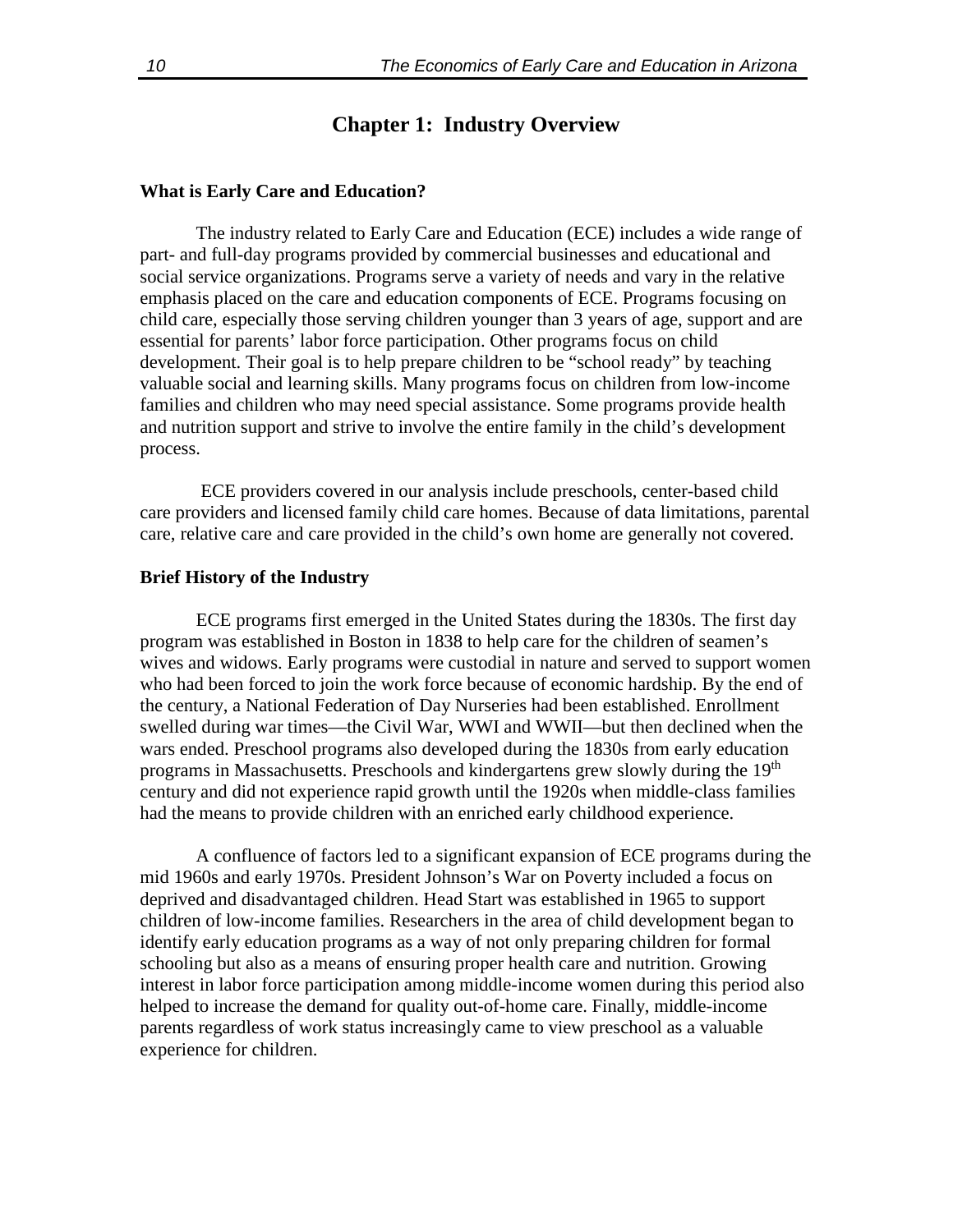National child care legislation was first enacted by Congress in 1971. The law was vetoed by President Nixon and subsequent efforts to reintroduce child care legislation were resisted throughout the 1970s by conservatives who regarded it as encouraging communal practices of child rearing. By the 1980s, however, all parties came to acknowledge the value of high quality child care. In the past two decades, a variety of programs have emerged to suit the needs of specific groups: children of lowincome families, children with special needs, children of working parents and children of parents who simply value ECE as a way of fostering social and intellectual childhood development. The present industry is highly fragmented, but there has been some movement since the late 1980s toward integrating education and care.

#### **Distribution of Children Across Providers**

A majority of children across the nation regularly spend time under the care of someone other than their parents. According to the Urban Institute's 1999 National Survey of America's Families (NSAF), which concentrates on families with employed adults, nearly 75% of children less than 5 years old with employed parents are in child care arrangements other than parental care. Twenty-eight percent of children with employed parents receive center-based care (including preschools), 14% receive familybased care, 27% are cared for by relatives and 4% are cared for by nannies or babysitters (Sonenstein, et al., 2002).

At the age of 5, most American children begin kindergarten. However, some type of child care arrangement is needed when kindergarten is not in session. According to the NSAF survey, 80% of 5 year-olds with employed parents receive child care apart from kindergarten. Forty percent receive center-based care, 19% are cared for by relatives, 11% receive family-based care, 8% participate in before/after school programs and 3% are cared for by nannies or babysitters.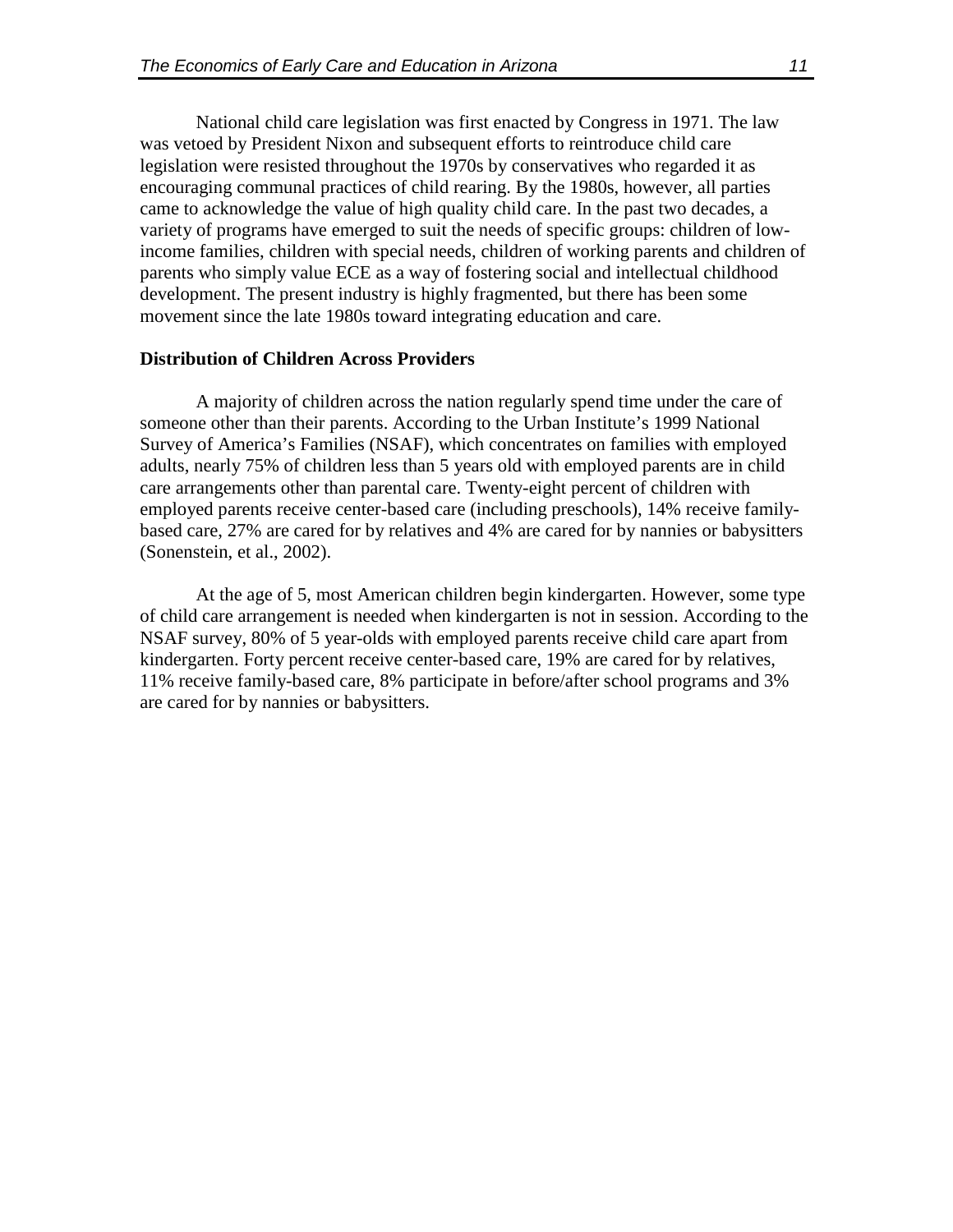Detailed breakdowns of providers used by age, race/ethnic group and income class of the child is available from surveys conducted by the National Household Education Survey Program of the National Center for Education Statistics (see Exhibit 1.1). Predictably, nonparental care is more commonly used as a primary care arrangement for children between the ages 3-5 than it is for children aged 2 years or less. For all children, regardless of the employment status of their parents, the percent in a nonparental primary care arrangement rises with age from a low of 44% for children under 1 year of age to 84% for children 5 years of age. Use of center-based care (including Head Start), in particular, also rises with age. For children aged 0-2, 6-17% are in a center-based primary care arrangement while 35-64% of children aged 3-5 years are in center-based care.

## **Exhibit 1.1 Distribution of U.S. Children Aged 0-5 Yrs by Type of Primary Care Arrangement**

| <b>Child and Family</b><br><b>Charactersitics</b> | Head<br><b>Start</b> | <b>Other</b><br>center-<br>based | <b>Parental</b><br>care<br>only | <b>Family</b><br>child<br>care | <b>Sitter</b>  | <b>Relative</b> |
|---------------------------------------------------|----------------------|----------------------------------|---------------------------------|--------------------------------|----------------|-----------------|
| Age                                               |                      |                                  |                                 |                                |                |                 |
| Under 1 year                                      |                      | 6                                | 56                              | 14                             | 3              | 21              |
| 1 year old                                        |                      | 10                               | 51                              | 15                             | 3              | 20              |
| 2 years old                                       |                      | 17                               | 47                              | 15                             | 4              | 17              |
| 3 years old                                       | 4                    | 31                               | 33                              | 13                             | 3              | 17              |
| 4 years old                                       | 10                   | 44                               | 23                              | 9                              | 2              | 11              |
| 5 years old                                       | 12                   | 52                               | 16                              | 9                              | $\overline{2}$ | 8               |
| Race/ethnicity                                    |                      |                                  |                                 |                                |                |                 |
| White                                             | 2                    | 26                               | 39                              | 15                             | 4              | 14              |
| <b>Black</b>                                      | 8                    | 21                               | 35                              | 9                              | 1              | 25              |
| Hispanic                                          | 4                    | 11                               | 54                              | 8                              | $\overline{2}$ | 20              |
| Other                                             | 4                    | 20                               | 43                              | 9                              | $\overline{2}$ | 21              |
| Household income                                  |                      |                                  |                                 |                                |                |                 |
| \$15,000 or less                                  | 7                    | 15                               | 50                              | 8                              | 1              | 20              |
| \$15,001 - \$25,000                               | 4                    | 17                               | 50                              | 10                             | 2              | 17              |
| \$25,001 - \$35,000                               | 3                    | 20                               | 42                              | 14                             | 2              | 19              |
| \$35,001 - \$50,000                               | 1                    | 24                               | 39                              | 16                             | 3              | 16              |
| More than \$50,000                                | 1                    | 37                               | 26                              | 18                             | 7              | 13              |

#### **Percent of children by type of care:**

Source: U.S. Department of Education, National Center for Education Statistics. National Household Education Surveys Program, "Parent Interview Survey", various years.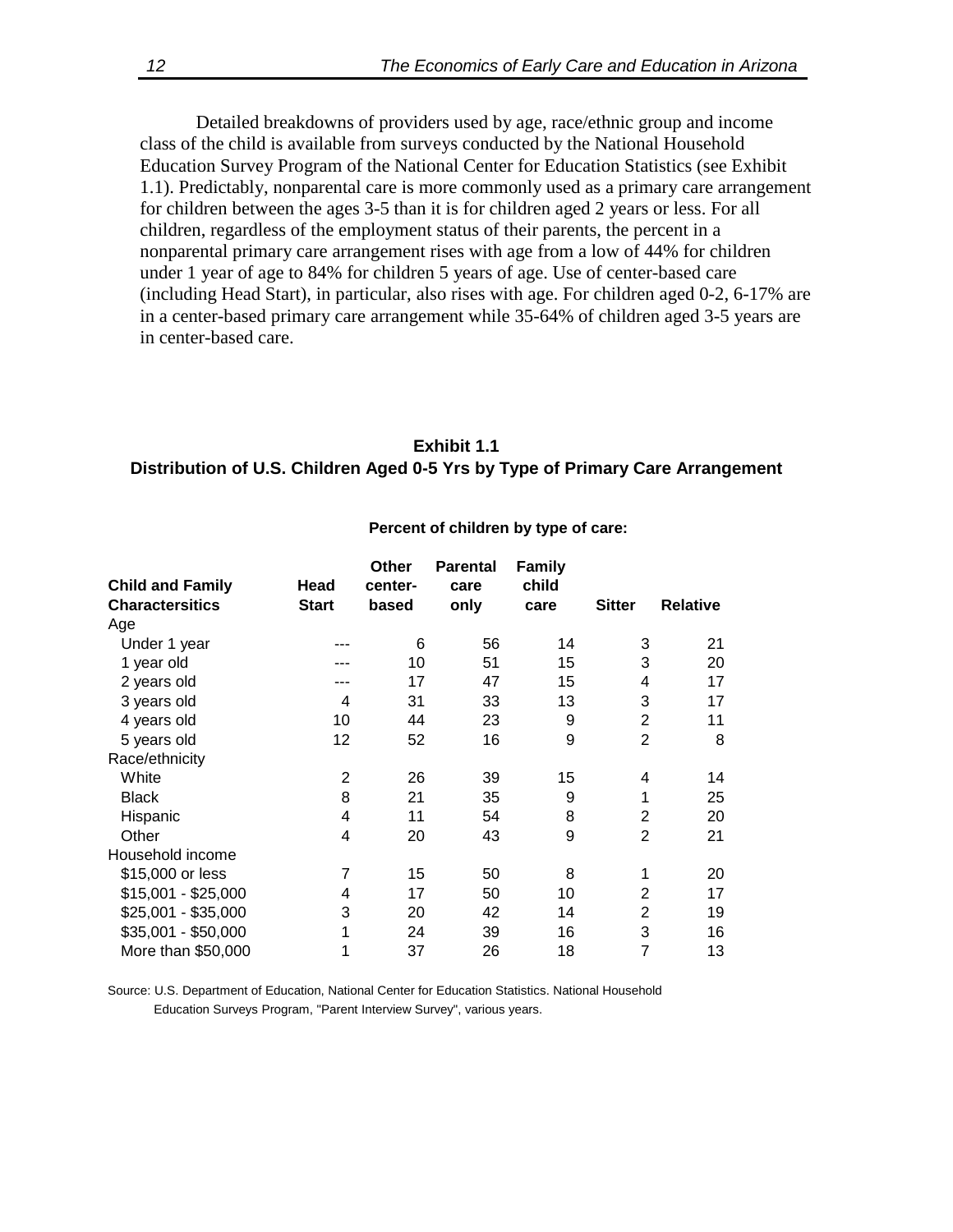When comparing racial/ethnic groups, children identified as Anglo- or African-American are more likely to participate in center-based programs than are Hispanic children who are more likely to be cared for by their parents. Anglo-American children are more likely to use family-based care than are any other racial/ethnic group. Similarly, children identified as African-American are more likely to be cared by relatives or to participate in Head Start than are any of the other groups. Children from high-income households are more likely to attend center-based child care programs than are children from low-income households, while children of low-income households are more likely to receive care from parents or relatives.

In Arizona, the Department of Economic Security (DES) Child Care Administration surveys child care providers as to average daily program attendance and other information (including prices charged). DES compiles its list of providers from: 1) the DES list of certified homes that provide child care service to eligible families; 2) the Department of Health Services list of licensed child day care centers (including preschools licensed as child day care centers and certified child day care group homes); 3) lists from non-profit sponsors who approve child care homes to participate in the Arizona Department of Education's Federal Child and Adult Care Food Program; and 4) lists of unregulated homes registered with the state-contracted Child Care Resource and Referral Program. DES classifies providers into four groups: licensed centers, approved family homes, certified group homes and identifiable unregulated homes. According to information obtained in the *Child Care Market Rate Survey 2000*, of a total average daily attendance of 119,393 children reported, 83% were in licensed centers, 13% were in approved homes, 2% were in certified group homes and 2% were in unregulated homes.

#### **Cost of Child Care**

According to information from the Arizona *Child Care Market Rate Survey 2000*, a family with a child 3-5 years old, and needing child care for at least 6 hours a day twenty days a month, can expect to pay between \$300-\$400 a month for care provided by either a licensed center or an approved family home (see Exhibit 1.2). Families with infants or toddlers can expect to pay even more.

## **Exhibit 1.2 Price of Child Care in Arizona**

|                              | <b>Median Daily Rate for Full-Time Care:</b> |                |         |  |  |
|------------------------------|----------------------------------------------|----------------|---------|--|--|
|                              | Less than                                    | <b>1</b> and 2 | $3 - 5$ |  |  |
|                              | 1 Yr Old                                     | <b>Yr Olds</b> |         |  |  |
| <b>Type of Provider:</b>     |                                              |                |         |  |  |
| <b>Licensed Centers</b>      | \$25.20                                      | \$22.00        | \$20.00 |  |  |
| Approved Homes               | 16.00                                        | 16.00          | 15.00   |  |  |
| <b>Certified Group Homes</b> | 19.00                                        | 18.00          | 18.00   |  |  |
| <b>Unregulated Homes</b>     | 20.00                                        | 18.00          | 17.00   |  |  |

Source: *Child Care Market Rate Survey 2000,* Arizona DES Child Care Administration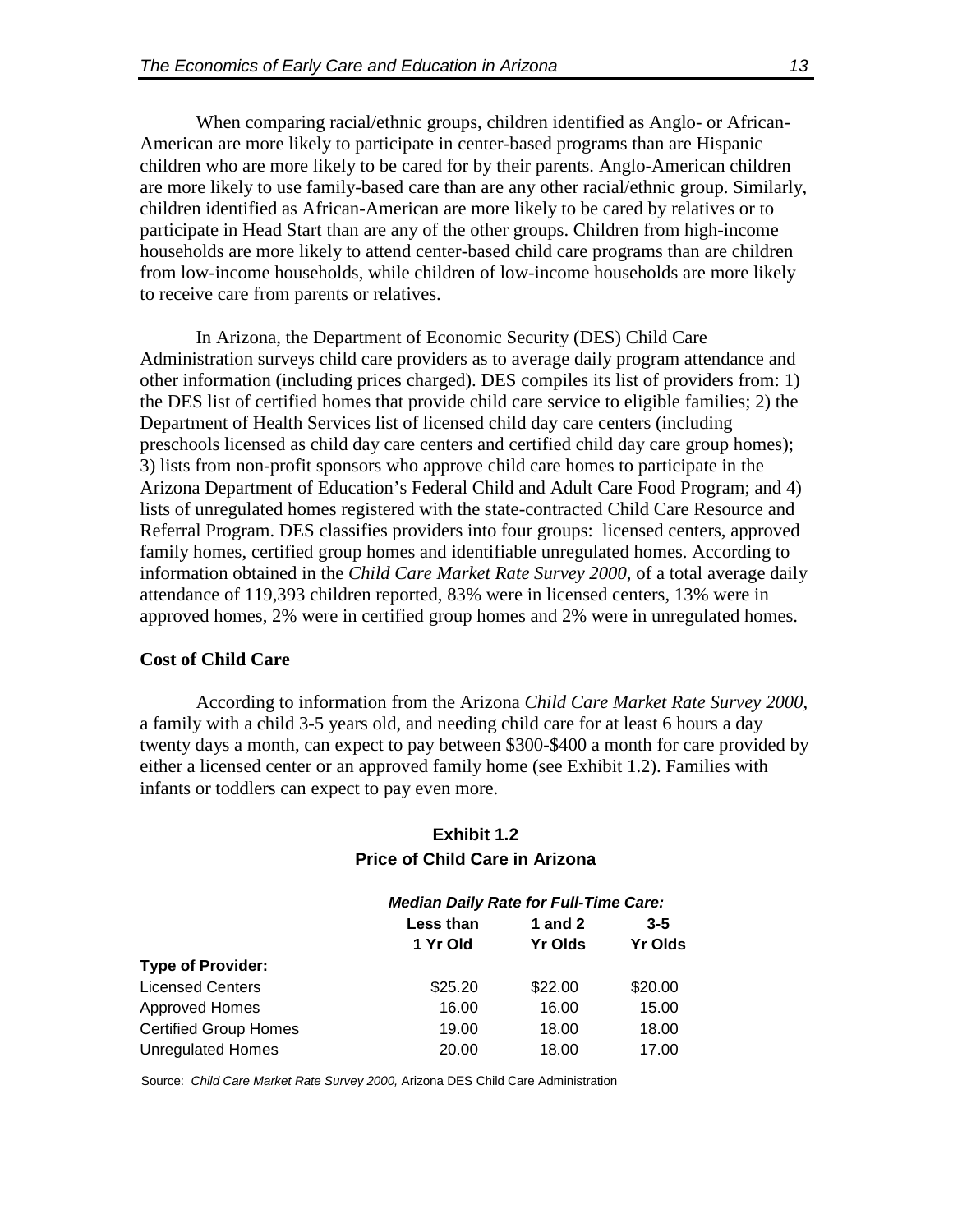Working families with children find alternative ways of managing the high cost of nonparental child care. Families may receive assistance from employers, government organizations or relatives. A report from the National Survey of America's Families (NSAF) found that almost 30% of employed families with children aged 12 and under receive some type of child care aid (Giannarelli, et al., 2003). Among these families, most receive either free child care services from a relative or free or subsidized child care from a government agency or private organization. Low-income families are more likely to receive child care aid than are high-income families. Nearly 40% of employed, lowincome families with children aged 12 years and younger obtain child care assistance, compared with 24% of higher-income families. Families below the poverty level and headed by a single parent are especially likely to qualify for assistance.

At current levels of assistance, just under one-half of working families with children aged 12 and under pay for child care at a cost of \$303 per month, amounting to 9% of average parental earnings. Higher income families who pay for child care spend an average of 7% of their income for child care; low-income families pay an average of 14%; and poor families spend an average of 18% of their earnings.

Based on findings from the NSAF report, child care assistance makes a major difference in the ability of some families to cope with the high costs of nonparental child care. With help from relatives or government organizations, an estimated 20% of families who use nonparental child care incur no child care expenses. However, even at current levels of child care assistance, the 42% of low-income families that do pay for child care spend an average of \$1 out of every \$7 of earnings to purchase that care (Giannarelli, et al., 2003).

#### **Government Programs**

Although fees paid by parents in the United States cover about 70% of the operating costs of child care, the government has taken on an increasingly important role in financing child care expenses. Federal government support of child care has increased from a total of \$2.8 billion in 1980 to \$19.8 billion in 2000 (see Exhibit 1.3). Adjusted for inflation and growth in the population of young children, this represent almost a threefold increase in real per capita support since 1980.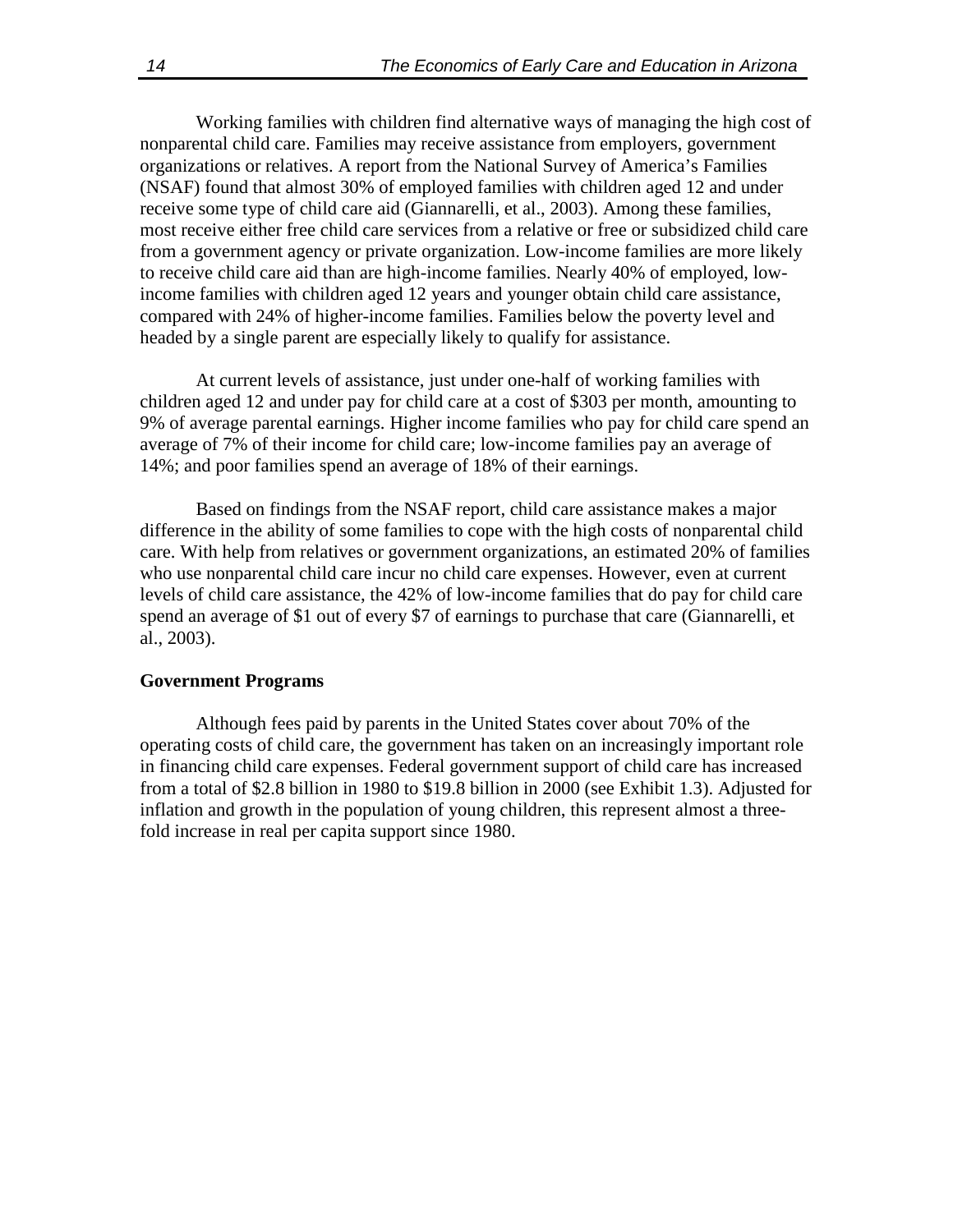| Program/source                             | 1980    | 1986    | 1992    | 1998     | 2000     |
|--------------------------------------------|---------|---------|---------|----------|----------|
| Child Care and Development Block Grant     |         |         |         |          |          |
| and Child Care and Development Fund (CCDF) |         |         | \$825   | \$3.067  | \$4.800  |
| <b>Head Start</b>                          | \$766   | \$1.040 | 2.200   | 4.355    | 5.103    |
| Child and Dependent Care Tax Credit        | 956     | 3.410   | 4.000   | 2.485    | 3.000    |
| Child and Adult Care Food Program          | 239     | 501     | 1.200   | 1.530    | 1.740    |
| <b>Other Programs</b>                      | 846     | 533     | 1.305   | 1.233    | 5.165    |
| <b>TOTAL</b>                               | \$2,807 | \$5.484 | \$9.530 | \$12,670 | \$19,808 |

Source: Kamerman and Gatenio, Table 1.6, p. 20.

Notes:

 (1) CCDF funding for 2000 includes \$1 billion for child care services from the Temporary Assistance for Needy Families program.

There have been major changes in the policies of federal programs, most connected with welfare reform legislation in the late 1990s. The Personal Responsibility and Work Opportunity Reconciliation Act (PRWORA) of 1996 requires that low-income women with young children find work within 2 years of claiming assistance and limits lifetime assistance to a maximum of 5 years. Clearly, single mothers are expected to work, even if they have young children. Congress now recognizes that child care services are essential if the nation is to move ahead with its new work initiatives.

PRWORA also resulted in major changes in the organizational structure of federal programs that support child care. It consolidated four separate funding programs into a single Child Care and Development Fund (CCDF). PRWORA also allowed states to transfer funds from the Temporary Assistance for Needy Families (TANF) block grant into child care.

States have always assumed major responsibility for funding and setting policy for educational programs. With the passage of PRWORA, states are taking on an even greater responsibility for meeting the child care needs of low-income families. States make decisions as to which families will be eligible for assistance; they determine rates of co-payment by parents; and they set health and safety standards.

Selected details on key government child care programs are provided below.

#### *Child Care and Development Fund*

Although there are many federal programs involved in funding ECE programs, four are especially significant (see Exhibit 1.3). The Child Care and Development Fund (CCDF) provides federal funds to states for child care subsidies for families with incomes less than or equal to 85% of the state's median family income. At the federal level, CCDF is administered by the Administration for Children and Families in the Department of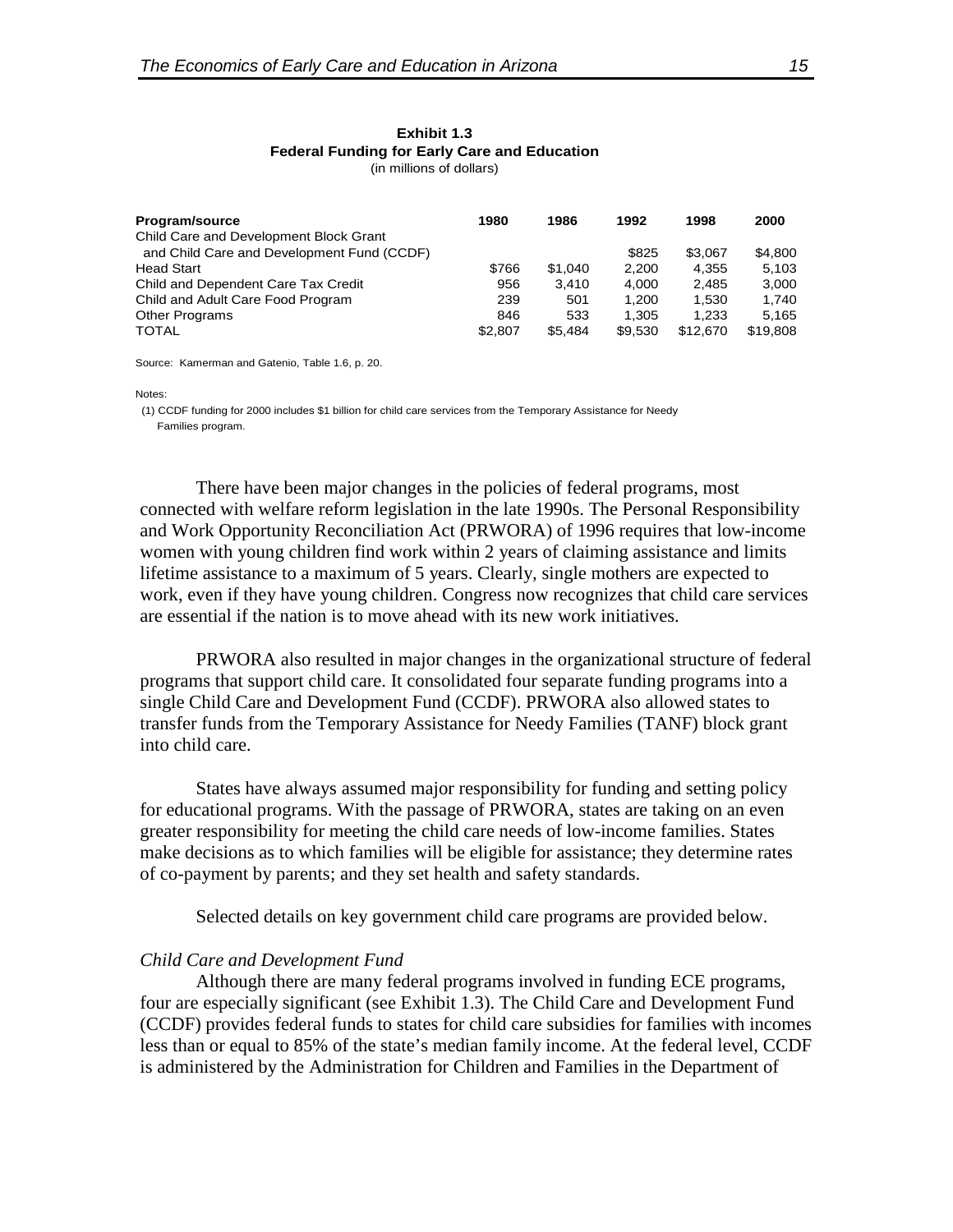Health and Human Services. At the state level, the Arizona Department of Economic Security oversees administration of CCDF funds.

In 2000, state and federal spending associated with CCDF totaled \$7.2 billion (including TANF funds transferred into CCDF). According to the National Center for Children in Poverty, Arizona ranked second lowest at \$2,750 in annual federal and state spending per child among the ten western states in 2000 (see Exhibit 1.4). Only Colorado spent less per child at \$2,129. Washington ranked highest with \$5,257, followed closely by California at \$5,216. Arizona was also second lowest in spending per family at \$4,632.

## **Exhibit 1.4 Child Care and Development Fund (CCDF): Recipient and Spending Data for FY 2000**

|              |                              |              | <b>Total State</b><br>and Federal | Spending   | <b>Spending</b> |
|--------------|------------------------------|--------------|-----------------------------------|------------|-----------------|
|              | <b>Number of Recipients:</b> |              | Spending (3)                      | per        | per             |
| <b>State</b> | Families (1)                 | Children (2) | (in millions)                     | Family (4) | Child (4)       |
| Arizona      | 22,800                       | 38,400       | \$105.6                           | \$4,632    | \$2,750         |
| California   | 123,800                      | 183,400      | 956.6                             | 7,727      | 5,216           |
| Colorado     | 13,900                       | 24.900       | 53.0                              | 3,813      | 2,129           |
| Idaho        | 4,800                        | 8,300        | 25.7                              | 5,354      | 3,096           |
| Nevada       | 3.400                        | 5.700        | 22.1                              | 6.500      | 3,877           |
| New Mexico   | 10,400                       | 17,600       | 52.8                              | 5,077      | 3,000           |
| Oregon       | 10,500                       | 20,100       | 64.0                              | 6,095      | 3,184           |
| Texas        | 56,100                       | 103,100      | 421.4                             | 7,512      | 4,087           |
| Utah         | 5.800                        | 11.300       | 44.3                              | 7,638      | 3,920           |
| Washington   | 32,000                       | 54,000       | 283.9                             | 8,872      | 5,257           |
| U.S.         | 1.038.600                    | 1.744.900    | \$7,221.0                         | \$6,953    | \$4,138         |

Source: "Let's Invest in Families Today" initiative of the National Center for Children in Poverty,

www.lift.nccp.org

Notes:

- (1) Average monthly number served with CCDF funds, including TANF funds transferred into CCDF.
- (2) Estimated by Child Care Bureau using data provided by states on the ratio of children per family.
- (3) Total CCDF spending, including TANF funds transferred into CCDF. Many states provide additional child care subsidies outside of CCDF.
- (4) Figure estimates average spending for a recipient enrolled in the program for a full year. Actual periods of subsidy use are typically much shorter.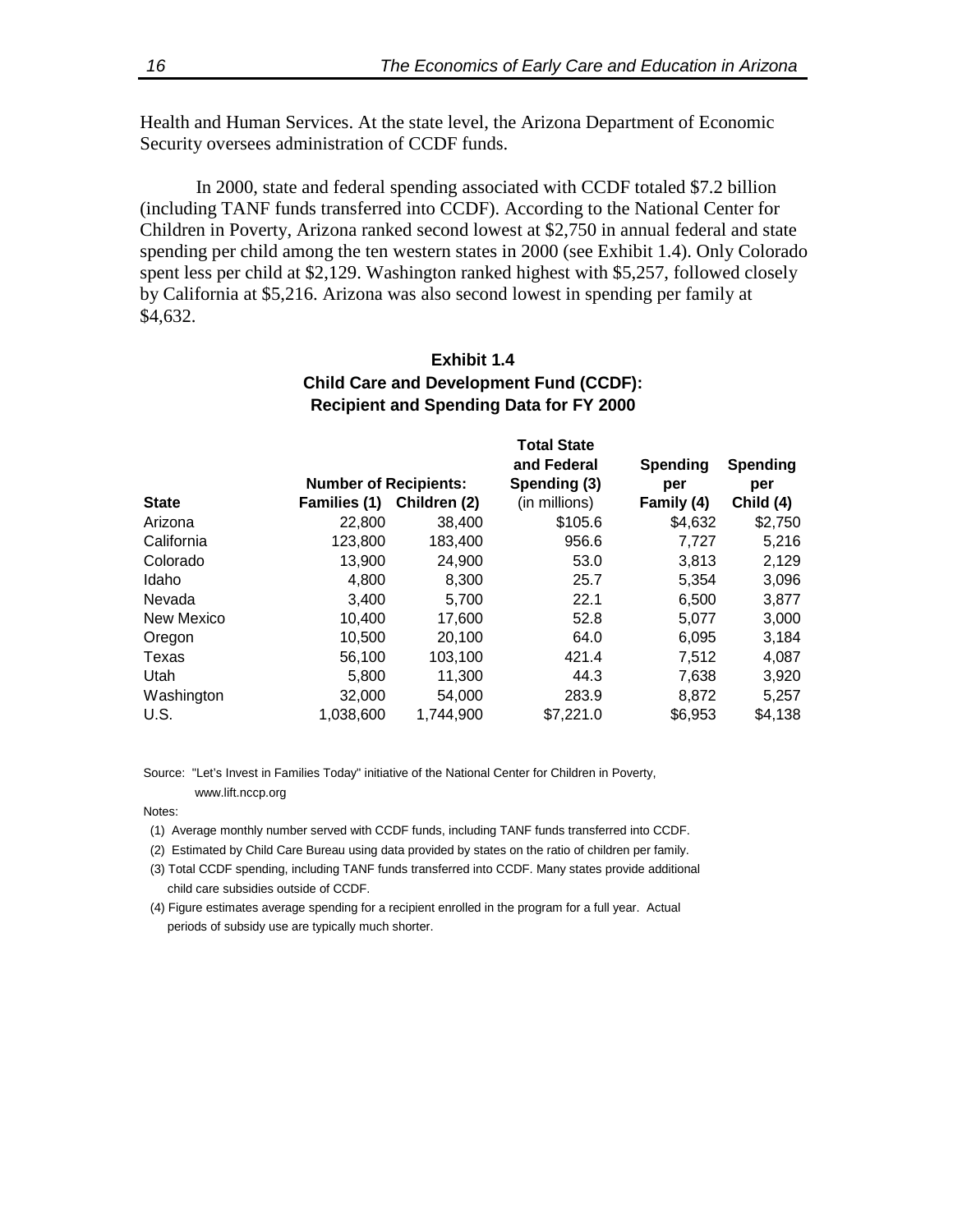|              | Annual<br><b>Income</b><br><b>Eligibility</b> | <b>Income</b><br><b>Eligibility</b><br>as Percent<br>of State<br>Median | <b>Monthly</b><br><b>Income</b><br>Requiring<br><b>Maximum</b> | <b>Minimum</b><br>Fee per |
|--------------|-----------------------------------------------|-------------------------------------------------------------------------|----------------------------------------------------------------|---------------------------|
| <b>State</b> | Level                                         | Income                                                                  | Fee                                                            | <b>Child</b>              |
| Arizona      | \$18,000                                      | 48%                                                                     | \$1,500                                                        | $$0.50$ /day              |
| California   | 30,036                                        | 75%                                                                     | 2,149                                                          | $$2$ /day                 |
| Colorado     | 24,648                                        | 58%                                                                     | 2,000                                                          | \$176/mo                  |
| Idaho        | 19,476                                        | 66%                                                                     | 1,623                                                          | 2% of cost                |
| Nevada       | 31,536                                        | 75%                                                                     | 2,628                                                          | 10% of cost               |
| New Mexico   | 23,412                                        | 75%                                                                     | 2,278                                                          | \$0                       |
| Oregon       | 33,012                                        | 85%                                                                     | 2,087                                                          | \$25/mo                   |
| Texas        | 27,480                                        | 75%                                                                     | 3,000                                                          | \$27/m <sub>o</sub>       |
| Utah         | 21,108                                        | 56%                                                                     | 1,759                                                          | \$10/m <sub>o</sub>       |
| Washington   | 23,328                                        | 56%                                                                     | 1,944                                                          | \$10/m <sub>o</sub>       |

### **Exhibit 1.5 Characteristics of CCDF Programs in Western States**

Source: Blau, D., "The Economics of Means-Tested Child Care Subsidies," NBER Conference on Means-Tested Transfers, April 2000.

States have considerable independence in setting parameters for CCDF support including limits on income eligibility, co-payments by families, and reimbursement rates to providers. Among western states, Oregon has the most liberal income threshold for families to receive child care assistance, with income eligibility set at 85% of state median income. In contrast, Arizona is the only western state to set income eligibility at less than half of the state's median income (see Exhibit 1.5).

#### *Head Start*

Public investment in early care and education began on a large scale with the Head Start program in 1965. Head Start is a federally-funded program administered by the Head Start Bureau of the Administration on Children, Youth and Families within the Department of Health and Human Services. Head Start provides a variety of early childhood development, health, nutrition and social services targeted at low-income families. Head Start services are provided primarily to 4-year-old children. The program's overall goal is to increase the school readiness of young children from lowincome families. Nationwide, the program serves more than 900,000 children at a total cost of \$6.3 billion. Appropriations have been insufficient, however, to allow all eligible children to participate. Only two-thirds of the children who would pass eligibility requirements are served.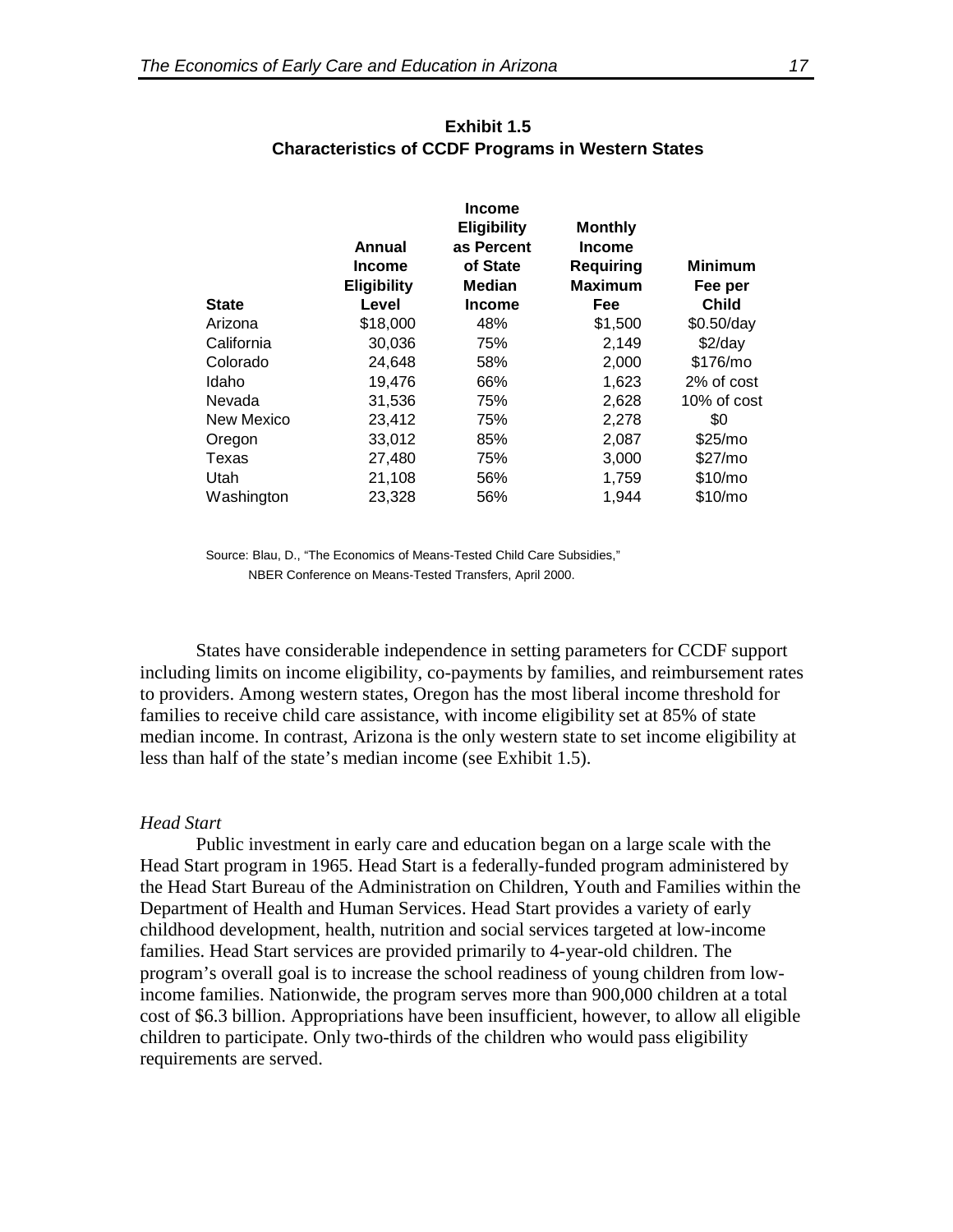| <b>State</b> | <b>Funding</b><br>(in millions) | <b>Enrollment</b> | <b>Funding</b><br>per Child |
|--------------|---------------------------------|-------------------|-----------------------------|
| Arizona      | \$96.9                          | 13,297            | \$7,288                     |
| California   | 801.4                           | 98,687            | 8,120                       |
| Colorado     | 65.7                            | 9,872             | 6,656                       |
| Idaho        | 21.7                            | 3,347             | 6,472                       |
| Nevada       | 19.8                            | 2.754             | 7,184                       |
| New Mexico   | 49.2                            | 7,749             | 6,347                       |
| Oregon       | 57.1                            | 9,199             | 6,207                       |
| Texas        | 454.3                           | 67,644            | 6,715                       |
| Utah         | 36.3                            | 5,527             | 6,562                       |
| Washington   | 97.2                            | 11,167            | 8,708                       |
| U.S.         | \$6,326.3                       | 912,345           | \$6,934                     |

### **Exhibit 1.6 Head Start Program: State Allocations and Enrollment, FY 2002**

Source: U.S. Department of Health and Human Services, Administration for Children and Families, www.acf.hhs.gov/programs/hsb/about/.

Head Start is administered at the local level subject to federal guidelines. Local and community organizations interested in establishing a Head Start program are awarded grants. In 2002, Arizona received \$96.9 million for 13,297 enrolled children, averaging \$7,288 per child (see Exhibit 1.6). Because of insufficient funding, a significant number of children eligible for Head Start do not receive services.

#### *Child and Dependent Care Tax Credit*

The Child and Dependent Care Tax Credit is a personal income tax credit for expenses related to the care of a dependent child younger than 13 years old or a spouse or dependent who is not able to care for him or herself due to a mental or physical impairment. The tax credit is administered by the U.S. Internal Revenue Service and is available to all families regardless of income. Child care expenses up to \$3,000 per year for one child and \$6,000 per year for two or more children are credited for allowing the parent/legal guardian to work or look for work.

Twenty-seven of the 50 states provide some form of state child and dependent care tax credit. Half of the 10 western states provide a dependent care tax credit: California, Colorado, Idaho, New Mexico and Oregon (National Center for Children in Poverty, 2003). There is no state dependent care tax credit in Arizona.

#### *Child and Adult Care Food Program*

The Child and Adult Care Food Program provides licensed child care centers, schools, and group and family child care homes federal subsidies for breakfasts, lunches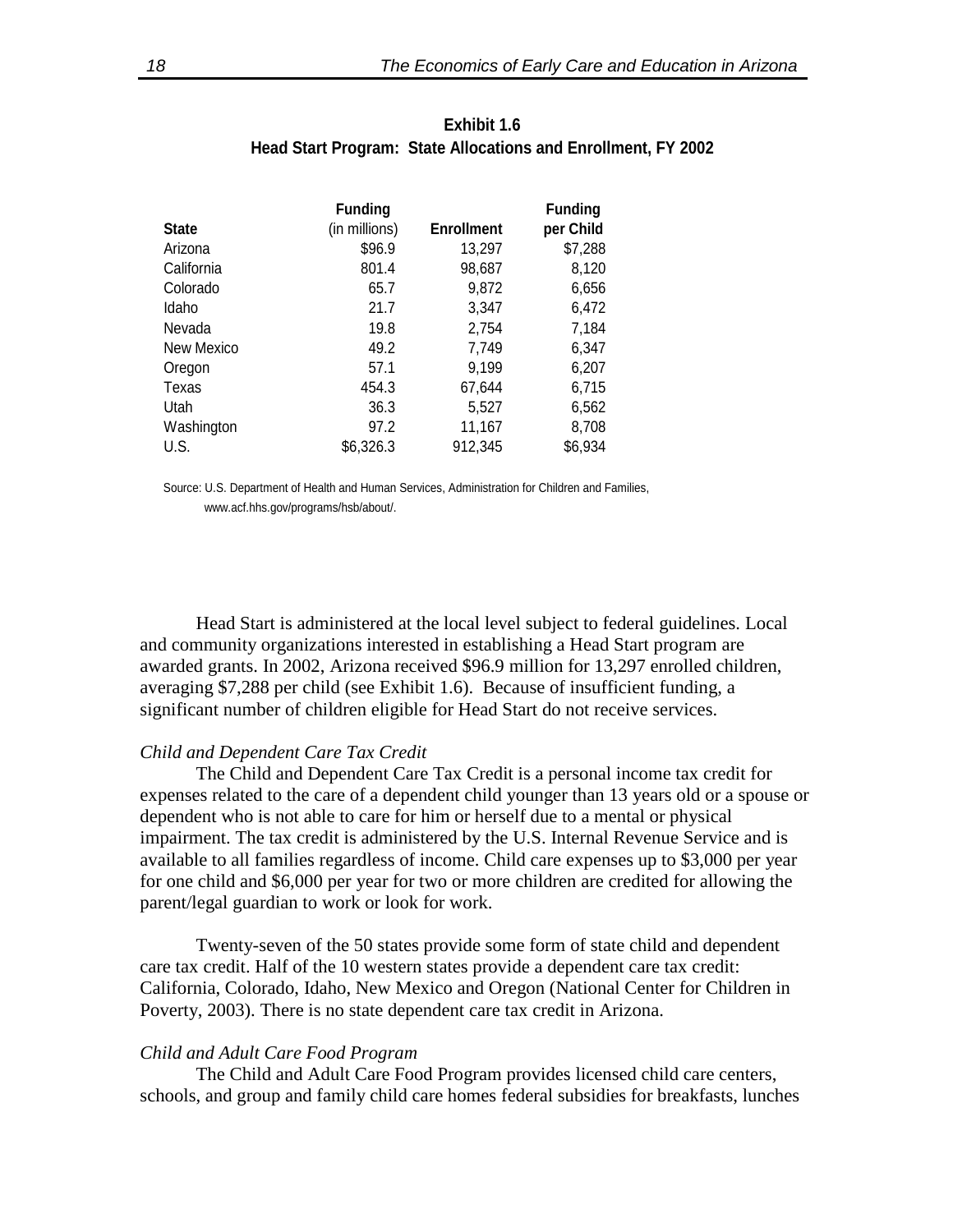and dinners that meet federal nutrition requirements. The program is administered at the national level by the U.S. Department of Agriculture's Food and Nutrition Service. The Arizona Department of Education oversees the program at the state level.

#### *Other Programs: Temporary Assistance for Needy Families*

Temporary Assistance for Needy Families (TANF) provides monthly cash benefits to low-income families based on eligibility standards set by the states. Unlike Aid to Families with Dependent Children, the program replaced by TANF, needy families are not guaranteed benefits. A major goal of TANF is to provide temporary assistance while recipients gain employment. Recipient families must fulfill ongoing work requirements to continue receiving benefits, and there is a time limit on benefit receipt. The federal government sets basic rules for administering TANF cash assistance, but states have responsibility for developing their own programs. Income eligibility limits and benefit levels vary widely across the states. Among the western states, annual spending per family ranges from a high of \$7,307 in California to a low of \$2,017 per family in Texas. Arizona ranks third lowest in spending per family at \$3,513. Texas and Arizona also spend the least on a per person basis at \$756 and \$1,412 respectively.

| Exhibit 1.7                                            |  |
|--------------------------------------------------------|--|
| <b>Temporary Assistance for Needy Families (TANF):</b> |  |
| <b>Recipient and Spending Data for FY 2001</b>         |  |

|              |                 | <b>Number of Recipients:</b> | <b>Total State</b><br>and Federal<br>Spending (1) | <b>Spending</b><br>per | <b>Spending</b><br>per |
|--------------|-----------------|------------------------------|---------------------------------------------------|------------------------|------------------------|
| <b>State</b> | <b>Families</b> | <b>Individuals</b>           | (in millions)                                     | <b>Family</b>          | <b>Person</b>          |
| Arizona      | 33,194          | 82,595                       | \$116.6                                           | \$3,513                | \$1,412                |
| California   | 473.615         | 1,228,605                    | 3460.8                                            | 7,307                  | 2,817                  |
| Colorado     | 10,639          | 27,132                       | 55.2                                              | 5,188                  | 2,034                  |
| Idaho        | 1,293           | 2,246                        | 4.5                                               | 3,480                  | 2,004                  |
| Nevada       | 7,466           | 19,461                       | 29.7                                              | 3,978                  | 1,526                  |
| New Mexico   | 19,322          | 56,105                       | 108.0                                             | 5,589                  | 1,925                  |
| Oregon       | 18,638          | 41.976                       | 72.9                                              | 3.911                  | 1,737                  |
| Texas        | 130,893         | 349,279                      | 264.0                                             | 2,017                  | 756                    |
| Utah         | 7.487           | 21,815                       | 39.1                                              | 5.222                  | 1,792                  |
| Washington   | 54,160          | 141,397                      | 292.5                                             | 5,401                  | 2,069                  |
| U.S.         | 2,093,544       | 5,381,770                    | \$10,891.9                                        | \$5,203                | \$2,024                |

Source: "Let's Invest in Families Today" initiative of the National Center for Children in Poverty, www.lift.nccp.org; U.S. Dept. of Health and Human Services, The Administration for Children and Families, U.S. Welfare Caseloads Information, www.acf.hhs.gov/news/ stats/newstat2.html. Spending data from Zoe Neuberger, *TANF Spending in Federal Fiscal Year 2001* , Center on Budget and Policy Priorities, 2002.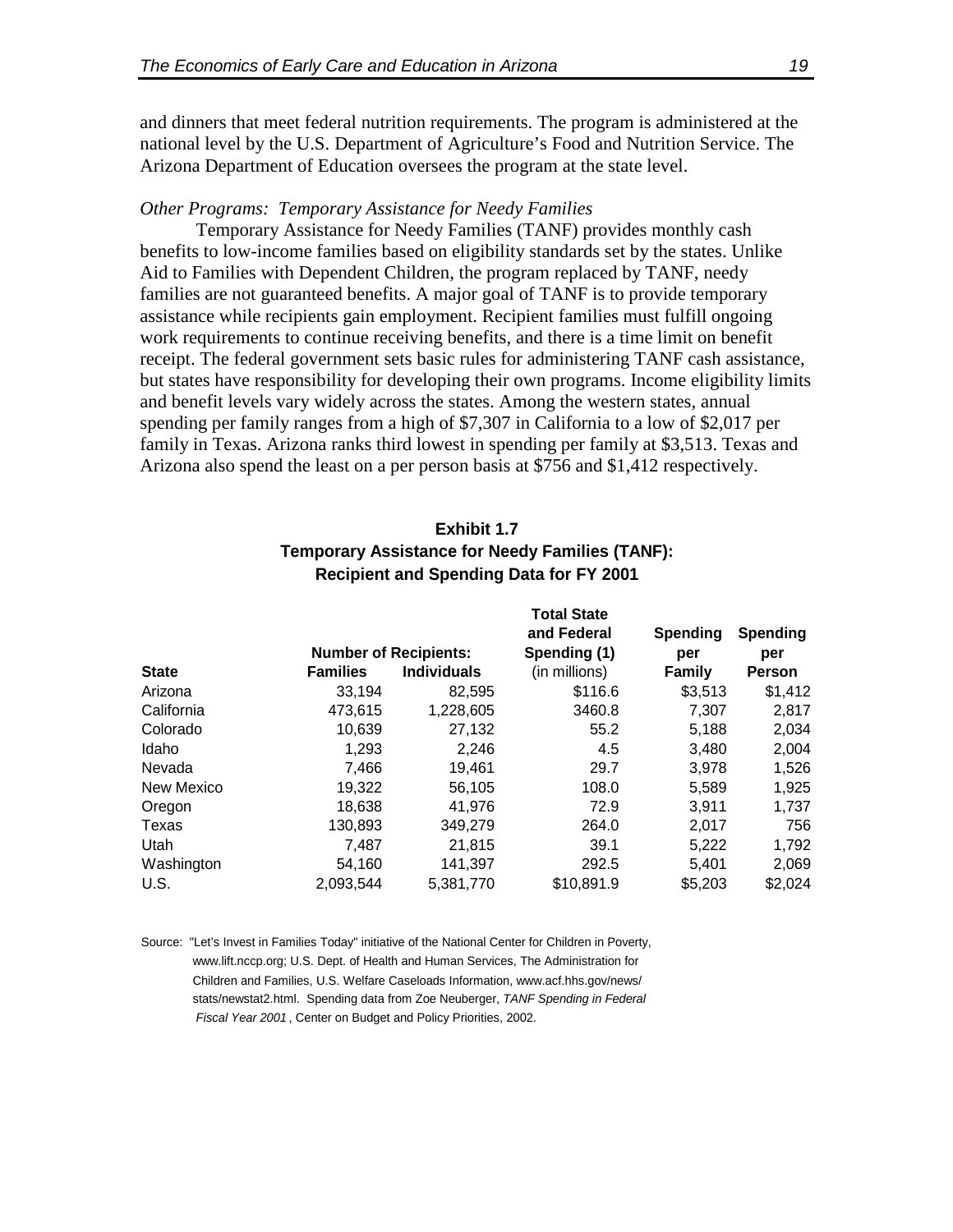## **Employers of Arizona Workers Receiving Child Care Assistance**

The Arizona Department of Economic Security recently collected information useful in identifying industries that employ Arizona workers who receive child care assistance. The data refer to individuals who received child care assistance in FY 2003 for reason of employment. Because of confidentiality restrictions, the identities of specific employers could not be revealed. However, confidentiality could be maintained by aggregating employers into broad industry groups, as defined by the North American Industry Classification System (NAICS).

A total of 30,923 subsidized employees were identified and matched with a NAICS industry. This represents 2.1% of total Arizona employment, as measured by BLS covered employment. These figures refer to the number of workers actually receiving child care assistance, not the number who qualify for assistance. There are currently 9,000 children on the waitlist, and this number is projected to rise to 14,400 by June 30, 2004.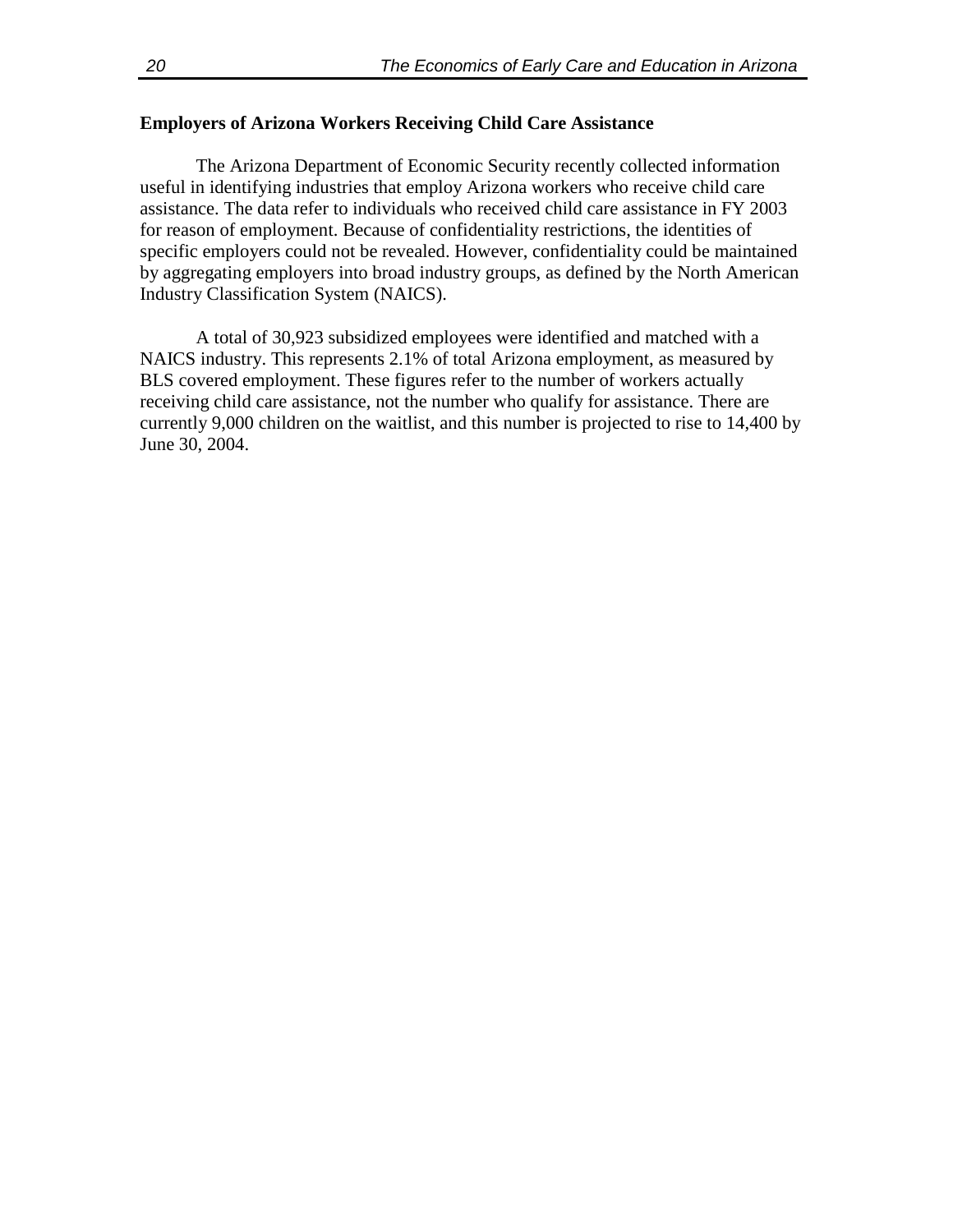Exhibit 1.8 provides a breakdown by 2-digit NAICS code of the industry locations of subsidized workers. In terms of absolute number, the most important employers of subsidized workers are industries providing health care and social assistance, accommodation and food services, and retail trade. Of course, these are also among the industries with the largest overall employment. More useful as an indicator of the workforce support provided by child care subsidies are statistics on subsidized workers as a percent of total employment. There are six 2-digit industry groups in which subsidized workers account for more than 3 percent of total employment: other services (e.g., laundry and auto repair), professional and technical services (e.g., law, architecture, engineering and accounting), real estate, wholesale trade, health care (e.g., offices of doctors and dentists) and food services.

|              | $\sim$ arc $\sim$ $\sim$ $\sim$ $\sim$ $\sim$ $\sim$ | <b>Number of</b>  |              | <b>Subsidized</b> |
|--------------|------------------------------------------------------|-------------------|--------------|-------------------|
| <b>NAICS</b> |                                                      | <b>Subsidized</b> | <b>Total</b> | as a Percent      |
| Code         | <b>NAICS Title</b>                                   | Employees*        | Employment** | of Total          |
| 11           | Agriculture, forestry and fishing                    | 250               | 11,930       | 2.10              |
| 21           | Mining                                               | 21                | 4,784        | 0.44              |
| 22           | <b>Utilities</b>                                     | 48                | 14,427       | 0.33              |
| 23           | Construction                                         | 1,572             | 53,122       | 2.96              |
| 31 - 33      | Manufacturing                                        | 1,651             | 109,654      | 1.51              |
| 42           | Wholesale trade                                      | 1,196             | 32,666       |                   |
| 44 - 45      |                                                      |                   |              | 3.66              |
|              | Retail trade                                         | 3,794             | 204,787      | 1.85              |
| 48 - 49      | Transportation and warehousing                       | 606               | 39,775       | 1.52              |
| 51           | Information                                          | 434               | 37,712       | 1.15              |
| 52           | Finance and insurance                                | 1,461             | 89,400       | 1.63              |
| 53           | Real estate and rental and leasing                   | 1,067             | 23,965       | 4.45              |
| 54           | Professional and technical services                  | 1,707             | 31,726       | 5.38              |
| 55           | Management of companies                              | 36                | 2,355        | 1.53              |
| 56           | Administrative and waste services                    | 2,838             | 147,660      | 1.92              |
| 61           | <b>Educational services</b>                          | 903               | 137,149      | 0.66              |
| 62           | Health care and social assistance                    | 6,093             | 176,291      | 3.46              |
| 71           | Arts, entertainment, and recreation                  | 432               | 23,849       | 1.81              |
| 72           | Accommodation and food services                      | 4,735             | 147,850      | 3.20              |
|              | Other services, except public                        |                   |              |                   |
| 81           | administration                                       | 1,773             | 27,846       | 6.37              |
| 92           | Public administration                                | 306               | 131,472      | 0.23              |
|              | <b>Total</b>                                         | 30,923            | 1,448,420    | 2.13              |

### **Exhibit 1.8 Industry Distribution of Arizona Workers Receiving Child Care Assistance in FY 2003**

\* A subsidized employee working for more than one employer may be counted under more than one employer code.

\*\* Preliminary 3rd month employment from 2nd quarter 2003 Covered Employment and Wages (ES-202) program.

*Source*: Prepared by the Arizona Department of Economic Security, Research Administration in cooperation with the U.S. Department of Labor, Bureau of Labor Statistics and the Arizona Department of Economic Security, Child Care Administration, October 2003.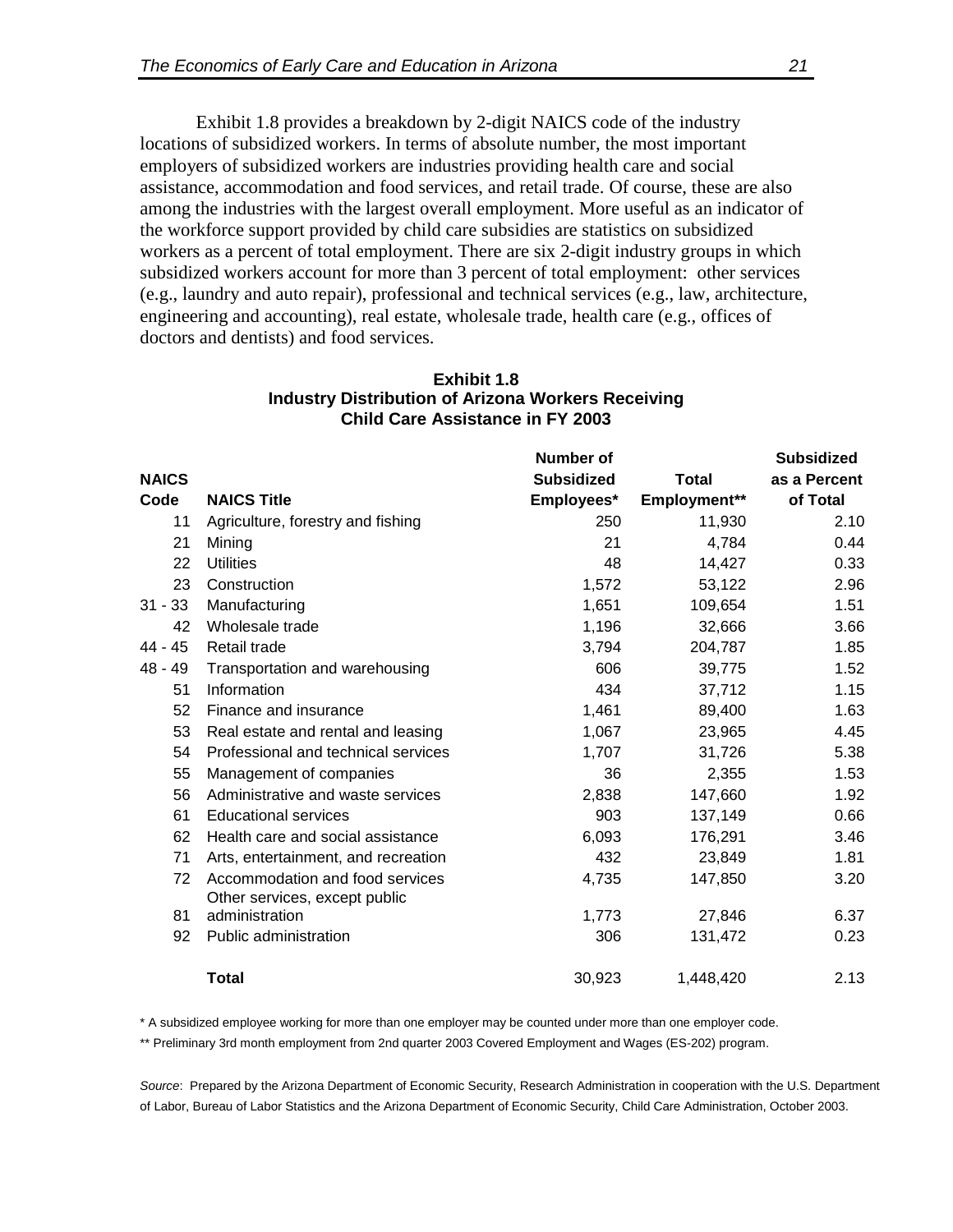Information was also released at the 3- and 4-digit level of industry detail. Some of that information is summarized in Exhibit 1.9. This exhibit provides a ranking of industries based on share of subsidized employees for all 3-digit industries with at least 100 subsidized employees and a share of subsidized workers of at least 3 percent.

## **Exhibit 1.9 Detailed Industries with Highest Shares of Workers Receiving Child Care Assistance\***

| <b>NAICS</b> |                                               | Number of<br><b>Subsidized</b> | Total             | <b>Subsidized</b><br>as a Percent |
|--------------|-----------------------------------------------|--------------------------------|-------------------|-----------------------------------|
| Code         | <b>NAICS Title</b>                            | <b>Employees</b>               | <b>Employment</b> | of Total                          |
|              | 812 Personal and laundry services             | 876                            | 9,844             | 8.90                              |
|              | 425 Electronic markets and agents and brokers | 121                            | 1,403             | 8.62                              |
|              | 323 Printing and related support activities   | 183                            | 2,294             | 7.98                              |
|              | 624 Social assistance                         | 1,609                          | 24,208            | 6.65                              |
|              | 531 Real estate                               | 817                            | 12,584            | 6.49                              |
|              | 811 Repair and maintenance                    | 519                            | 8,435             | 6.15                              |
|              | 621 Ambulatory health care services           | 3,426                          | 60,925            | 5.62                              |
|              | 541 Professional and technical services       | 1,707                          | 31,726            | 5.38                              |
|              | 453 Miscellaneous store retailers             | 573                            | 11,774            | 4.87                              |
|              | 488 Support activities for transportation     | 149                            | 3,405             | 4.38                              |
|              | 442 Furniture and home furnishings stores     | 227                            | 5,273             | 4.30                              |
|              | 448 Clothing and clothing accessories stores  | 478                            | 11,496            | 4.16                              |
|              | 236 Construction of buildings                 | 273                            | 6,568             | 4.16                              |
|              | 332 Fabricated metal product manufacturing    | 188                            | 4,935             | 3.81                              |
|              | 423 Merchant wholesalers, durable goods       | 682                            | 18,300            | 3.73                              |
|              | 722 Food services and drinking places         | 3,913                          | 112,219           | 3.49                              |
|              | 339 Miscellaneous manufacturing               | 182                            | 5,337             | 3.41                              |
|              | 238 Specialty trade contractors               | 1,100                          | 34,433            | 3.19                              |
|              | 424 Merchant wholesalers, nondurable goods    | 393                            | 12,963            | 3.03                              |
|              | 447 Gasoline stations                         | 416                            | 13,734            | 3.03                              |
|              | 484 Truck transportation                      | 180                            | 5,971             | 3.01                              |
|              | 813 Membership associations and organizations | 284                            | 9,421             | 3.01                              |

\* Industries shown are 3-digit industries with at least 100 subsidized workers and a share of at least 3 percent.

*Source*: From data prepared by the Arizona Department of Economic Security, Research Administration in cooperation with the U.S. Department of Labor, Bureau of Labor Statistics and the Arizona Department of Economic Security, Child Care Administration, October 2003.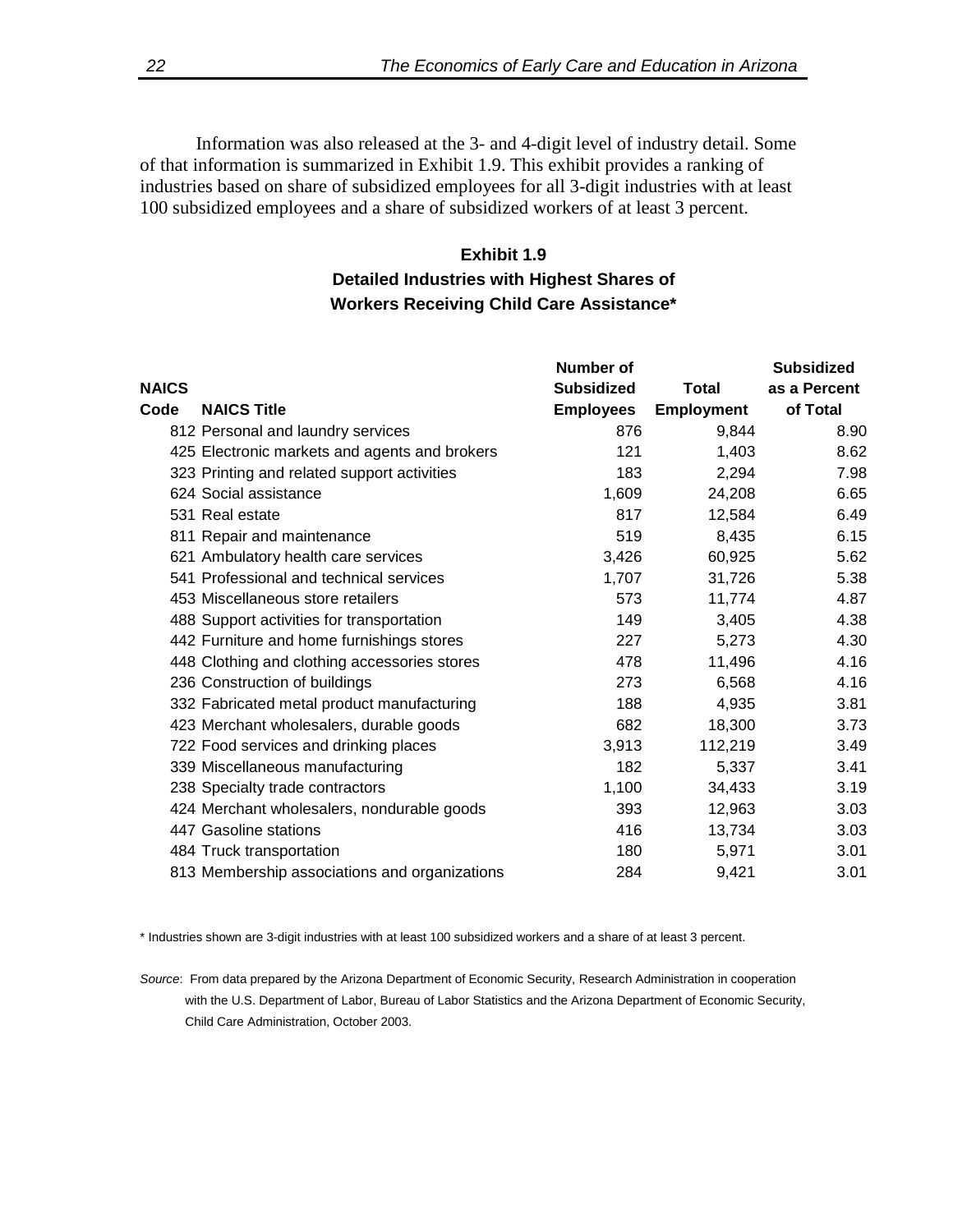### **Chapter 2: Economic Impact of the Child Care Industry**

#### **Employment Provided by the Industry**

The ECE sector is complex. It consists of for-profit, non-profit and publicly funded establishments and includes child care centers, approved home-based providers, school-age child care, and part-time preschool programs such as Head Start, prekindergarten and nursery schools. There are also many self-employed home providers who are not registered or licensed and, consequently, are difficult to count. There are several official sources of information on employment in the ECE sector, but these data typically undercount the size of the sector. Licensing data provide a more accurate estimate of the number of providers and their employees.

In the government's official statistics, child care activities are dispersed across a number of industry categories and are not fully captured in any one of them. One category that is dedicated solely to child care activities is SIC 8351, or NAICS 624410 in the new North American Industry Classification Code. This category is referred to as "Child Day Care Services" and consists of "establishments primarily engaged in care of infants or children, or in providing prekindergarten education, where medical care or delinquency correction is not a major element. These establishments may or may not have substantial education programs and may care for older children when they are not in school. Establishments providing babysitting services are classified in Industry 7299. Head Start centers operating in conjunction with elementary schools are classified in Industry 8211." Statistics in this category cover all privately-operated child day care centers, nursery schools and preschool centers but do not include centers operated in conjunction with public schools. Family child care homes are not included as a category of service in any industry code.

Recent estimates of employment in the Arizona ECE sector are provided in Exhibit 2.1. One official source of information on employment is from the Bureau of Labor Statistics' *Covered Employment and Wage Data (ES-202)*. These data are derived from surveys of firms and workers covered by unemployment insurance legislation. Major exclusions are self-employed workers and small establishments. According to these data, there were 11,572 workers employed in Arizona ECE establishments in 2001.

The other major official source of information on employment is the U.S. Census Bureau's *Country Business Patterns*. According to this information, there were 10,326 employees in the ECE sector in 2001. Not included in these figures are self-employed individuals and most government employees.

As part of its IMPLAN input-output software, the privately-operated Minnesota Implan Group, Inc. (MIG) maintains a comprehensive regional database. MIG uses data from the Bureau of Economic Analysis' *Regional Economic Information System* (REIS) to supplement and provide control totals (at the 2-digit level) for state ES-202 data. The REIS data are the most inclusive available and contain information on self employment.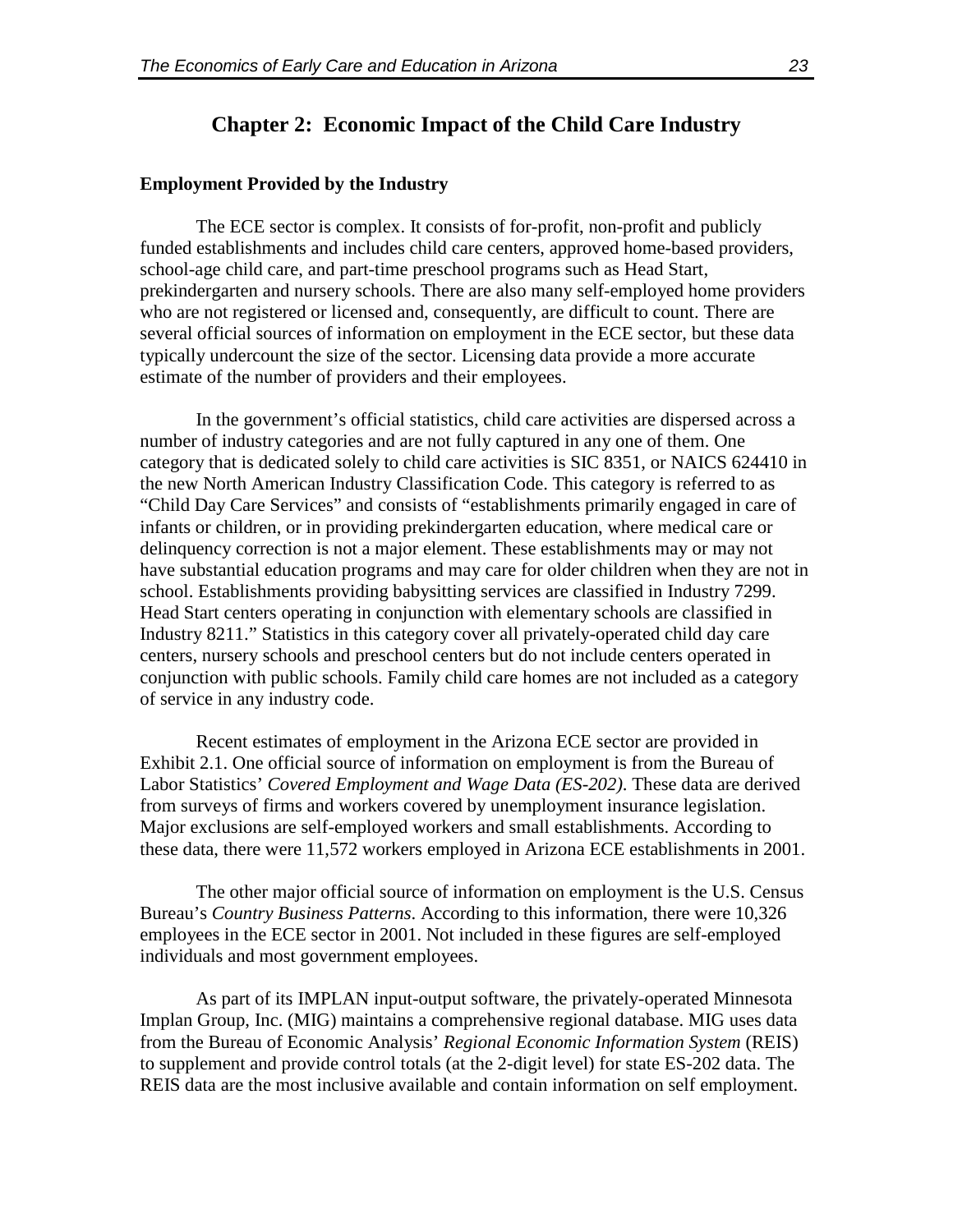Based on information in the IMPLAN database, the Arizona ECE sector had employment of 11,964 in 2000.

The most accurate and comprehensive estimates of employment in the child care sector come from occasional surveys of registered and licensed operators by state agencies. Exhibit 2.1 shows results from the *2001 Arizona Wage and Benefit Survey of Child Care / Early Education Center Based Personnel* conducted for the Governor's Division for Children by the Maricopa County Office of Research and Reporting. The survey covered center-based personnel in state-funded preschool, Head Start, non-profit and for-profit child care programs. Included were all centers licensed by the Arizona Department of Health Services Office of Child Care Licensure. It included programs at public schools. Employees counted are teachers, assistant teachers, teacher directors and administrative directors. Excluded were office workers and non-teaching staff such as custodians, cooks, receptionists, etc. According to the survey results, there were a total of 19,328 employees in Arizona center-based child care facilities in 2001. Of these, 12,561 (or 65%) were full-time employees. When broken down by type of center, 30% of the total number of employees were in independent centers, 18% worked in chain-based centers, 9% were in Head Start facilities, 17% were in public schools and 26% worked in other non-profit centers.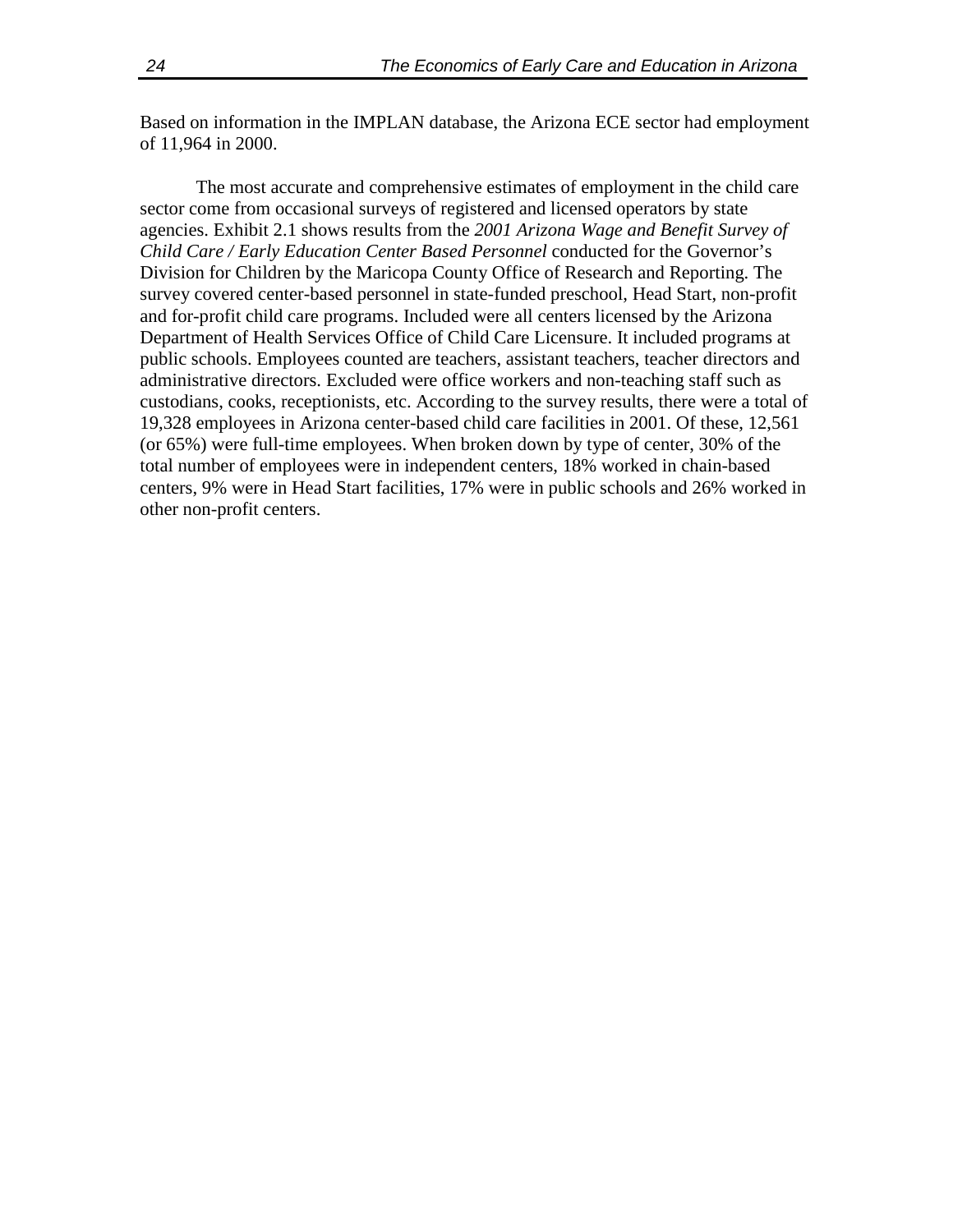| <b>Exhibit 2.1</b>                                       |  |  |  |
|----------------------------------------------------------|--|--|--|
| Measures of the Size of the Arizona Child Care Workforce |  |  |  |
| <b>Circa 2001</b>                                        |  |  |  |

| 1. BLS Covered Employment and<br>Wage Data (ES-202)<br>(Data for 2001: NAICS 624410)                   | Number of<br><b>Employees</b>                       |
|--------------------------------------------------------------------------------------------------------|-----------------------------------------------------|
| Private<br>Local government<br>Federal government<br>Total                                             | 11,062<br>446<br>64<br>11,572                       |
| 2. County Business Patterns,<br>U.S. Census Bureau<br>(Data for 2001: NAICS 624410)                    | 10,326                                              |
| 3. IMPLAN Data Base<br>(Data for 2000: Sector 499)                                                     | 11,964                                              |
| 4. Arizona Wage and Benefit Survey<br>(Data for 2001)                                                  |                                                     |
| Independent<br>Chain<br><b>Head Start</b><br><b>Public Schools</b><br><b>Other Non-Profit</b><br>Total | 5,800<br>3,556<br>1,721<br>3,302<br>4,949<br>19,328 |

Sources: Bureau of Labor Statistics; U.S. Census Bureau; Minnesota Implan Group, Inc.; "Arizona Wage and Benefit Survey of Child Care / Early Education Center Based Personnel," Conducted for the Governor's Division for Children by the Maricopa County Office of Research and Reporting, October 2001.

#### **Wages Earned by Industry Employees**

Exhibit 2.2 shows estimates of the average annual earnings of employees in the Arizona child care industry. Data from BLS ES-202 surveys indicate that average earnings per employee in 2001 were \$14,128. Information on industry payrolls obtained by the Census Bureau in its surveys of *Country Business Patterns* show average annual payroll expenses per employee to be \$12,198. Information on employee compensation (including benefits) from the IMPLAN database indicate that earnings per employee were \$15,277 in 2000.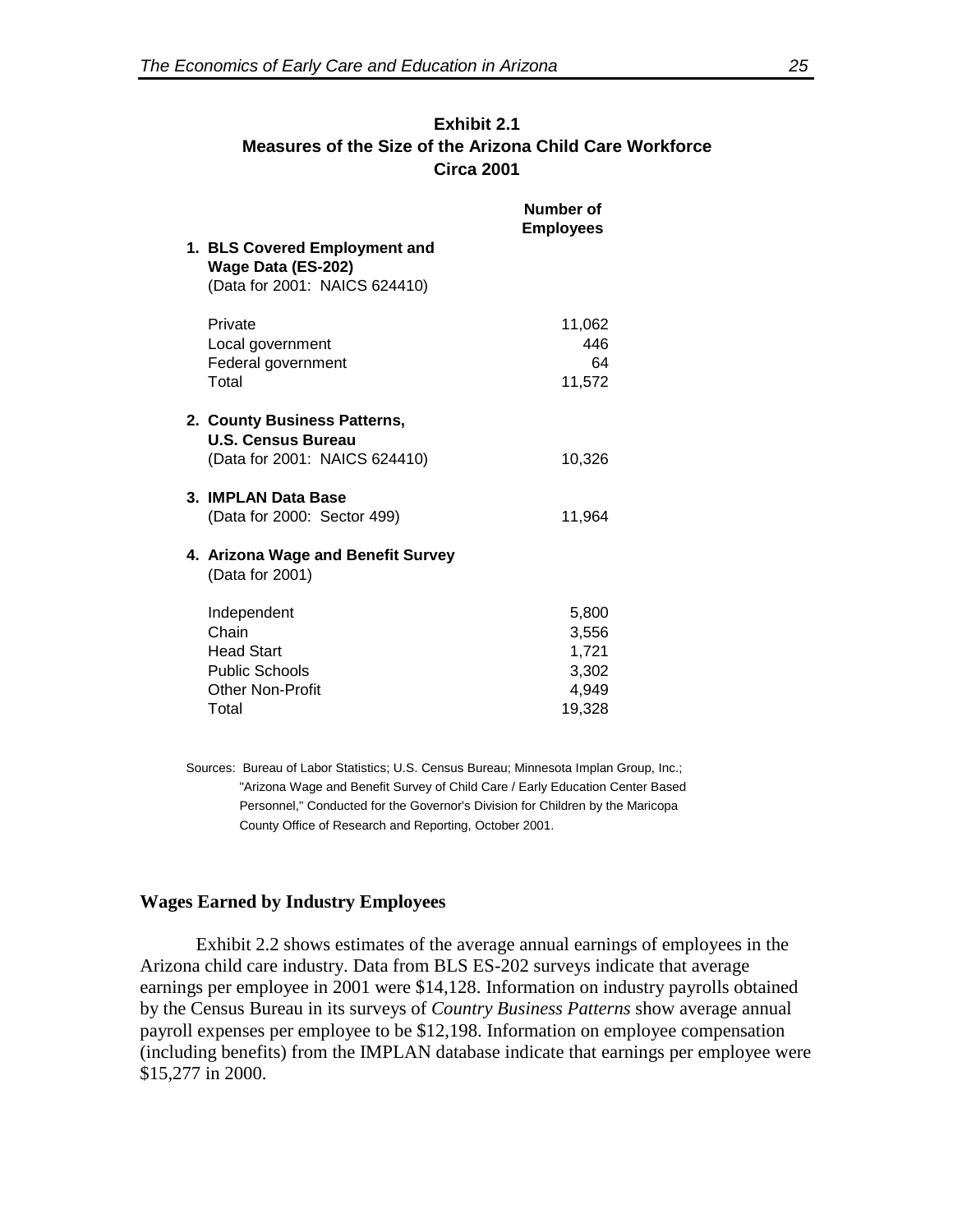## **Exhibit 2.2 Average Wages in the Arizona Child Care Sector**

(dollars per employee)

|                                                                                            | Annual<br><b>Earnings</b> |
|--------------------------------------------------------------------------------------------|---------------------------|
| 1. BLS Covered Employment and<br>Wage Data (ES-202)<br>(Data for 2001: NAICS 624410)       | \$14,128                  |
| 2. County Business Patterns,<br><b>U.S. Census Bureau</b><br>(Data for 2001: NAICS 624410) | 12,198                    |
| 3. IMPLAN Data Base<br>(Data for 2000: Sector 499)                                         | 15.277                    |
| 4. Arizona Wage and Benefit Survey<br>(Data for 2001)                                      | 16,271                    |

Sources: Bureau of Labor Statistics; U.S. Census Bureau; Minnesota Implan Group, Inc.; "Arizona Wage and Benefit Survey of Child Care / Early Education Center Based Personnel," Conducted for the Governor's Division for Children by the Maricopa County Office of Research and Reporting, October 2001.

Average annual earnings of child care workers were also estimated using information on hourly wages collected in the 2001 *Arizona Wage and Benefit Survey*. To annualize the figures, we assumed that employees classified either as Administrative Directors, Teacher Directors or Teachers work full time (40 hours a week, 50 weeks per year). We also assumed that these employees receive benefits equal to 15 percent of their wages. Based on the average hourly wages reported in the survey, average compensation was estimated to be \$31,832 for Administrative Directors, \$23,437 for Teacher Directors and \$18,400 for Teachers. Employees classified as Assistant Teachers were assumed to be part-time, working 25 hours per week and 50 weeks per year. Assistant Teachers were assumed to receive no benefits. Average annual wage income for this group was estimated to be \$9,025. Finally, using information from the survey on number of employees by job classification, average compensation in the Arizona child care sector was estimated to be \$16,271 per employee.

#### **Economic Impact Analysis**

The purpose of economic impact analysis is to trace the full impact, direct and indirect, of an industry on jobs and incomes in a local economy. An industry contributes directly to the economy by hiring workers and purchasing goods and services from other local businesses. Less obvious but no less significant are the indirect or so-called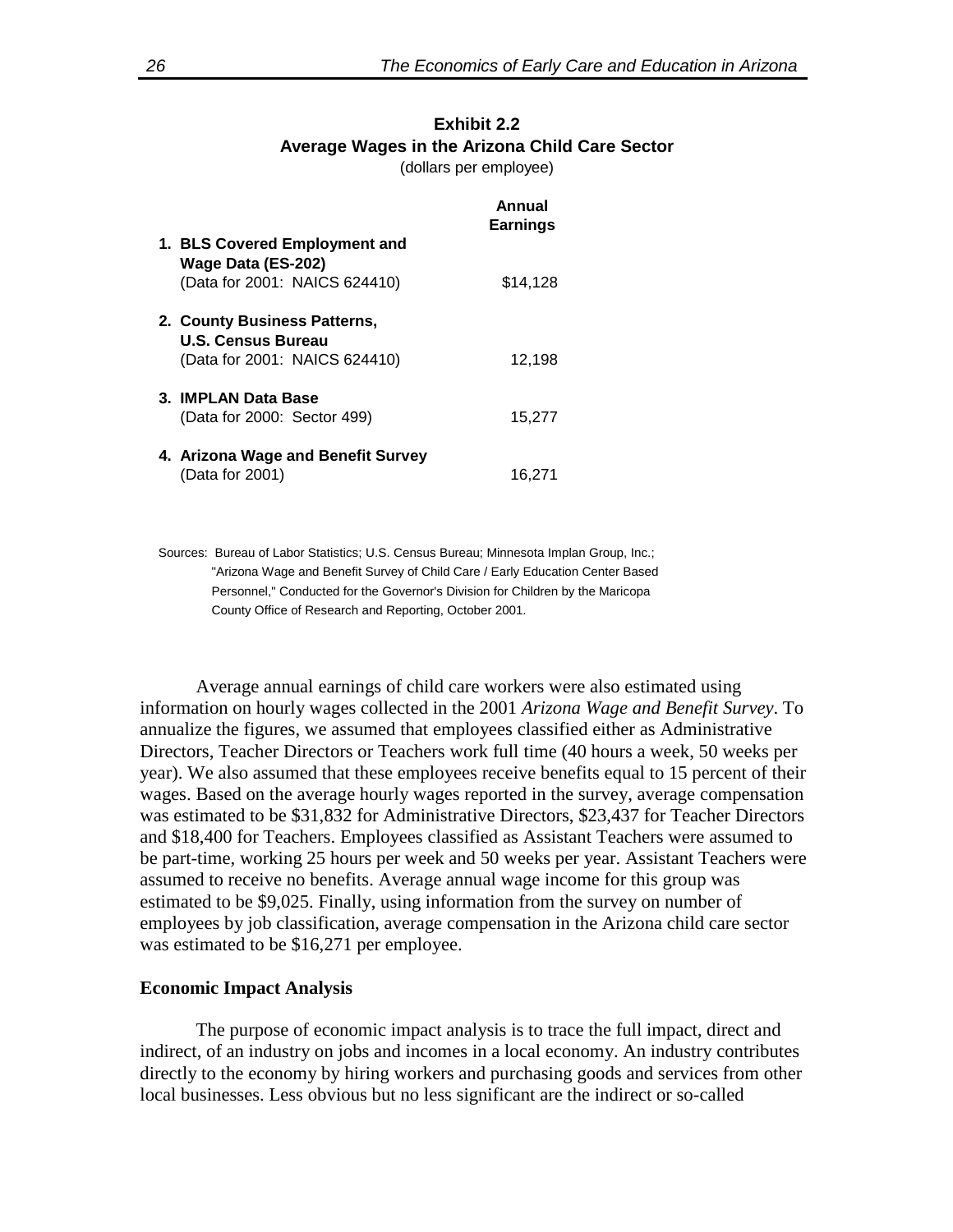multiplier effects that arise when a business' immediate suppliers place upstream demands on other producers and when workers either directly or indirectly associated with the industry spend a portion of their incomes in the local economy. Spending out of the income generated during the various stages of this process continues to circulate through the economy until it is dissipated through "leakages" in the form of savings or payments for goods and services from outside the local economy. In the end, the cumulative changes in incomes and employment are a multiple of the initial direct effects.

Estimates of economic impacts were made using an Arizona-specific version of IMPLAN, an input-output model used widely by researchers throughout the United States. The study area for the analysis was the state of Arizona. Impacts refer to jobs and incomes generated somewhere in the state. Impacts are reported in terms of four economic variables: output, value added, labor income and employment. Output is synonymous with spending or gross receipts. Value added is a broad measure of income consisting of employee compensation (wages, salaries and benefits), proprietor income, property income and indirect business taxes. Value added is synonymous with gross state product. Labor income is the sum of employee compensation and proprietor income. Employment is a count of both full- and part-time jobs.

In the analysis reported in this section, multiplier effects were calculated using socalled "Type II" multipliers. In this kind of analysis, indirect impacts are limited to those arising from interindustry linkages (i.e., when one business buys goods or services from another business) and household spending out of the earnings generated either directly from the child care industry or through the multiplier process. In the next section, we will consider the impacts arising from the effect the child care industry has on state and local government tax revenues.

The Type II economic impact multipliers used in this study are shown in Exhibit 2.3. For purposes of comparison, we also report the multipliers used in a recent study of the California child care industry. Economic impact multipliers represent the ratio of the total impact to the direct impact. For example, once multiplier effects are included, employment of 1,000 workers in the child care industry can be associated with a total of 1,520 workers being employed somewhere in the state. Economic impact multipliers are larger the larger and more diverse is a state's economy. This is because there are fewer leakages in the form of imports. In a small state, many goods and services are not available from local businesses and so must be purchased from out-of-state suppliers. Money spent on imports generates no local income or jobs and is not recycled through the local economy. Predictably, multipliers for California are uniformly larger than they are for Arizona.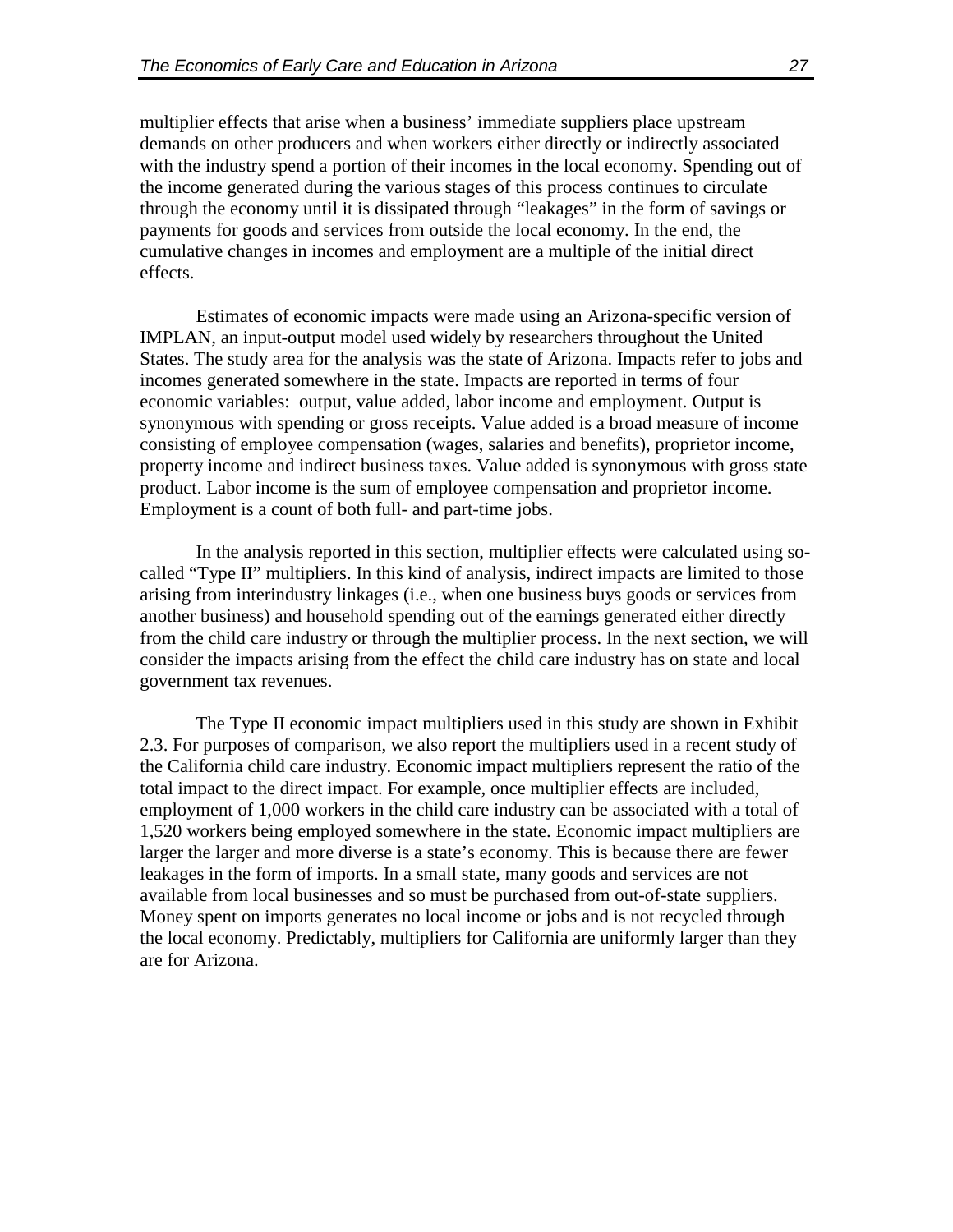| Exhibit 2.3                                        |  |  |  |
|----------------------------------------------------|--|--|--|
| Economic Impact Multipliers: Arizona vs California |  |  |  |

| <b>Economic Variable</b> | Arizona | <b>California</b> |
|--------------------------|---------|-------------------|
| Output                   | 1.96    | 2.51              |
| Value Added              | 2.45    | 3.06              |
| Labor Income             | 2.06    | 2.43              |
| Employment               | 1.52    | 1.68              |

Sources: Multipliers for Arizona are the Type II multipliers provided in IMPLAN. Multipliers for Californina are the Type II multipliers reported by M Cubed in "The Economic Impact of the Child Care Industry in California," prepared for the National Economic Development and Law Center, June 2001.

When comparing industries, multipliers tend to be large in industries with important interindustry linkages and, in the case of employment multipliers, in industries that pay high wages. Relative to other industries in Arizona, the child care industry relies heavily on other businesses and suppliers for goods and services necessary for daily operations. As a percent of payroll expenses, expenditures on inputs from other businesses (including rent, social services and educational materials) are 175% in the child care industry but only 122% in the general Arizona economy. However, the child care industry pays relatively low wages, and this limits the size of the multiplier effects arising from its operations. Average earnings in the child care industry are only 43% of the statewide average. In general, multipliers tend to be smaller in service industries than in manufacturing or mining. For example, with average compensation of almost \$100,000 per worker, the semiconductor industry has an employment multiplier of 3.26, compared with an employment multiplier of 1.52 for the child care industry.

Our estimates of the economic impacts of the Arizona child care industry are shown in Exhibit 2.4. The impacts were calculated assuming that a total of 19,328 workers are employed in the industry, as per the estimate from the *Arizona Wage and Benefit Survey*. Column (1) shows the direct impacts of the industry per employee, as reported in the Arizona database files of IMPLAN (expressed in 2001 dollars). Output or gross receipts per employee are \$44,923. Of this amount, \$17,492 represents value added accruing to employees, as property income or money paid out in indirect business taxes. The difference between gross receipts and value added is expenditures on inputs from other suppliers. Labor income per employee is estimated to be \$15,666.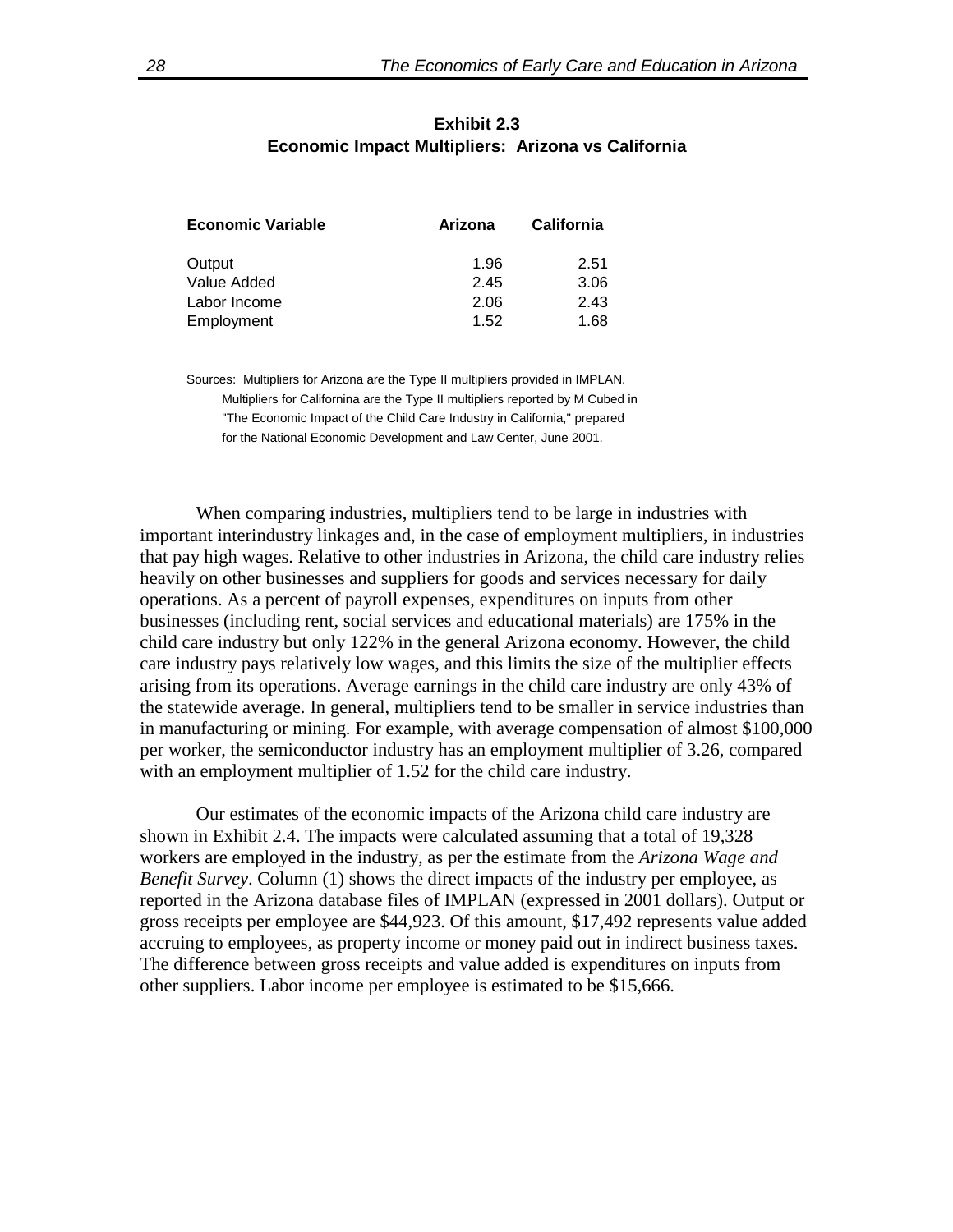|                                | <b>Direct</b><br><b>Impact</b><br>per<br><b>Employee</b><br>(in \$) | <b>Direct</b><br>Impact<br>(in mill \$) | <b>Indirect</b><br><b>Impact</b><br>(in mill \$) | <b>Total</b><br><b>Impact</b><br>(in mill \$) |
|--------------------------------|---------------------------------------------------------------------|-----------------------------------------|--------------------------------------------------|-----------------------------------------------|
| <b>Economic Impact Measure</b> | Col. (1)                                                            | Col. (2)                                | Col. (3)                                         | Col. (4)                                      |
| Output                         | \$44,923                                                            | \$868                                   | \$834                                            | \$1,702                                       |
| Value-Added                    | \$17,492                                                            | \$338                                   | \$490                                            | \$828                                         |
| Labor Income                   | \$15,666                                                            | \$303                                   | \$321                                            | \$624                                         |
| Employment (number of jobs)    |                                                                     | 19.328                                  | 10.051                                           | 29,379                                        |

#### **Exhibit 2.4 Economic Impact of Arizona Child Care Industry** (Estimates for 2001)

Source: Center for Business Research using IMPLAN

The second column of Exhibit 2.4 shows the direct impacts of the industry calculated by multiplying the impacts per employee by the total number of employees. Thus the Arizona child care industry in 2001 is estimated to have generated gross receipts of \$868 million and labor income for employees of \$303 million, all of this before multiplier effects are considered. Column (3) shows our estimates of the multiplier effects of the industry, effects associated with linkages to other industries and the spending of labor income by households. These numbers are derived by combining the information on multipliers shown in Exhibit 2.3 with the direct estimates in Column (2). The total economic impacts are shown in Column (4). When multiplier effects are included, the Arizona child care industry in 2001 was responsible for \$1,702 million in output or gross receipts, \$828 million in value added or gross state product, \$624 million in labor income and 29,379 jobs.

#### **Fiscal Impacts**

An industry the size of the child care industry generates a significant amount of revenue for state and local governments. Exhibit 2.5 presents our estimates of the impact the industry has on Arizona state and local tax revenues. The estimates include the direct taxes paid by the industry and its employees as well as tax revenues generated through the multiplier process. The estimates are made by starting with the ratios in FY 2000 of Arizona state and local tax revenues to total Arizona value added or labor income. For taxes whose initial burden falls on households (individual income tax, property taxes on owner-occupied housing, sales taxes on household purchases), the rates are expressed by dividing household taxes by Arizona labor income. For taxes whose initial burden falls on businesses (corporate income taxes, business property taxes, sales taxes from business purchases, etc.), the rates are calculated by dividing business tax collections by Arizona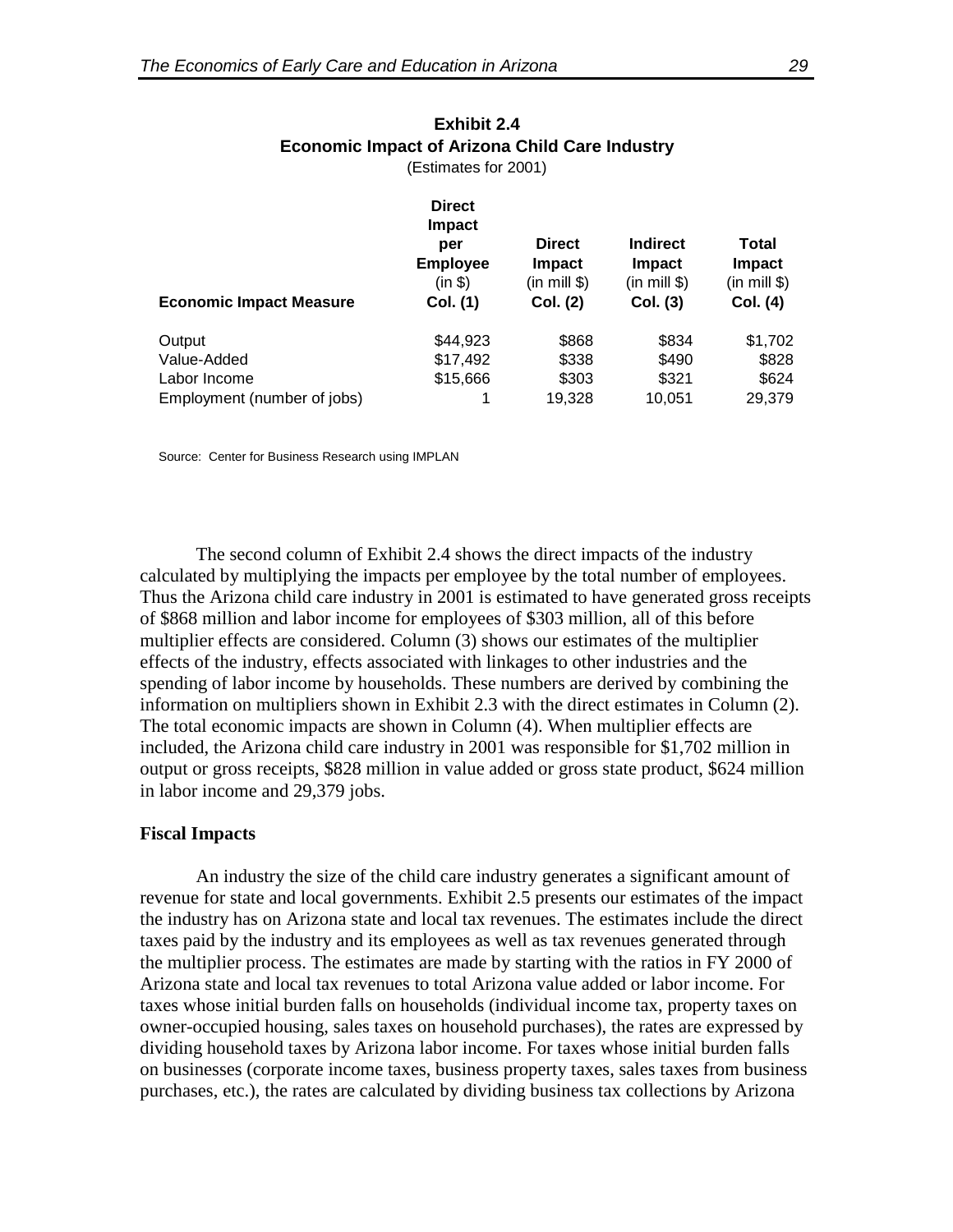value added. Separate rates are available for each of three types of taxes: income, property and sales. This information was collected from unpublished sources for Arizona by the Utah State Tax Commission. Once the rates are calculated, estimates of total taxes generated are made by multiplying each rate by the appropriate total economic impact measure: \$624 million in labor income for the household taxes or \$828 million in value added for the business taxes.

#### **Exhibit 2.5 Impact of Child Care Industry on Arizona State and Local Taxes** (Estimates for 2001, in millions of dollars)

| Initial Burden Falling on: | <b>Income</b> | <b>Property</b> | <b>Sales</b> | Total  |
|----------------------------|---------------|-----------------|--------------|--------|
| <b>Businesses</b>          | \$2.7         | \$9.2           | \$10.2       | \$22.1 |
| Households                 | 14.9          | 11.5            | 26.8         | \$53.2 |
| Total                      | \$17.6        | \$20.7          | \$37.0       | \$75.3 |

Source: Center for Business Research using estimates of Arizona tax burdens compiled from state sources by the Utah State Tax Commission, Economic and Statistical Unit, "Western States' Tax Burden: FY 2000"

Our estimates indicate that the child care industry is responsible for a total of \$75 million in state and local tax revenue. Of this total, 23% accrues in the form of income taxes, 27% in property taxes and 49% in sales taxes.

New taxes generated in this way will be spent, of course, by state and local governments on public schools, roads, police and fire protection, etc. Thus another round of spending will occur generating economic impacts that were left out of the calculations shown in Exhibit 2.4. Using IMPLAN multipliers for state and local government spending, we estimate that the economic impacts arising simply from the recycling of new state and local tax revenues are \$129 million in output, \$109 million in value added, \$87 million in labor income and 2,470 jobs.

### **Support for Labor Force Participation**

Market-provided child care has grown since WWII in large part as a response to the demand for child care services by parents with young children who wish or need to work. The industry has come to play a vital role in supporting the work efforts of millions of Americans. In this section we estimate the number of employed primary caregivers in Arizona who have children of preschool age and use some kind of paid child care arrangement. We then estimate the net income they are able to earn by calculating their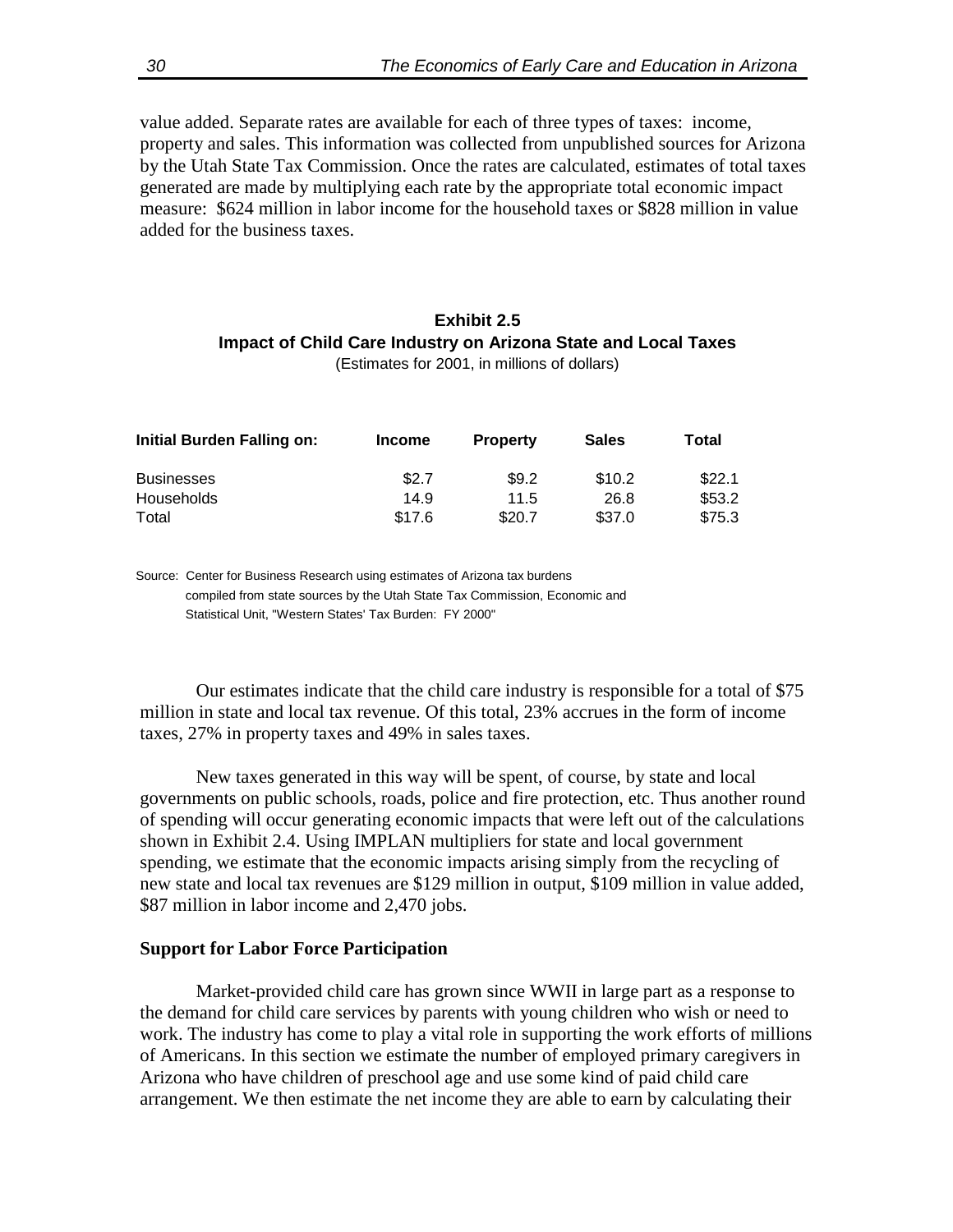gross earnings from employment and then subtracting an estimate of their paid child care costs. This provides an alternative economic impact measure of the child care industry, one that highlights the role played by the industry in supporting the Arizona workforce.

## **Exhibit 2.6 Number of Employed Primary Caregivers with Children under 6 Years, by Family Type and Work Status**

(Estimates for 2000)

| <b>Family Type / Work Status</b>      | <b>Number</b> |  |
|---------------------------------------|---------------|--|
| Married-couple, part-time             | 71,095        |  |
| Married couple, full-time             | 54,515        |  |
| Single father, part-time              | 4,671         |  |
| Single father, full-time              | 13,433        |  |
| Single mother, part-time              | 10,958        |  |
| Single mother, full-time              | 15,834        |  |
| <b>Total</b>                          | 170,505       |  |
| Number using paid care (60% of total) | 102,303       |  |

Source: U.S. Census Bureau, Census 2000

Notes:

1. Total number of employed primary caregivers in married-couple families and families with female householder, no husband present equals number of employed females with children under 6 years. Allocation between two family types made using number of families by type with children under 6 years (no condition of employment). 2. Number of employed single fathers with children under 6 years computed as number of single fathers with children under 6 years (no employment condition) times percent of children under 6 years living with one parent/father who is in the workforce times ratio of employed to members of workforce among male householders with no wife present. 3. Breakdown of employment into part-time and full-time status made using number of families by work status (no condition on presence of young children). These are very similar to national figures cited by M. Cubed, The National Economic Impacts of the Child Care Sector.

Exhibit 2.6 shows estimates from the 2000 Census of the number of primary caregivers in Arizona who are employed and have children ages 0-5. The estimates are broken down by family type and work status. For married-couple families with both spouses working, the primary caregiver is assumed to be the female. There were a total of 170,505 employed primary caregivers with young children in 2000. Of these, 125,610 (or 74%) were in married-couple families. There were 44,895 working single parents with children under 6 years of age. Slightly less than half (49%) of all employed primary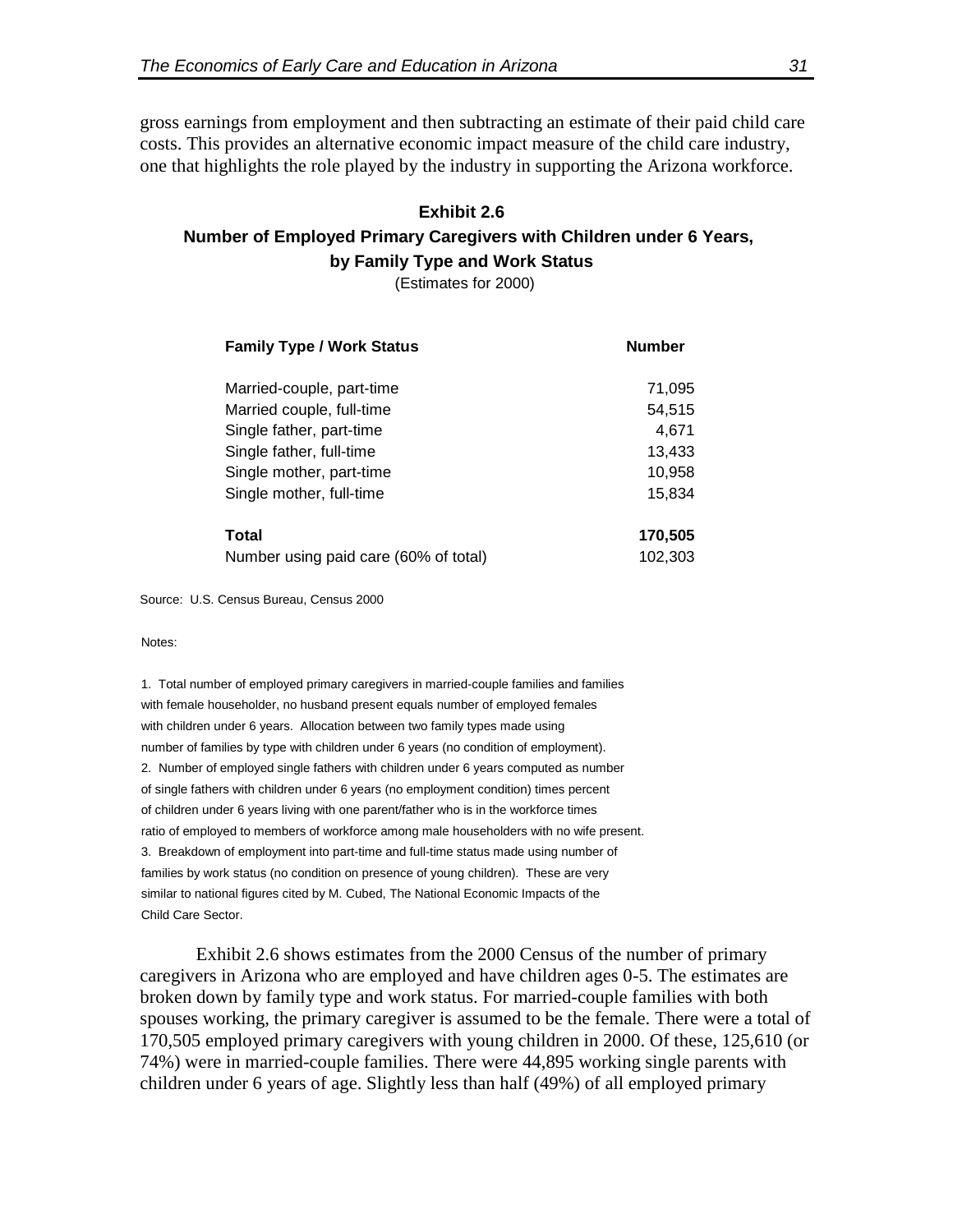caregivers worked full time. Following Census definitions, full-time workers are those working 35+ hours per week and at least 50 weeks per year.

National survey data suggest that approximately 60% of working families with young children use some kind of paid child care arrangement (Giannarelli and Barsimantov 2000, p.4). Assuming this proportion is representative of the situation in Arizona, we estimate that there are 102,303 employed primary caregivers in Arizona using paid child care to help with their preschool children.

#### **Exhibit 2.7**

## **Gross Earnings of Employed Primary Caregivers with Children under 6 Years**

|                                      | <b>Number</b><br>οf | <b>Earnings</b><br>per | Total           |
|--------------------------------------|---------------------|------------------------|-----------------|
| <b>Family Type / Work Status</b>     | <b>Workers</b>      | Worker                 | <b>Earnings</b> |
|                                      |                     | $(in$ thous $$)$       | (in mill \$)    |
| Married-couple, part-time            | 71,095              | \$14.2                 | \$1,010         |
| Married couple, full-time            | 54,515              | 31.9                   | 1,739           |
| Single father, part-time             | 4,671               | 21.2                   | 99              |
| Single father, full-time             | 13,433              | 46.0                   | 618             |
| Single mother, part-time             | 10,958              | 14.2                   | 156             |
| Single mother, full-time             | 15,834              | 31.9                   | 505             |
| <b>Total</b>                         | 170,505             |                        | 4,126           |
| Those using paid care (60% of total) | 102,303             |                        | \$2,476         |

Source: U.S. Census Bureau, Census 2000

Notes:

- 1. Earnings per worker by work status computed for all workers (no condition on presence of young children).
- 2. Primary caregiver assumed to be female for all married-couple family.

Exhibit 2.7 provides estimates of the gross earnings of Arizona workers who are primary caregivers with young children. The estimates are made using national figures on mean earnings of men and women by work status. The estimates indicate that by using some kind of child care arrangement for their children, formal or informal, the more than 170 thousand employed primary caregivers in Arizona are able to earn a total of \$4.1 billion in income. Assuming that 60% of these families use paid child care, the numbers indicate that the formal ECE industry allows 102,303 primary caregivers to be employed and to earn \$2.5 billion in income.

To calculate the net income generated by working parents with young children, we need to deduct from gross income an estimate of paid child care costs. To calculate total paid care costs, we first estimate the number of children aged 0-5 by work status of the primary caregiver and then multiply by average child care costs for full- or part-time care. Child care rates are based on the Arizona *Child Care Market Rate Survey 2000*.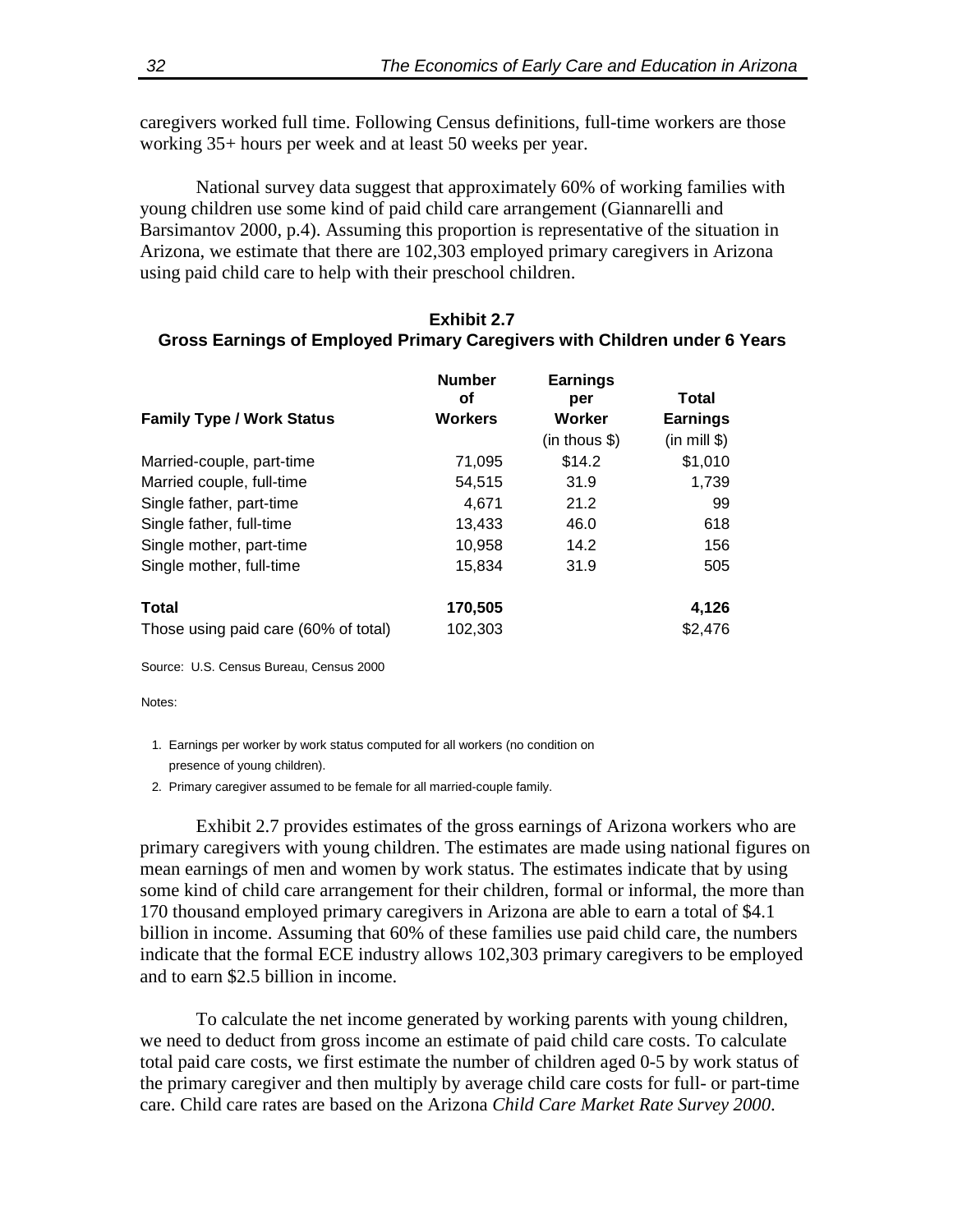Estimates of child care expenses are shown in Exhibit 2.8. The total cost for all employed primary caregivers using paid care arrangements is estimated at \$557 million.

| <b>Family Type / Work Status</b> | <b>Number</b><br>οf<br><b>Children</b> | <b>Annual Cost</b><br>of Child Care<br>$$$ per child) | Total<br>Cost<br>(in mill \$) |
|----------------------------------|----------------------------------------|-------------------------------------------------------|-------------------------------|
| Married-couple, part-time        | 75.068                                 | \$3,458                                               | \$156                         |
| Married couple, full-time        | 57,561                                 | 5,060                                                 | \$175                         |
| Single father, part-time         | 7,780                                  | 3,458                                                 | \$16                          |
| Single father, full-time         | 22,375                                 | 5,060                                                 | \$68                          |
| Single mother, part-time         | 22,042                                 | 3,458                                                 | \$46                          |
| Single mother, full-time         | 31,851                                 | 5,060                                                 | \$97                          |
| Total                            | 216,677                                |                                                       | \$557                         |

## **Exhibit 2.8 Paid Care Costs for Children under 6 Years**

Notes:

1. Calculations assume that 60% of the young children in working families are in paid child care arrangements.

2. Number of children under 6 years with primary caregivers in labor force directly Available. Adjustment for employment status of parents made using data on number of families by type and employment status (no condition on presence of young children). Adjustments for full- vs part-time work status made as in Exhibit 2.7. 3. Annual costs of paid care estimated from information in *Child Care Market Rate Survey 2000*. Average daily market rates were \$20.24 for full-time care and \$13.83 for part-time care. These averages were calculated assuming 10% of children were under one year of age, that 30% were 1 or 2 years old, and that 70% were either 3, 4 or 5 years of age.

The net income generated for Arizona residents when paid care arrangements are used to enable primary caregivers to work either part- or full-time is estimated to be \$1.9 billion. This is more than six times the size of the labor income paid directly to people employed in the child care industry. The economic role the child care industry plays in supporting the Arizona workforce is then much more significant than its role as a jobcreating industry.

Just as multiplier effects arise when child care industry employees recycle income back through the local economy, so do employed primary caregivers create multiplier effects by spending a portion of their incremental net income in the local economy. Assuming that 80% of the \$1.9 billion in net income is spent on consumer goods and services (the nationwide ratio of personal consumption expenditures to personal income), there will be additional rounds of economic activity that generate indirect impacts of \$2.2 billion in output, \$1.1 billion in value added, \$.6 billion in labor income and 19,648 jobs.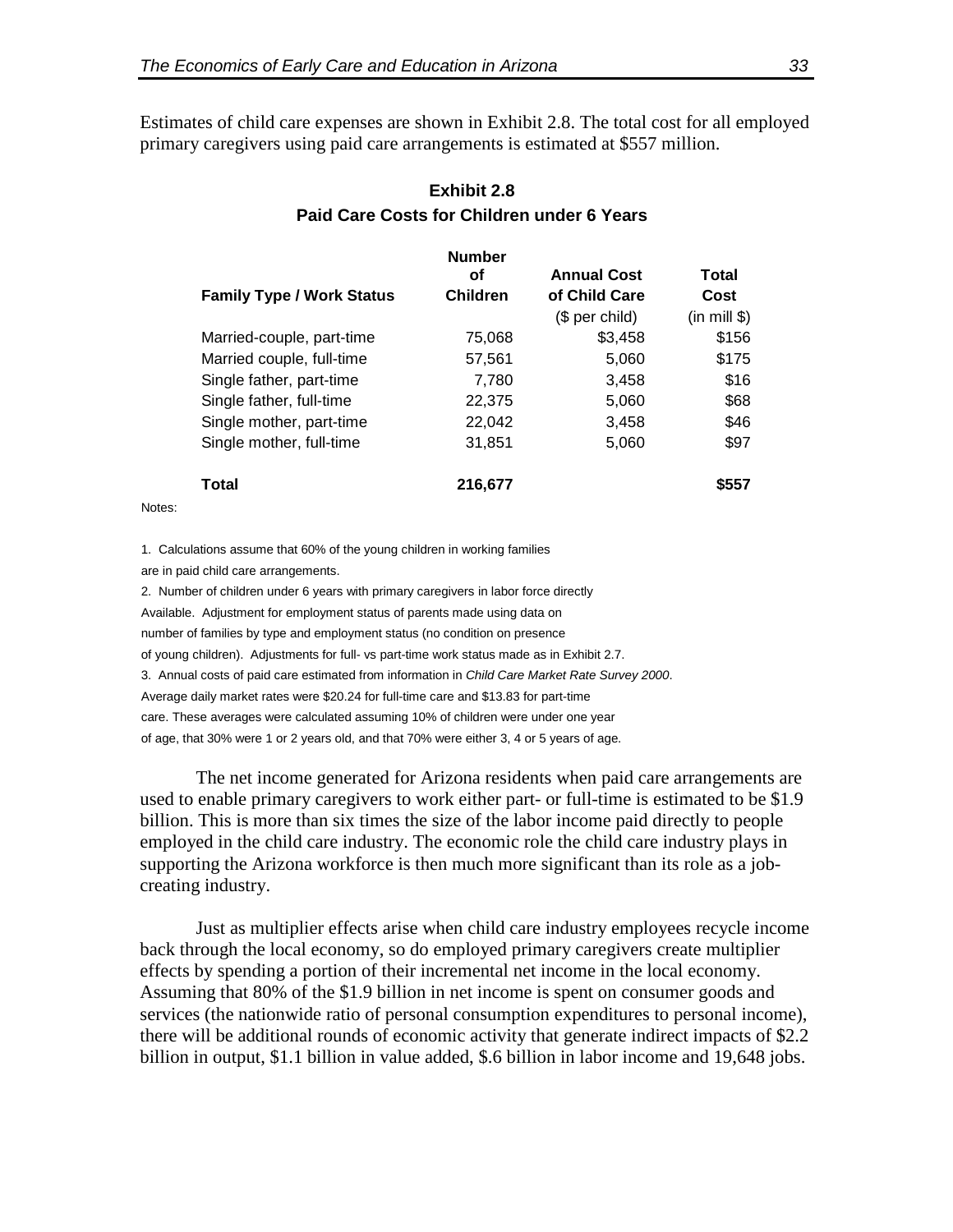The total impacts associated with the workforce effects of the paid child care industry are shown in Exhibit 2.9. Including both multiplier effects and the estimated 102,303 jobs held by primary caregivers along with their net income of \$1.9 billion, the total impacts amount to \$4.1 billion in output, \$2.9 billion in value added, \$2.5 billion in labor income and 121,951 jobs.

## **Exhibit 2.9 Net Earnings and Economic Impact of Employed Primary Caregivers Who Use Paid Child Care**

(Estimates for 2001, in millions of dollars)

#### **Net Earnings Calculations:**

| Gross earnings of primary<br>caregivers using paid care<br>Costs of paid child care<br>Net earnings | \$2,476<br>\$557<br>\$1,919 |  |  |
|-----------------------------------------------------------------------------------------------------|-----------------------------|--|--|
| <b>Economic Impacts:</b>                                                                            |                             |  |  |
| Output                                                                                              | \$4,080                     |  |  |
| Value-Added                                                                                         | \$2,927                     |  |  |
| Labor Income                                                                                        | \$2,513                     |  |  |

Employment (number of jobs) 121,951

#### Notes:

 1. Economic impacts represent the sum of direct impacts of employed primary caregivers plus multiplier effects arising from consumer spending out of direct net earnings. Direct impacts on output, value added and Labor income are all equal to the net earnings figure of \$1.9 billion.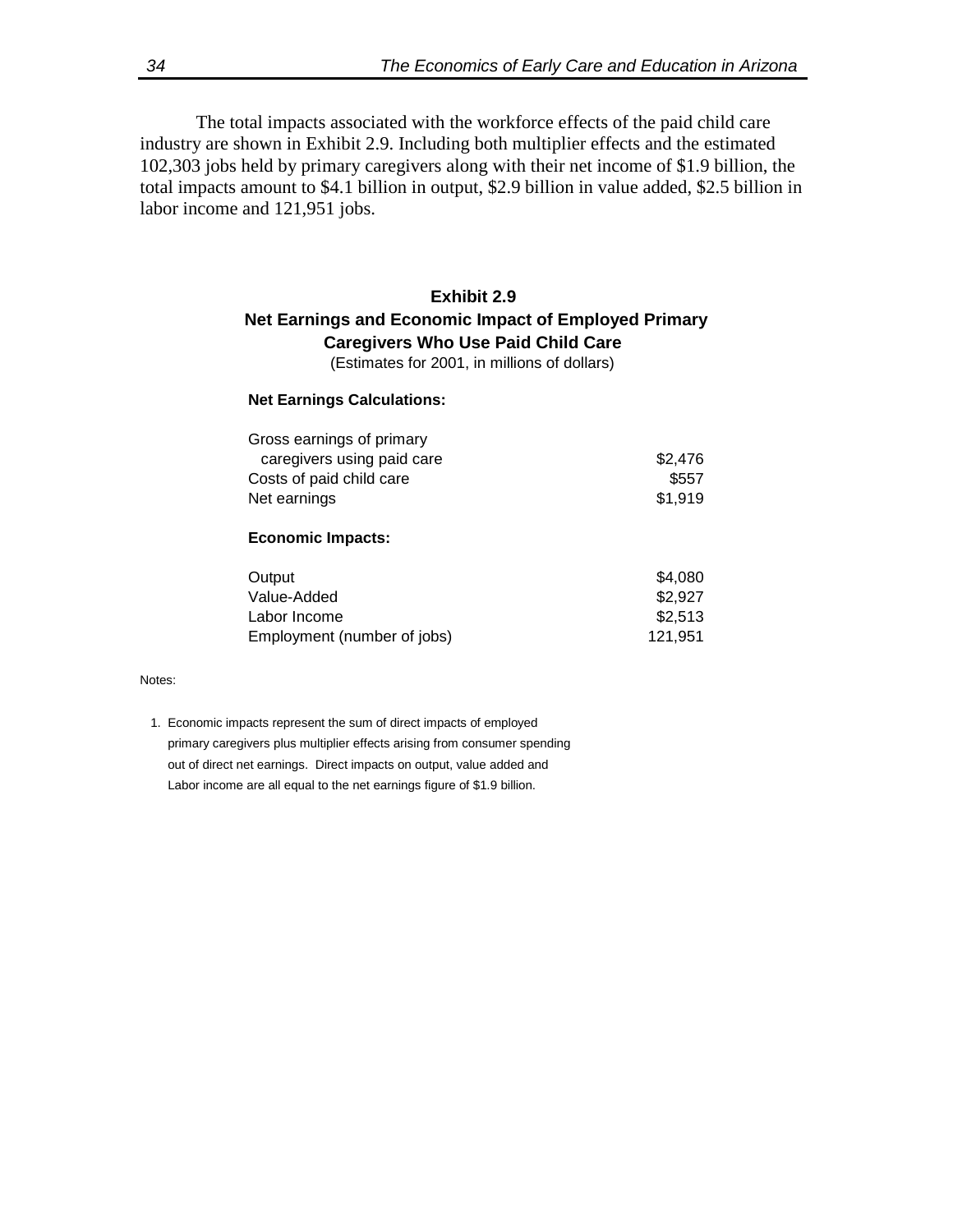#### **Total Economic Impact of the Child Care Industry**

All of the economic impacts identified in this chapter are summarized and added up in Exhibit 2.10. Three separate impacts have been identified: (1) the industry itself as an employer and purchaser of goods and services from other Arizona businesses; (2) the state and local tax revenues generated by the industry and their impact when tax revenues are spent by local governments; and (3) the role of the industry in supporting labor force participation by family members with young children. When all three types of effects are added together, the child care industry in Arizona is estimated to generate \$5.9 billion in output, \$3.9 billion in value added, \$3.2 billion in labor income and 153,800 jobs. The total value added generated is 2.5% of the Arizona gross state product, and the total jobs created are 5.4% of total Arizona employment.

## **Exhibit 2.10 Total Economic Impact of Paid Child Care Sector** (Circa 2001)

| <b>Economic Impact Measure</b> | <b>Effects from</b><br><b>Industry</b><br><b>Operations</b> | <b>Effects from</b><br><b>State &amp; Local</b><br><b>Taxes</b> | <b>Workforce</b><br><b>Effects</b> | Grand<br><b>Totals</b> |
|--------------------------------|-------------------------------------------------------------|-----------------------------------------------------------------|------------------------------------|------------------------|
| Output (in \$ mill)            | \$1,702                                                     | \$129                                                           | \$4,080                            | \$5,911                |
| Value-Added (in \$ mill)       | \$828                                                       | \$109                                                           | \$2,927                            | \$3,864                |
| Labor Income (in $$$ mill)     | \$624                                                       | \$87                                                            | \$2,513                            | \$3,224                |
| Employment (number of jobs)    | 29,379                                                      | 2,470                                                           | 121,951                            | 153,800                |

Source: Center for Business Research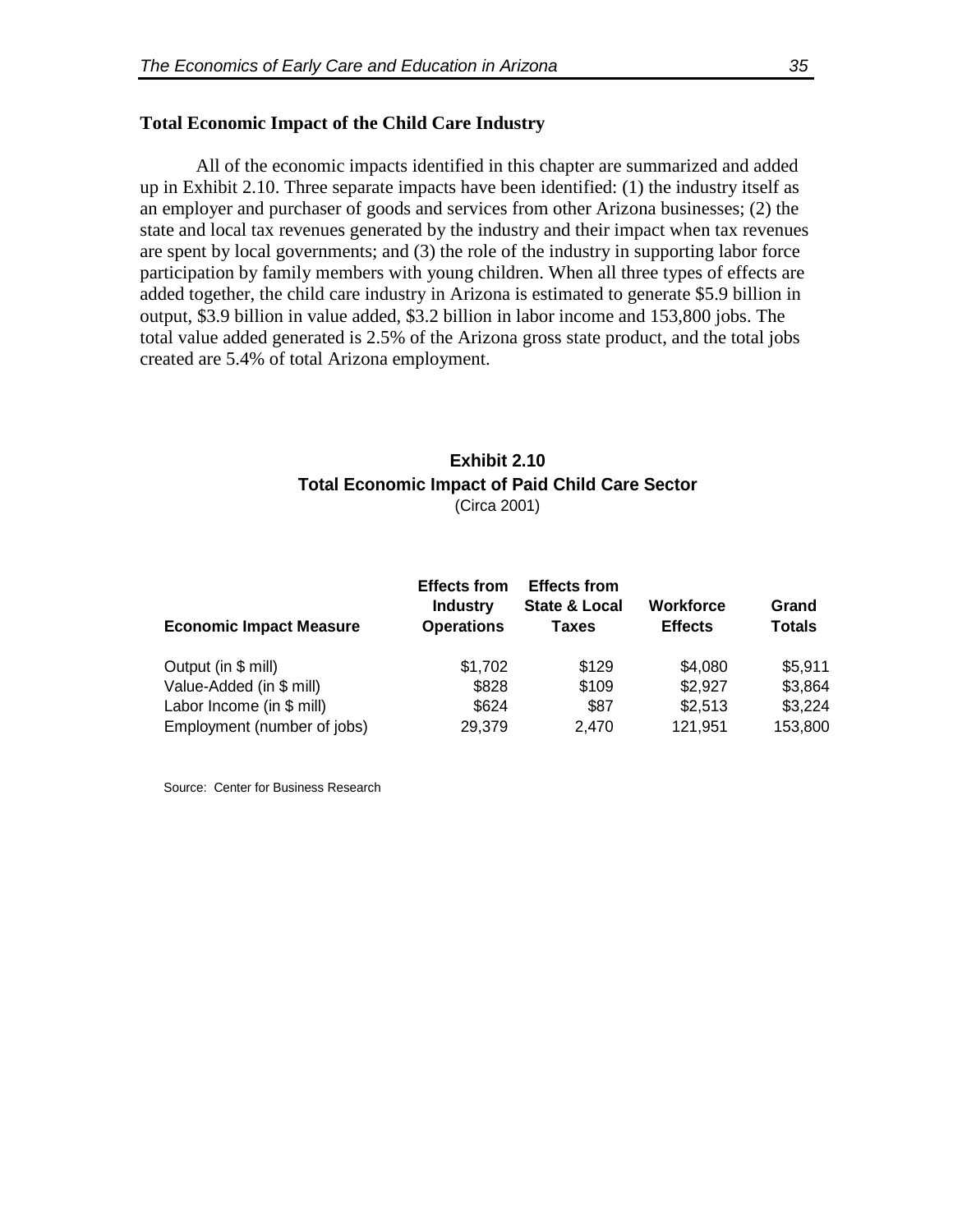## **Chapter 3: Public Policy and Early Care and Education**

#### **The Case for Public Support of ECE**

A case for government support of early childhood education can be made on the grounds of *equity*. There is increasing evidence that if a government wishes to reduce income inequality among adults, the most cost-effective approach is to focus on developing social and learning skills in people at a very early age, before they enter the public school system, rather than trying to upgrade their job skills later in life. Recent studies of early childhood investments indicate that early interventions for children from a poor socioeconomic background can have significant and lasting effects on learning skills, social skills and motivation. Children who participate in enriched early childhood programs are more successful in school and earn more income throughout their working lives. In contrast, efforts to train and upgrade job skills in adult males and youths have generally been ineffective. Training programs for adult women have had only moderate success in raising earnings.

An argument for public support of early care and education can also be made for reasons of economic *efficiency*. Some parents may under-invest in their children if they are liquidity-constrained*,* lacking the financial resources to pay for high quality care. They are unable to borrow against the future incremental earnings of their children and so may not be able to finance what could prove to be an investment with a very high return. The presence of liquidity constraints would only justify financial assistance to certain parents, not public delivery or regulation of child care services. However, there is mounting evidence that parents find it difficult to evaluate the quality of care at many child care centers; and even for those that are informed, high quality care is hard to find. In this case, the government may be able to improve upon the outcome by developing, supporting and enforcing higher standards for all care.

Another type of efficiency argument for public support of ECE involves externalities that may be associated with negligent care of young children. Children who do not understand how to get along in school and society impose costs on others, both in terms of classroom disruption and grade retention when they are young and an increased likelihood of antisocial or criminal behavior when they become adults. Externalities may represent one of the most effective arguments for public support of child care, since the rest of society stands to benefit (quite apart from the child) from public investments in early care through reduced crime and lower tax burdens.

In his assessment of what we know about how to best promote human capital development through public policy, Nobel prize winning labor economist James Heckman draws this principal conclusion: At current levels of spending on human resources in America and in many European countries, "the returns to investment in the young are quite high" and "efficiency would be enhanced if human capital investment were reallocated to the young" (Heckman 2000a, p.8).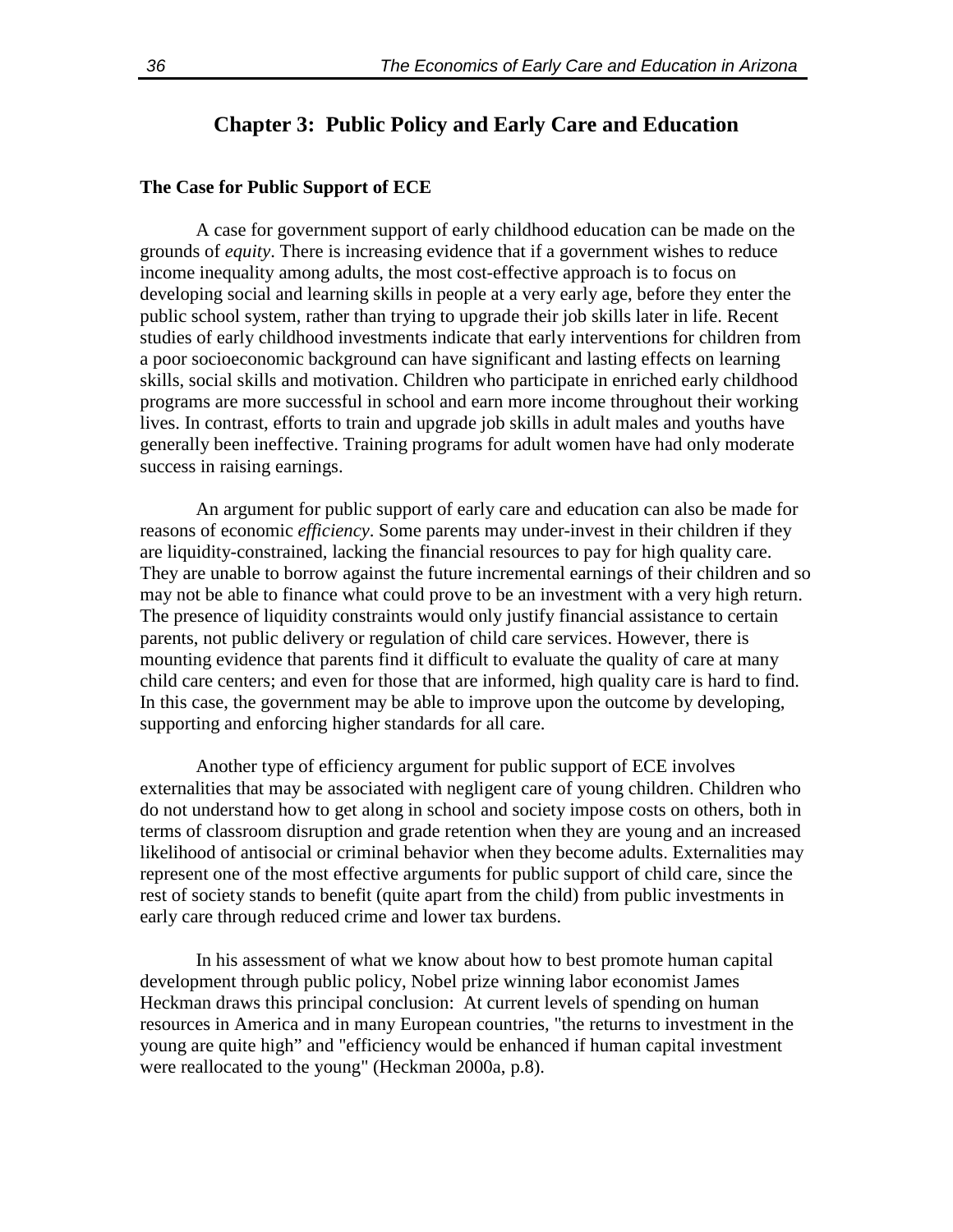### **Selected Review of Early Intervention Programs**

Since the mid 1960s, there have been dozens of early childhood enrichment programs aimed at helping children who are at risk improve their learning skills so that they can begin school on a more equal footing with other children. Some of the programs have been small-scale model programs, while others (such as Head Start) have been large-scale public programs. The programs differ in the delivery setting (center, school, home), in the primary target (child, parent), in intensity and duration, and in curriculum content, staff training and staff-child ratios. These programs may include developing parenting skills, but that is not their primary focus.

Child enrichment programs are evaluated on the basis of a number of different outcomes, including various measures of cognitive development, frequency of school remedial services, criminal and delinquent behavior, and adult educational and earnings attainment. Studies generally indicate that any gains in intellectual development, such as IQ and achievement in math and reading, tend to fade out. For example, a report by the Consortium for Longitudinal Studies concludes that early IQ gains erode within 3 years of school entry and academic gains erode within 5-6 years (Lazar et al., 1982). However, the programs do have lasting effects on educational attainment and decreasing the likelihood of criminal behavior.

Most of the evidence on the long-term benefits of early intervention is drawn from four programs: the Perry Preschool Project, the Carolina Abecedarian Project, the Chicago Child-Parent Centers and Head Start. The first two programs were carried out on a very small scale. They are highly regarded programs, however, because of their experimental design, low attrition and long-term follow-up of subjects. Our review of early intervention programs will focus on these four. For a broader review of studies of early intervention programs, see Karoly, et al. (1998) and Currie (2001).

#### Perry Preschool

The Perry Preschool program was conducted in Ypsilanti, Michigan over the period 1962-67. The program enrolled a total of 123 African-American children aged 3-4 years. Subjects selected had scored low on socioeconomic status and had an IQ of less than 85. The program was of high quality. The in-class teacher-student ratio was 1:6, and all teachers were certified public school teachers trained in child development. The program provided center- and home-based services and involved both the child and the mother. Children attended half-day sessions, 5 days a week for 2 academic years. There were also weekly 1.5 hour home visits to involve both the mother and child in educational activities. The cost of the program has been estimated at \$7,261 per child per year, in 1992 dollars (Barnett 1996, p.20). Using the GDP deflator, this would be equivalent to \$8,736 in 2002 dollars.

The Perry Preschool program had an experimental design, with children randomly assigned to "treatment" or control groups. This ensures that differences in measured outcomes observed later in life can be ascribed to the program itself. Subjects have been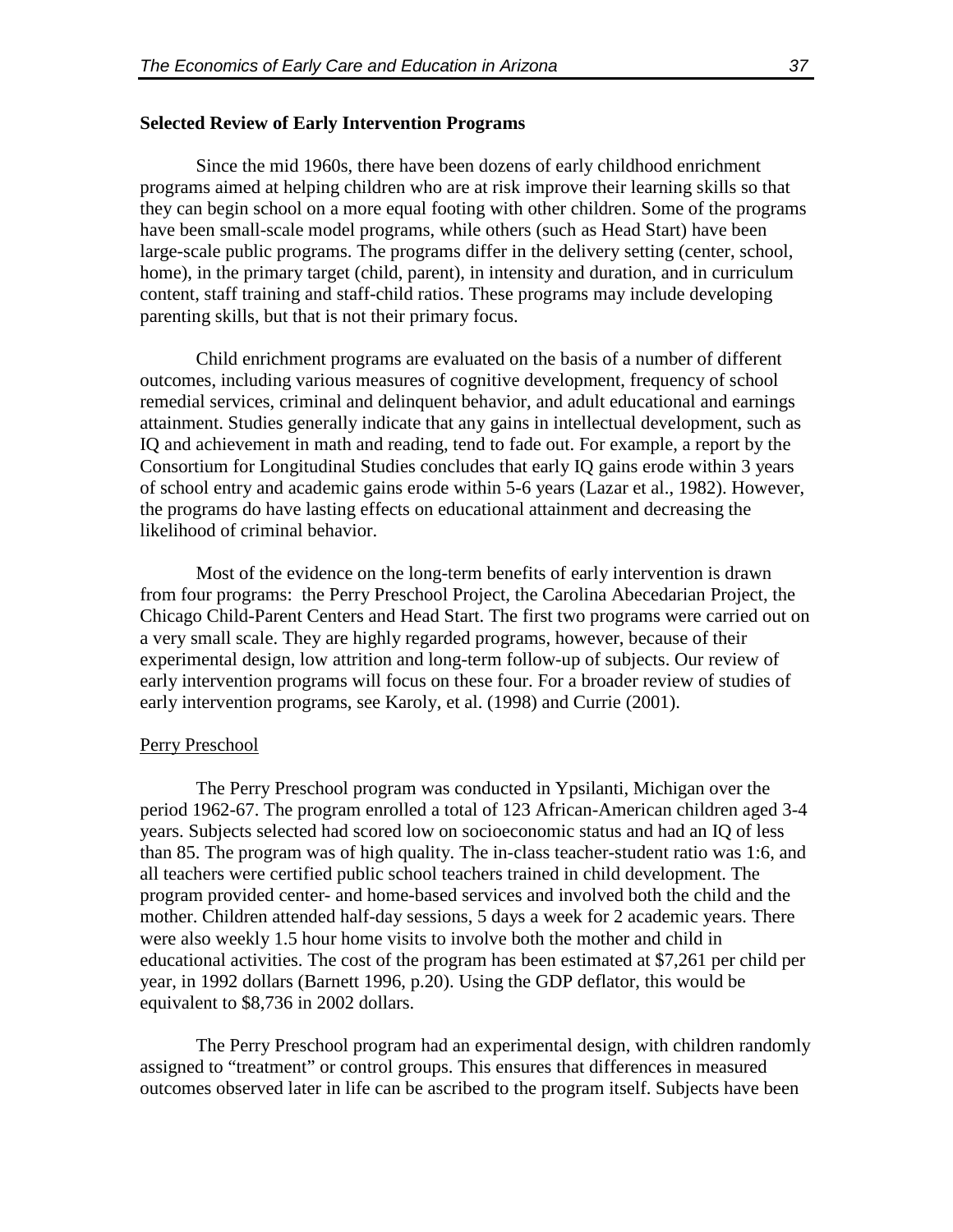followed throughout their lives, with the most recent observations on subjects at age 27. The principal findings from studies of subject data are summarized below. For more information, see Schweinhart et al. (1993).

*Cognitive development:* By the end of the program, participating children had IQ scores that exceeded those from the control by an average of 11 points. However, these differences disappeared by the second grade. Achievement test scores for program participants remained significantly higher than the control group through age 14. Source: Schweinhart, et al. (1993), pp. 66-70.

*Special school services:* Members of the program group spent significantly fewer school years in programs for educable mental impairment (1.1 vs. 2.8 years). For all types of special services (educable mental impairment, emotional impairment, learning disability, speech and language impairment, disciplinary, etc.), the program group spent 1.3 fewer years than did the non-program group (3.9 vs. 5.2 years). Source: Schweinhart, et al. (1993), p. 62.

*Educational attainment:* The program group completed almost a year more of schooling than did the non-program group (11.9 vs. 11.0 years). Treated subjects also had a higher rate of high school graduation or the equivalent (71% vs. 54%). Results were much stronger for females than for males. Program-group females had a significantly higher level of schooling (12.2 vs. 10.5 years) and significantly higher rate of high school graduation or the equivalent (84% vs. 35%). Program-group males, however, did not differ noticeably in either high school graduation or highest level of schooling. Source: Schweinhart, et al. (1993), pp. 58, 64.

*Employment and earnings:* When interviewed at age 27, subjects did not differ noticeably in their rate of employment over the previous 5 years or in months of unemployment during the previous 2 years. Employed members of the program group did, however, have significantly higher monthly earnings than employed no-program members (\$1,556 vs. \$1,251 in 1990 dollars, or using the GDP deflator, \$1,987 vs. \$1,598 in 2002 dollars). When broken out by gender, the earnings differential of employed program males was larger (at 39%) and more statistically significant than the earnings differential of employed program females (only 15%). These results run counter to the findings for educational attainment. Source: Schweinhart, et al. (1993), pp.99-105.

*Crime and delinquency:* Group differences in social responsibility, as measured by arrests and crimes, were very strong and represented one of the most important findings of the Perry study. According to police records collected when participants were 27-32 years old, the program group averaged significantly fewer lifetime (juvenile and adult) criminal arrests (2.3 vs. 4.6 arrests). Also, significantly fewer program-group members were frequent offenders, i.e., arrested 5 or more times in their lifetimes (7% vs. 35%). Group differences were especially strong for males. As compared with no-program males, treated males had significantly fewer lifetime arrests (3.8 vs. 6.1 arrests) and were less likely to be frequent offenders (12% vs. 49%). Source: Schweinhart, et al. (1993), p.83.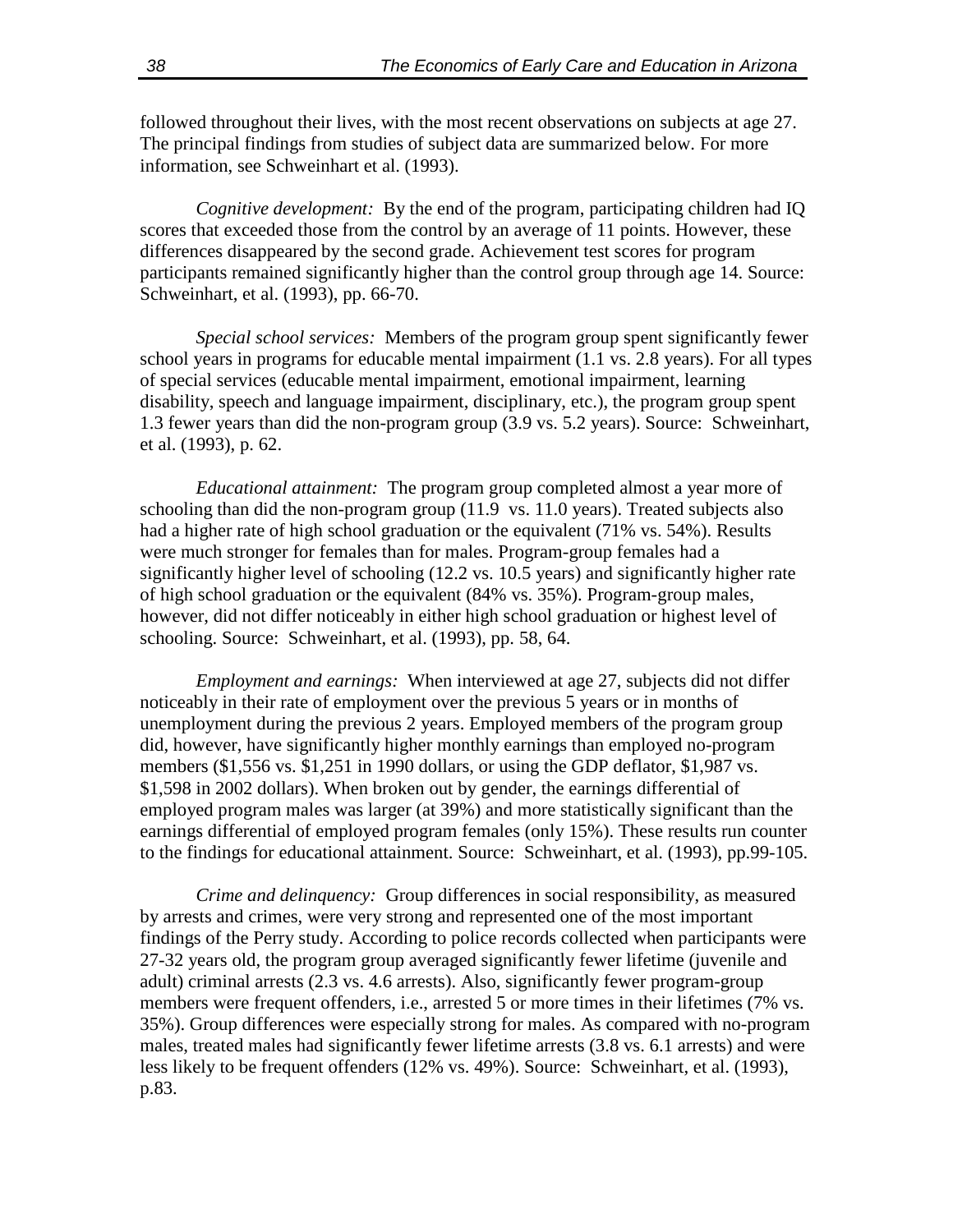#### Carolina Abecedarian

The Carolina Abecedarian project involved a sample of 4 cohorts of 28 African-American children chosen from a small North Carolina town over the period 1972-77. Subjects were selected using a high-risk index based on parental education, income and IQ. The program schedule was unusually long and comprehensive. Children received center-based care and education services 8-9 hours a day, 5 days a week, and 50 weeks a year from infancy until 5 years of age. The ratio of infants to caregivers was 3:1. This ratio was gradually raised to 6:1 by preschool. When expressed in 2002 dollars, the annual costs per child were \$13,445 (Masse and Barnett (2003), p.9).

The Abecedarian project also had a random experimental design. The most recent follow-up of subjects has been through age 21. Some of the principal findings to date are summarized below.

*Cognitive development:* Unlike most other interventions, the Abecedarian program produced highly persistent gains in IQ and academic achievement. By the end of preschool intervention, the treated group had significantly higher IQ scores (a 7 point difference). This IQ differential remained significant through age 12 but did lose significance by age 15 (Karoly, et al. (1998), p. 53). At age 15, the program group had significantly higher scores in reading and mathematics. Achievement in reading remained slightly higher at age 21. In mathematics, the advantage of the preschool group showed no tendency to diminish. Source: Campbell, et al. (2002), pp. 47-50.

*Special education and grade retention:* By age 12, treated children had lower incidence of special education (13% vs. 48%) and grade retention (38% vs. 57%). Source: Campbell and Ramey (1994), p. 693.

*Educational attainment:* By age 21, there was only a small difference in the percent of participants who had graduated from high school (70% vs. 67%). However, individuals treated in preschool completed significantly more years of schooling (12.2 vs. 11.6 years). And a significantly higher percentage of program members were enrolled in a four-year college or university (36% vs. 14%). Like the Perry Preschool program, results were much more significant for women than for men. For men, there was no significant difference in years of schooling completed. Source: Campbell, et al. (2002), pp. 48, 51.

*Crime:* Studies have evaluated the incidence of crime among participants from age 16 to 21. Surprisingly, no statistically significant differences have been found in either the amount or types of arrests. The proportion of subjects receiving any charge at age 21 was 44.9% for the preschool group and 41.2% for the no-preschool group. Mean numbers of charges were 2.8 vs. 2.7. Mean number of arrests were 1.8 vs. 1.5. Source: Clarke and Cambell (1998), p.326.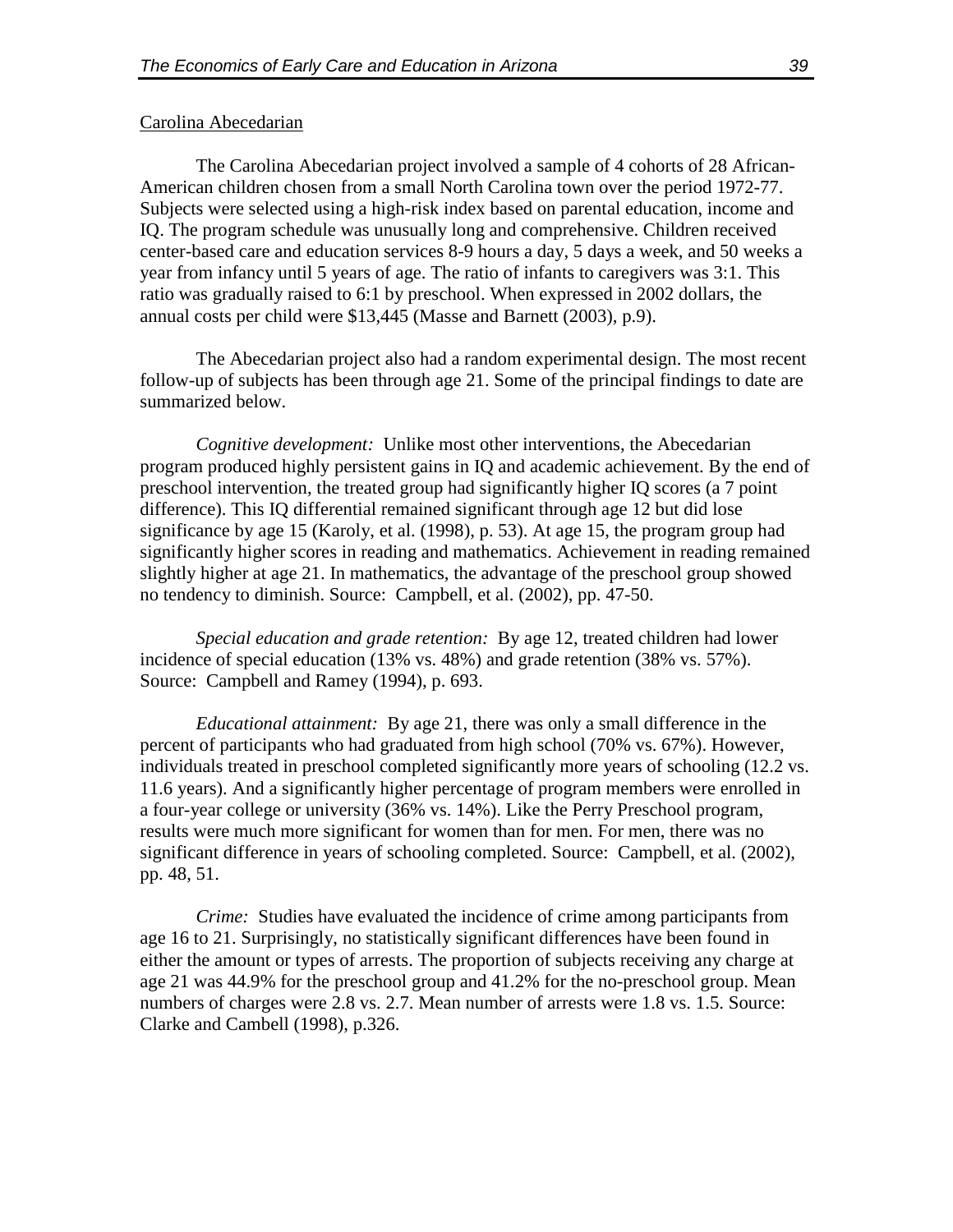Other programs that report more success in reducing crime and delinquency included services for parents, such as counseling on ways to manage children's behavior. This type of counseling was not given to parents in the Abecedarian project. One conclusion to be drawn is that improvement in children's cognitive test scores and school achievement is no guarantee of reductions in criminal behavior later in life. It has also been noted that the school system into which the Abecedarian children graduated was a university community, with children who were well above national averages in IQ and academic achievement. Thus any advantage a treated child may have had over the control group may have been insignificant in the context of their broader peer group, and this may have been a source of frustration.

*Maternal productivity and earnings:* Experimental group mothers had higher educational attainment and held better paying jobs when their children were age 5. Mothers were more likely to have a skilled job when the child was 21. Indeed, group mothers had an earnings advantage at almost all times since program entry, with an average annual differential of \$3,750. No such effect on maternal earnings was found in the Perry Preschool data. This may have been due to the fact that Perry did not offer fullday year-round care. Source: Masse and Barnett (2003), p. 29.

#### Chicago Child-Parent Centers

The Chicago Child-Parent Center (CPC) program is a large-scale, federally funded preventative intervention program that was started in 1967. Long-term effects of the program have been evaluated by Reynolds, et al. (2001) using longitudinal data from a same-age cohort of 1,539 low-income (93% African-American) children born in 1980 who attended alternative early childhood programs in 25 sites in Chicago from 1985- 1986. Of this group, 989 children received comprehensive education and family-support services through the Child-Parent Centers. Program participants attended an enriched half-day preschool program for two years starting at age 3 and then half- or full-day kindergarten. Some subjects went on to receive supplemental school-age services through the third grade. The comparison group consisted of 550 children who attended full-day kindergarten but did not participate in CPC preschool. Adult-to-child ratios in the CPC program averaged 1:8 for the preschool program. The cost of the program for one year of preschool was \$4,350 per child (in 1996 dollars).

Subjects were chosen in a nonrandom fashion. Researchers have used econometric techniques to try to control for the nonrandom participation of children. The following results are reported by Reynolds, et al. (2001).

*Cognitive development:* By age 9, those who participated in the preschool program had significantly higher reading and math achievement scores. The differences did diminish over time. By age 14, differences in scores remained statistically significant for math but not for reading. Results indicate that improvements in achievement scores are greatest when the child participates in both the preschool and primary grade components of the program.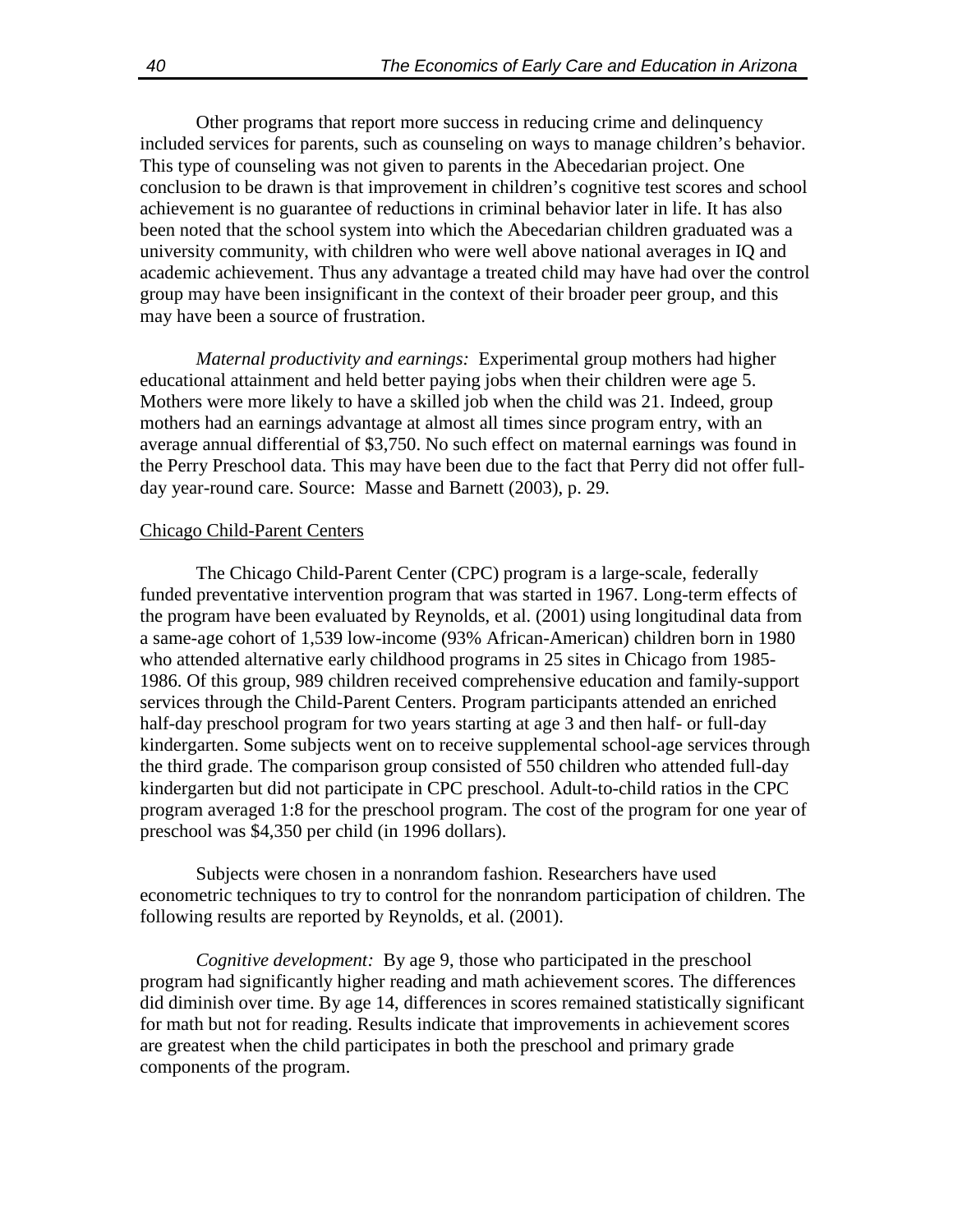*School remedial services:* Preschool participation was associated with significantly lower rates of grade retention (23.0% vs. 38.4%) and special education placement (14.4% vs. 24.6%).

*Educational attainment:* Preschool participants had a significantly higher rate of high school completion by age 20 (49.7% vs. 38.5%).

*Crime:* Based on official juvenile arrests through age 18, rates of arrest were 16.9% for the preschool group and 25.1% for the comparison group. Preschool participants also had lower rates of multiple arrests (9.5% vs. 12.8%) and violent arrests (9.0% vs. 15.3%).

#### Head Start

Head Start is a public preschool program primarily serving at-risk 4-year olds. Begun in 1965, Head Start now serves over 900,000 children nationwide. The program is run at the local level, subject to Federal guidelines. Head Start is not an entitlement but is funded by appropriation, so a significant number of eligible children are not served. It is estimated that the program currently serves about two-thirds of all eligible children. The program provides part-day services, 34 weeks a year.

Data analysis is complicated by the nonexperimental nature of participant selection. Favorable outcomes may be the result of self-selection bias, where a disproportionate number of unusually motivated children and parents participate. Analysis is also complicated by the fact that the nature of the program and its curriculum content has changed over time and varies across locations. Many studies of the short-term effects of Head Start have found only slight evidence of program effectiveness. The weakness of results is often attributed to the short period of intervention (usually only 8 months) and a staff that is less qualified than ones used in small-scale model programs like Perry Preschool.

*Cognitive development:* Reviews of studies (hundreds of reports and dozens of studies) of the effectiveness of Head Start in improving test scores later in school generally conclude that Head Start confers short-term benefits but that these fade out in elementary school within two to three years (Garces, et al., 2002).

As proven in longitudinal studies of other programs, it is possible for early education programs to have important long-term effects on educational attainment and social behavior even without lasting effects on IQ or achievement tests. Recent attempts to study long-term effects have used statistical techniques and special samples to control for other factors.

Garces, Thomas and Currie (2002) used data from the Panel Survey of Income Dynamics where in 1995 a supplement was added inquiring about participation in Head Start and other preschools. These data provide measures of economic and social success of Head Start participants when they have reached adulthood. Because the data stretch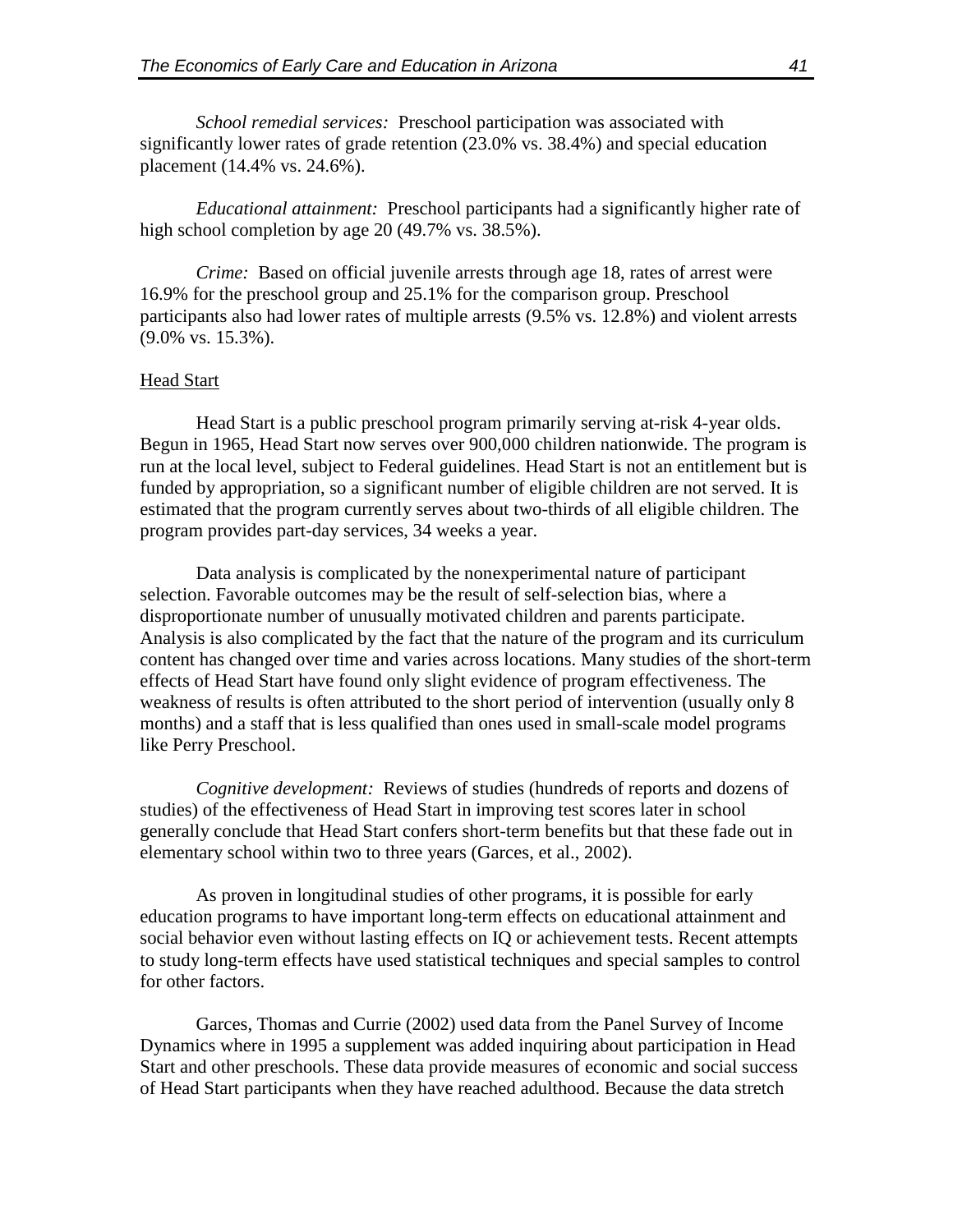back over 25 years, the authors are able to control for family background and other environmental factors. Incremental contributions of Head Start are identified by using both these observed background characteristics (parents' education, family income, family size, etc) and observations on siblings to control for unobserved family characteristics.

*Educational attainment*: Whites who attend Head Start are 20 percentage points more likely to complete high school than are nonparticipant siblings. They are 28 percentage points more likely to attend college than siblings who attend no preschool. And they are 20 percentage points more likely to attend college than siblings who attend another kind of preschool.

*Crime*: African-American children who attend Head Start are 12 percentage points less likely to have been booked or charged with a crime than siblings who did not.

### **Review of Cost-Benefit Studies**

There have been two formal cost-benefit studies of early childhood education programs: a study by Barnett (1996) of the Perry Preschool Program and a study by Masse and Barnett (2003) of the Carolina Abecedarian Project. The methodologies and findings of these studies are summarized below.

#### Barnett/Perry Preschool

Benefits measured in this study include both those that accrue to participants in the form of higher lifetime earnings and those that accrue to taxpayers and other societal members. Societal benefits that were measured are those that derive from reduced crime (e.g., lower victim costs and lower criminal justice system expenses), from avoidance of special education and grade retention, and from reduced welfare assistance. Earnings impacts through age 27 were evaluated using self-reported earnings data. Earnings effects beyond age 27 were projected on the basis of educational attainment using national data on the relationship between earnings and education. To evaluate the effect of the program on crime, individual crime histories were constructed for each participant using criminal justice system records. Projections beyond the years covered by official records were based on national data on arrests by age. Two kinds of benefits were measured that relate to crime reduction: lower victim costs (including direct losses, pain and suffering and risk of death) and reduced operating costs in the criminal justice system, which include police, prosecution, court costs and corrections.

The principal results of the Perry cost-benefit study are summarized in Exhibit 3.1. When expressed in 1992 dollars, the present value of all benefits was \$108,002 per participant. This is 8.7 times the size of average participant program costs, which were \$12,356. Alternatively viewed, the real internal rate of return on the Perry project was more than 11%. This compares favorably with real returns on stocks, which averaged 6.8% over the period 1963-1993. For taxpayers alone, the benefits were \$88,432 if crime victims are included, or \$30,847 without crime victims, only justice system cost savings.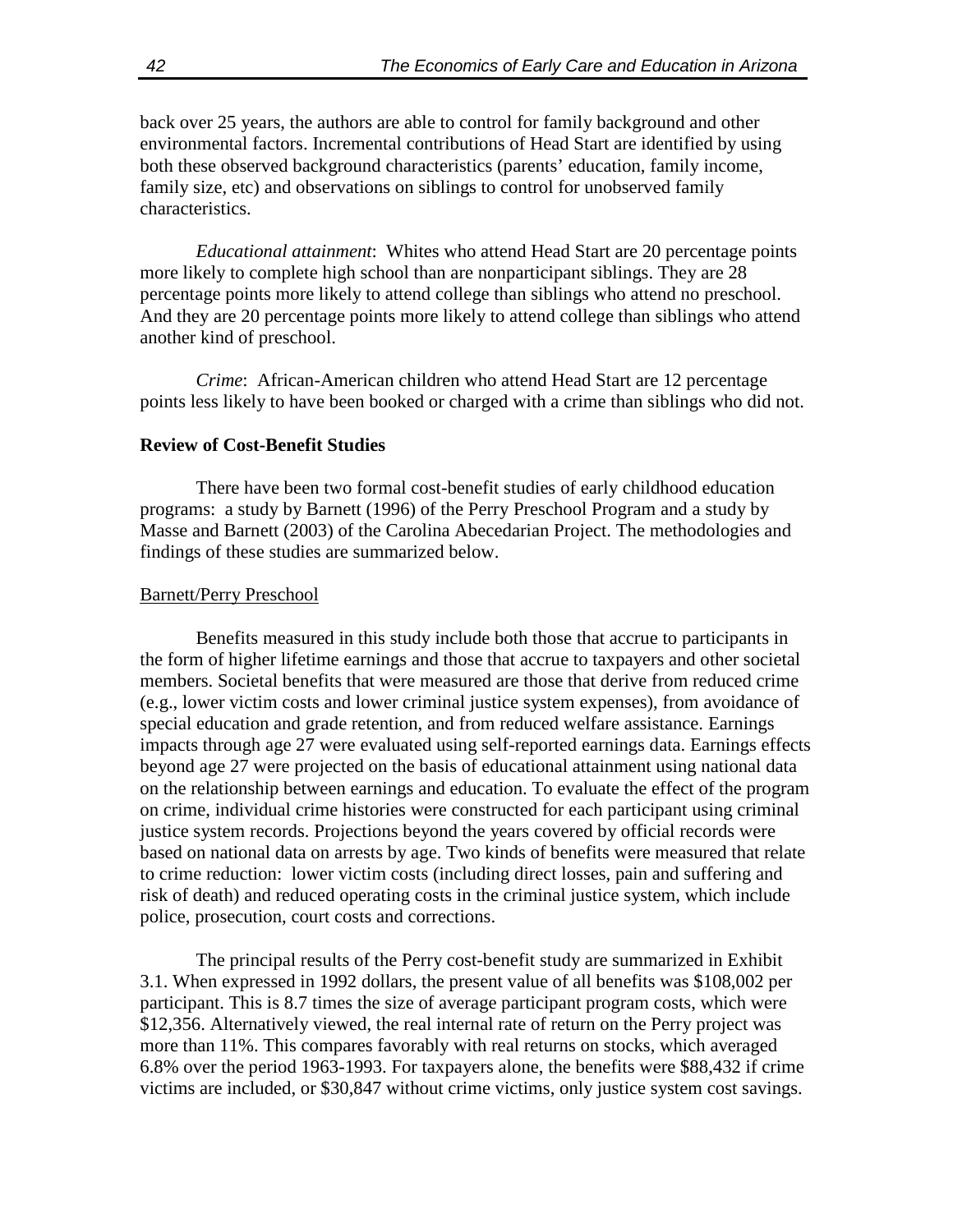## **Exhibit 3.1 Cost-Benefit Analysis of Perry Preschool** Source: Barnett (1996)

- When expressed in 1992 dollars, the present value (discounted at 3%) of all societal benefits is \$108,002 per participant. This compares with a program cost of \$12,356. The ratio of total societal benefits to costs is 8.7 to 1.
- For taxpayers alone, the benefits per participant are \$88,432, and the ratio of benefits to costs is 7.1 to 1.
- The most important categories of benefits, with benefits as expressed as a percent of program costs, are as follows:

| Crime victims        | 466% |
|----------------------|------|
| Job compensation     | 245% |
| Justice system       | 104% |
| K-12 education costs | .56% |

Benefits accruing to potential crime victims represent the single greatest benefit of the program, with avoided victim costs being almost 5 times as large as program costs. Incremental earnings received by participants were 2.5 times the size of program costs. Other significant benefits include avoided criminal justice system costs and reduced costs of special education and grade retention.

#### Masse and Barnett/Abecedarian

Most of the benefits measured in this study accrue to program participants and their mothers. These benefits include higher participant earnings, higher maternal earnings and increased life expectancy associated with a lower probability that the child will smoke. Societal benefits that were measured include reduced K-12 education costs and reduced welfare assistance. Crime costs were not considered since data analysis has failed to identify a significant effect of the program on criminal and delinquent behavior.

One of the most important benefits found in the Abecedarian project is the favorable impact program participation had on a mother's lifetime earnings. Experimental group mothers had higher educational attainment and higher earnings when their children were 5 years old. Data on self-reported earnings indicate that program group mothers also had higher incomes when they were 23, 35 and 41 years of age. Masse and Barnett conjecture that these impacts were made possible because of the fulltime quality care provided in the Abecedarian project. With stable and high quality care available for their children, mothers were better able to focus on their employment. When such care is not provided, as in the Perry program, maternal earnings effects are not as significant.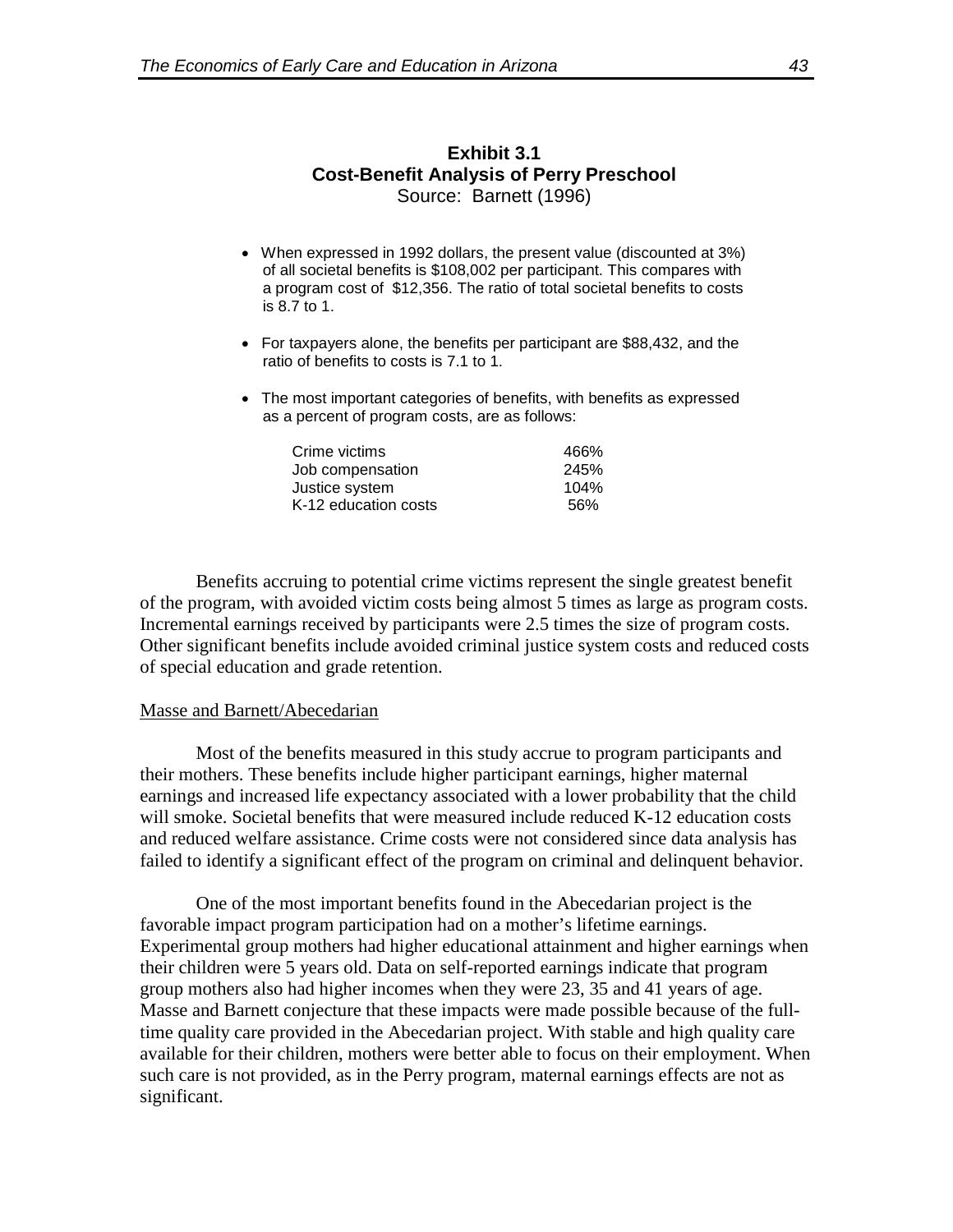Participant earnings were projected solely on the basis of educational attainment at age 21. Future education levels were predicted using national studies of the likelihood that a person will achieve a certain education level given his most recently observed education status.

The major results of the Abecedarian cost-benefit study are shown in Exhibit 3.2. All values are expressed in 2002 dollars. Gross program costs per participant were \$67,225. The authors estimate that the child care costs that were avoided by parents were \$31,361. Thus the incremental costs of the program were \$35,864. It is this figure against which benefits should be compared. The present value of all benefits were estimated to be \$135,546 per participant. Benefits are then 3.8 times the size of incremental costs. Because crime costs were not considered, taxpayer benefits alone fall short of costs.

### **Exhibit 3.2 Cost-Benefit Analysis of Carolina Abecedarian** Source: Masse and Barnett (2003)

- When expressed in 2002 dollars, the present value of all measured benefits (discounted at 3%) is \$135,546 per participant. This compares with an incremental program cost (gross program costs minus avoided child care costs) of \$35,864. The ratio of benefits to costs is 3.8 to 1.
- Benefits from reduced crime were not considered, since researchers have failed to identify a statistically significant program effect. Without crime benefits, taxpayer benefits alone fall short of program costs.
- The most important categories of measured benefits, with benefits expressed as a percent of incremental costs, are as follows:

| Maternal earnings      | 205% |
|------------------------|------|
| Participant's earnings | 105% |
| Smoking/health         | .50% |
| K-12 education costs   | 25%  |

The most significant benefits identified are those relating to maternal earnings. The present value of higher maternal lifetime earnings alone is more than twice as large as program costs. Higher participant earnings themselves slightly outweigh the incremental costs of the program. When considering both higher earnings and improved life expectancy, the benefits accruing to the participant are 1.5 times the size of program costs.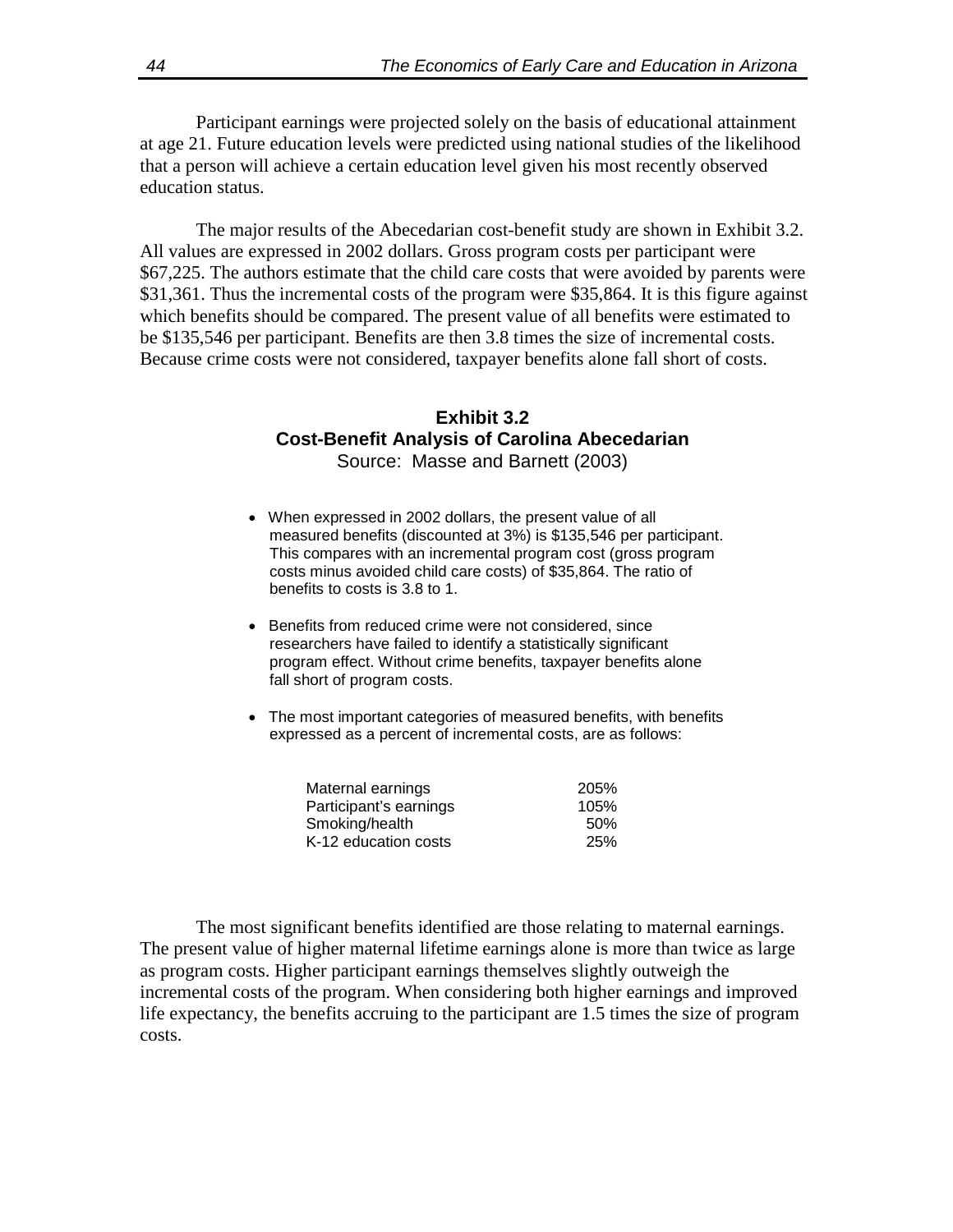## **Chapter 4: Cost-Benefit Analysis of a Hypothetical ECE Program in Arizona**

#### **Defining the Program**

The purpose of this section is to present a cost-benefit analysis of a hypothetical early care and education program in Arizona. Many of the response parameters will be set using research findings from the model programs surveyed earlier. But we use benchmark data specific to Arizona whenever possible. The program we consider for study is a large-scale public program with an education component that is similar in structure and intensity to the Perry Preschool model, but one that offers full-time care for working parents. Quality is essential to the effectiveness of any preschool program. Perry meets what are widely considered to be the basic requirements of an effective program (Schweinhart, et al. 1993, p. 17). If implemented today, a Perry-style program would be expensive. However, it would be much more affordable than the Abecedarian program. And in contrast to Head Start, with its large class sizes and brief period of intervention, a Perry-style program would be of sufficient quality and intensity that we could be confident that the intervention would make a significant difference in the economic and social lives of participants.

Unlike the original Perry experiment, the hypothetical program we consider for Arizona would offer full-time, year-round care for children. Researchers who have followed the Perry program admit that the lack of child care provided was a shortcoming of the original program (Barnett 1996, p. 27). Given the realities of today's economy, especially with the public's expectation that single parents and parents in poor families will work, an early childhood program that does not offer long hours of operation is not practicable. Although this feature of the program will add to costs, it is also likely to allow working parents to progress further in their careers and to generate higher lifetime earnings for them.

*Target population:* Children selected to participate in the program would be those with a high statistical chance of economic underachievement and of being a future burden to society, either as a welfare recipient or as someone likely to engage in criminal behavior. As in other intervention programs, children could be selected on the basis of low socioeconomic status using measures such as low family income and low educational attainment of parents.

*Program intensity:* As with Perry, the education component of the program would consist of half-day classroom sessions five days a week for a period of eight to nine months coinciding with the regular school calendar. Participants would enroll at age 3 and would participate for two years. This would provide roughly twice the usual period of intervention in Head Start but would be substantially briefer than the five-year period in the Abecedarian experiment.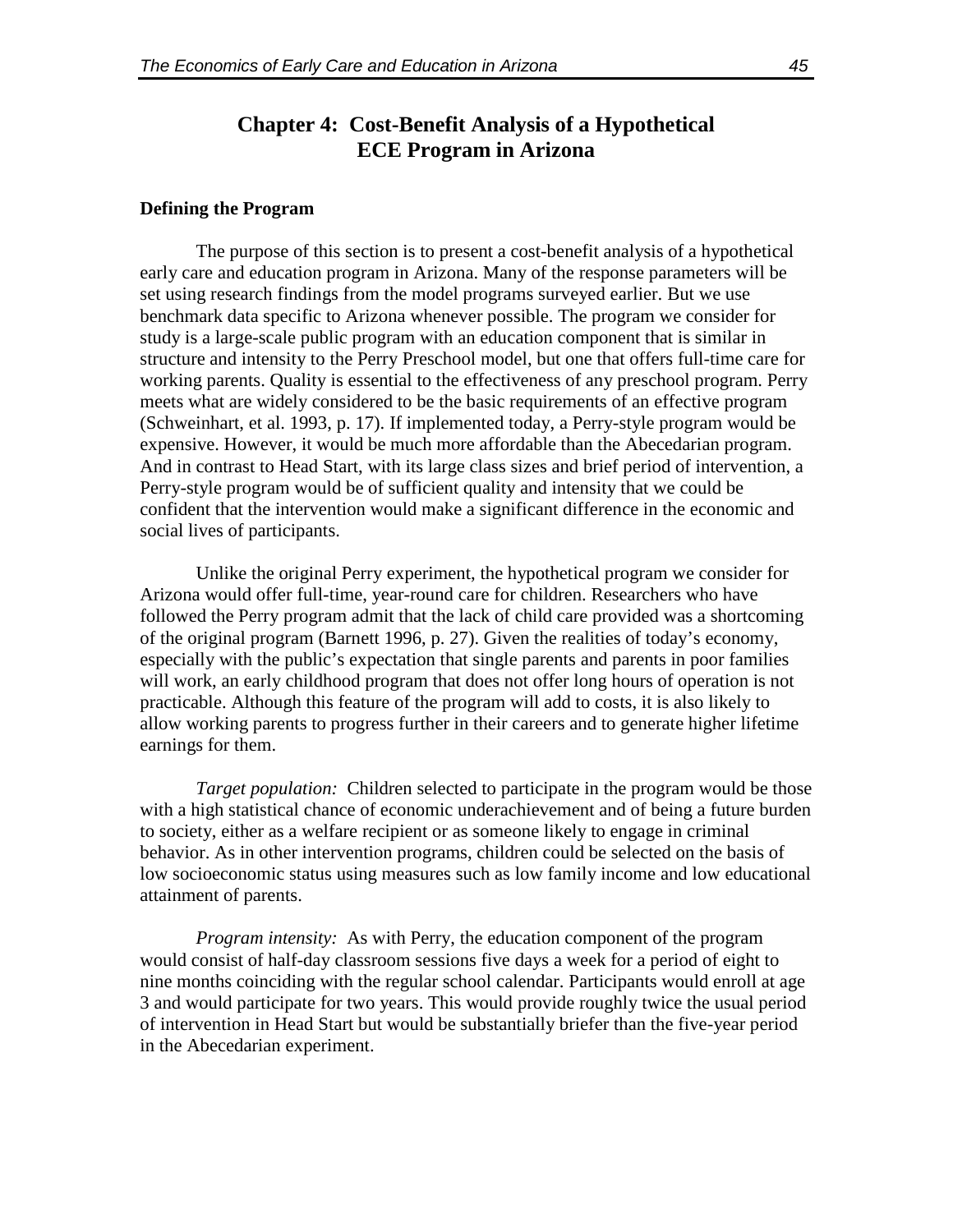Studies of early childhood programs generally find that for a program to be successful, parents must be involved at some level. Teachers learn from parents about a child's particular needs and, in turn, inform parents about the curriculum and the child's development. The Perry program involved weekly 1½-hour home visits between a teacher, the child and the parent. While improved parenting skills would not be a primary focus of the Arizona program, it is recognized that some consultations may be necessary for the program to be effective and that these will involve some time and money. Early intervention programs that have been successful in reducing delinquency and crime provided not only classroom development of cognitive skills but also involved parental consultations to teach basic child care skills and techniques for effective discipline.

*Curriculum:* The curriculum in the Perry program was based on the principles of active learning and emphasized the development of both cognitive and social skills in young children. One of the primary lessons from long-term studies of early childhood intervention programs is that economic success later in life is very often more a matter of motivation and socialization than intellectual achievement. Much of the Perry curriculum focused on social relations, including the expression of feelings, working in groups and dealing with social conflict. It is assumed that the Arizona program would be similarly balanced between cognitive and social development.

*Instructional staff:* Studies of effective early childhood education programs conclude that class sizes should be kept small and that the teaching staff should be trained in early childhood development and stable in their job positions (Schweinhart, et al. 1993, p. 17). The instructional staff in the Perry program consisted of four experienced public school teachers who were paid 10% above the district's standard pay scale. On average, there were 6 children for every teacher. Researchers associated with the Perry program feel that program quality can be maintained even if the number of children per teacher is raised to 10 (Schweinhart, et al. 1993, p. 33).

*Child care:* For the program to appeal to working parents, high quality care may have to be provided during times when the education part of the program is not in session. This would amount to half-day care for nine months out of the year and full-time care for the remaining three months.

#### **Cost of the Program**

In our estimation procedure, there are three components to the cost of operating a public early childhood education program in Arizona: (a) the cost of the instructional staff for the education part of the program, (b) other non-instructional costs associated with education, and (c) the child care component of the program. Estimates of the various costs are summarized in Exhibit 4.1.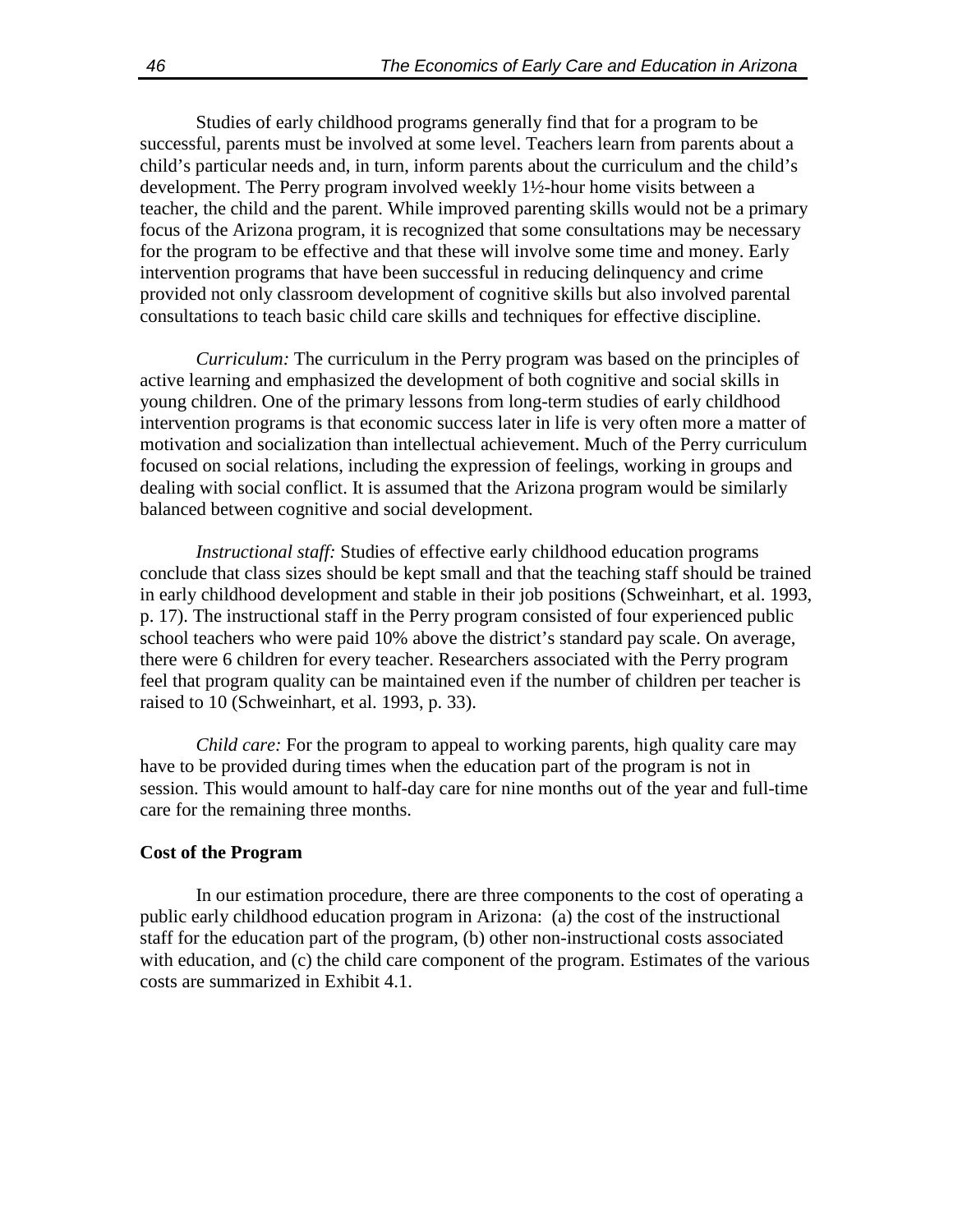## **Exhibit 4.1 Costs of Arizona Early Childhood Education Program** (costs per child, in 2002 dollars)

| <b>Instructional Staff</b><br>Assuming 1 teacher for<br>every 10 children                                                 | \$4,242            |
|---------------------------------------------------------------------------------------------------------------------------|--------------------|
| <b>Other Education Costs</b><br>Administrative & support staff,<br>school overhead, capital<br>costs, supplies, etc.      | \$1,754            |
| <b>Child Care</b><br>Half-day for nine months $@$ \$13.00<br>per day and full-day for three<br>months $@$ \$20.00 per day | \$3,688            |
| <b>Total Costs for One Year</b>                                                                                           | \$9,683            |
| <b>Present Value of Costs for</b><br>Two-Year Program<br>Discounted to age 3 using 3%<br>discount rate                    | \$19,084 per child |

Notes and Sources:

- 1. Teachers salaries from BLS State Occupational Wage Estimates; Compensation includes fringe benefits assumed to equal 20% of salary
- 2. Other education costs from Perry Preschool program as reported by Barnett (1996, p.20); figures adjusted for inflation using GDP price index for state and local government purchases

3. Rates for child care from Child Care Market Rate Survey 2000

To ensure program effectiveness, the teaching staff should be trained in early childhood education and should be familiar with the particular developmental problems of children in at-risk environments. To estimate the costs of obtaining a qualified instructional staff, we use figures from the Bureau of Labor Statistics on the mean salaries of Arizona workers trained to teach special education at the level of preschool, kindergarten and elementary school (SOC Code 2041). On average, these teachers had an annual salary of \$35,350 in 2001. An additional 20% was added for fringe benefits and other employer costs. Following the advice of Schweinhart, et al. we assume that effective instruction is possible if there are as many as 10 children per teacher. Using this ratio, the costs of the instructional staff are \$4,242 per child.

Other costs related to the education part of the program are estimated using the detailed figures reported by Barnett (1996) in his cost-benefit analysis of the Perry Preschool program. Non-instructional costs such as administration, support staff, school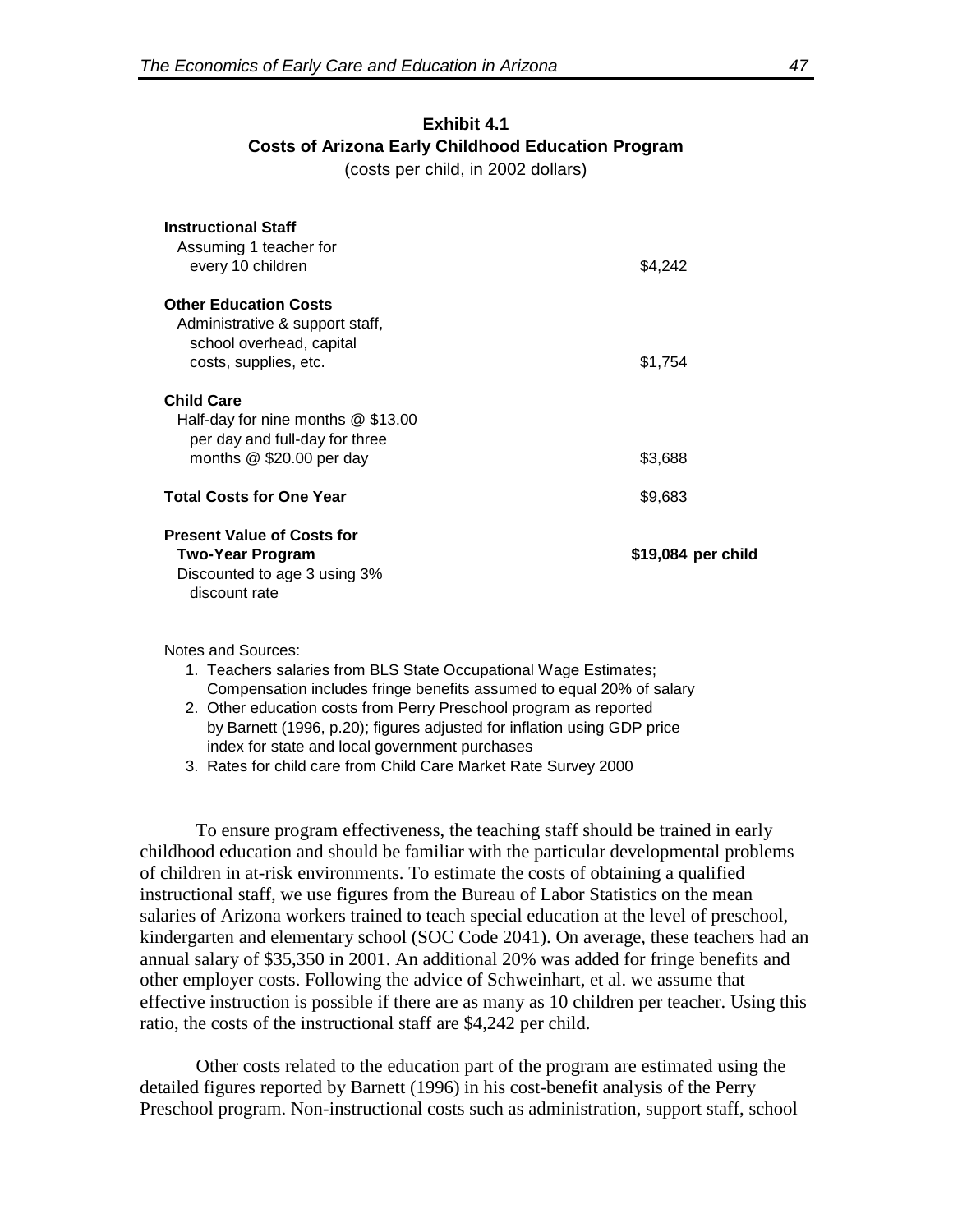overhead and capital costs were estimated to be approximately \$280 per child during the mid 1960s. Using the GDP price index for state and local government purchases, this would be equivalent to \$1,754 today.

The education part of the Arizona program is assumed to consist of half-day sessions offered every weekday for nine months of the year. To help support full-time working parents, the program will also offer child care services to cover the remaining hours of an eight-hour day. This amounts to half-day care for nine months and full-day care for three months of the year. We assume that families take two weeks of vacation sometime during the year and that child care services are not required then. Using data from the Arizona *Child Care Market Rate Survey 2000*, this implies an annual child care cost of \$3,688.

The total of all program costs is \$9,683 per child. Our hypothetical Arizona program is a two-year program offered to selected children aged 3-4 years. Using a 3% discount rate, the present value at age 3 of the costs of a two-year program is \$19,084 per child.

Governments are cost conscious and will look for ways to reduce the cost of operating a large-scale ECE program. Costs can be lowered significantly by providing only 1 rather 2 years of preschool education, eliminating home visits, increasing class size or using lower-paid teaching assistants rather certified preschool teachers whenever possible. Proponents of these kinds of program alterations should admit there might be a significant loss in program efficiency if these measures are implemented. They should be aware that the empirical literature on early childhood programs cannot say with any precision whether the programs will remain effective or to what extent their effectiveness may be reduced.

#### **Avoided Child Care Costs**

The benefits of an early childhood program are incremental in nature. They are measured relative to what would have happened had the child had an alternative child care arrangement, presumably one not as enriched as the considered program. Program costs should also be measured incrementally. The costs that should be compared with benefits are the additional costs of the program over and above whatever costs would have been incurred in the most likely alternative.

For the children targeted by our hypothetical Arizona program, the most likely alternative is care provided by either the mother herself or a relative of the child. As shown in Exhibit 1.1, the percentage of preschool children cared for by mothers or relatives is 67% for households with income less than \$25,000 and 74% for all Hispanic households. Much of this kind of care is provided without charge. To impute a value for the time and resources that are no longer required when center-based care is made available, we use the figure of \$1.34 per hour cited by Masse and Barnett (2003, p.12). This rate was based on child care payments reported in the 1990 National Child Care Survey for care provided by relatives. This figure is well below market, of course, since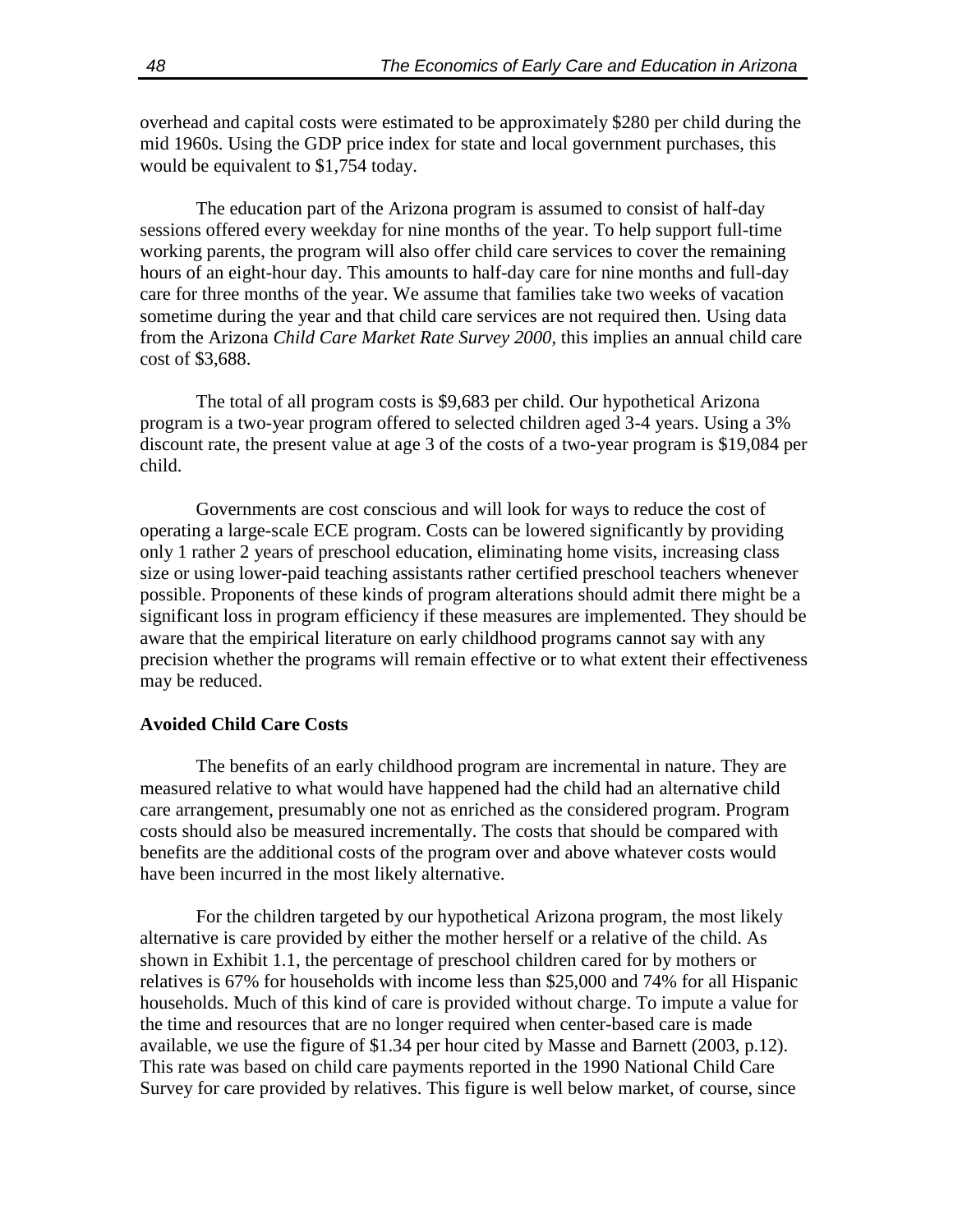relatives are willing to provide care at a subsidized rate out of a sense of family responsibility or because they derive satisfaction from caring for a child they are related to. Use of this figure to value the child care costs avoided is conservative and serves to overstate the incremental costs of the proposed Arizona program.

Using an hourly rate of \$1.34, and assuming that care would have been provided 40 hours a week for 50 weeks out of the year, we arrive at a discounted cost of avoided care equal to \$5,282 for the two-year period of the program.

#### **Lifetime Earnings of Participating Children**

The incremental impact of the Arizona ECE program on the lifetime earnings of participating children is estimated by assuming that the Arizona program will have the same effect on a child's educational attainment as did the Perry program and then calculating the resulting impact on earnings using information from the 2000 Census on the relationship between earnings and educational attainment in the Arizona population. Lifetime earnings refer to the present value of future earnings discounted to age 3 using a discount rate of 3% and expressed in 2002 dollars. Children who, because of the program, proceed farther in school generate costs, both to taxpayers and their families. These additional education costs are netted from the gains in earnings.

Educational attainment in the Arizona program is projected using Perry outcomes (see Exhibit 4.2). The Perry results are, of course, a natural reference point because the program we analyze for Arizona is fashioned after Perry. Also, the Perry results are highly credible because of the strong experimental design of the program and because the estimated impacts on educational attainment are consistent with other intervention experiments. There is, however, one shortcoming associated with Perry which serves to understate or bias downward our estimates of the effect on lifetime earnings of a similar program implemented in Arizona. All of the Perry subjects were African-American children. An early childhood program in Arizona, on the other hand, would serve a large number of Hispanic children. There is evidence that early interventions may be especially beneficial to Hispanic children (Currie and Thomas 1999), especially those who live in immigrant, Spanish-speaking families and communities. Preschool increases exposure to English and enhances cultural assimilation.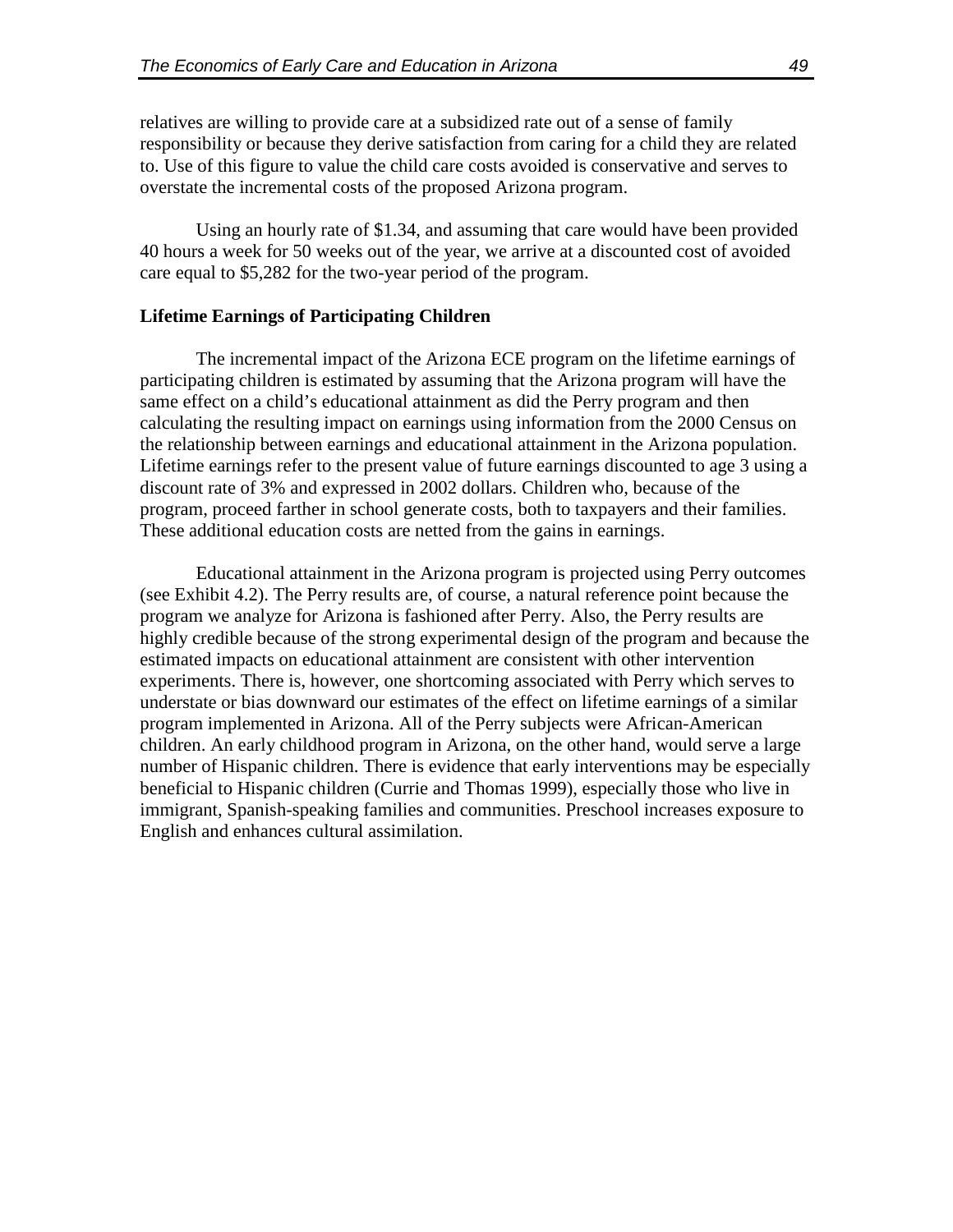### **Exhibit 4.2 Percentage Distribution of Perry Children at Age 27 by Category of Educational Attainment**

(males and females together, equally weighted)

| <b>Educational Attainment</b>        | Program<br>Group<br>(percent) | Control<br>Group<br>(percent) |
|--------------------------------------|-------------------------------|-------------------------------|
| Less than high school                | 27.7                          | 49.3                          |
| High school graduate (including GED) | 38.2                          | 23.1                          |
| Some college (no degree)             | 30.1                          | 27.6                          |
| BA degree                            | 2.0                           | 0.0                           |
| MA degree                            | 2.0                           | 0.0                           |

Source: Schweinhart, et al. 1993 (fn.14, p.57)

Studies of Perry children have found that the program had a more significant effect on the educational attainment of females than it did for males. This is not a finding that is well understood or repeatedly found in other interventions, however. For example, studies of the Chicago Child-Parent Centers have found that boys may have benefited more than girls in terms of subsequent educational success (Reynolds et al., 2001, p. 2343). We follow Masse and Barnett (2003) in their cost-benefit analysis of Abecedarian and average the estimated program effects on educational attainment across both sexes.

To go from projected effects on educational attainment to effects on lifetime earnings, we use data for Arizona from the 2000 Census (PUMS 5% sample) to estimate age-earnings relationships for each of five categories of educational attainment. The categories are: some high school but no degree, a high school degree or its equivalent, some college but no degree, a bachelor's degree, and some post-graduate education. Our estimates of lifetime earnings for each category are shown in section A of Exhibit 4.3. Earnings data for the entire population were used, not just for people working full time. This accounts for any systematic effects on labor force participation of sex, age or level of schooling. Young adults are assumed to work summers if they are in school. Everyone is assumed to retire at age 65. Salary data from the Census are escalated by 20% to estimate the value of fringe benefits. Earnings are discounted to age 3 using a discount rate of 3%.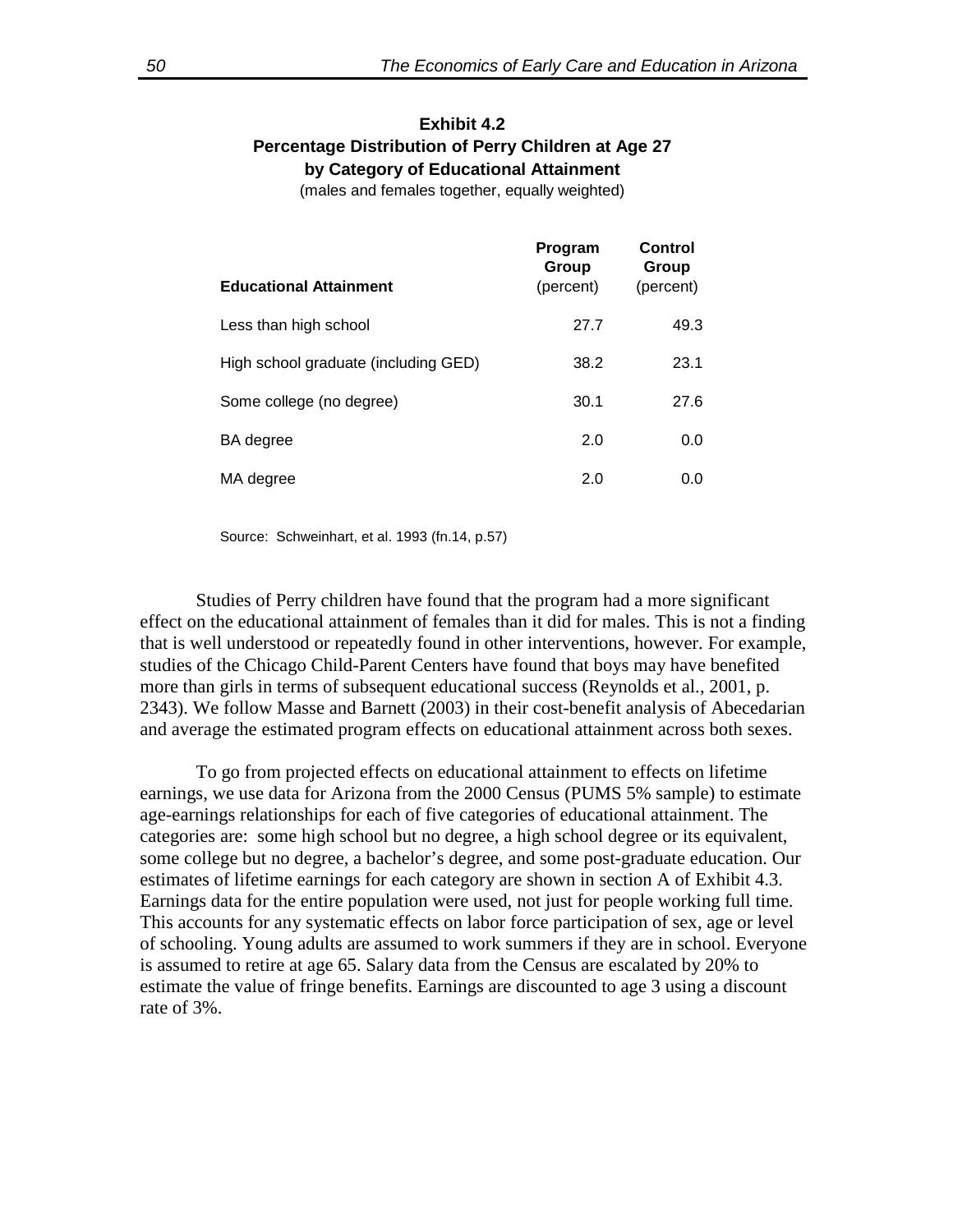## **Exhibit 4.3 Effect of Arizona Early Childhood Program on Net Lifetime Earnings of Participating Children**

(in 2002 dollars, discounted to age 3 at 3%)

| A. Earnings                                                            | Lifetime<br>Earnings<br>(Males) | Lifetime<br>Earnings<br>(Females) | Program<br>Weight | Control<br>Weight | Program | Control |
|------------------------------------------------------------------------|---------------------------------|-----------------------------------|-------------------|-------------------|---------|---------|
| Less than HS                                                           | 333,565                         | 146.334                           | 0.277             | 0.493             | 66.466  | 118,295 |
| HS graduate                                                            | 470,243                         | 259,522                           | 0.382             | 0.231             | 139,385 | 84,288  |
| Some college                                                           | 576,766                         | 332.221                           | 0.301             | 0.276             | 136,803 | 125,440 |
| BA degree                                                              | 860,353                         | 465,840                           | 0.020             | 0.000             | 13,262  | 0       |
| post-graduate degree                                                   | 977,038                         | 547,575                           | 0.020             | 0.000             | 15,246  | 0       |
| Difference in lifetime earnings<br>(program total minus control total) | \$43,139                        |                                   |                   | Totals            | 371,162 | 328,023 |

| <b>B. Education Costs</b>                                            | Costs of Education<br>Beyond Grade 10<br>(both sexes) | Program<br>Weight | Control<br>Weight | Program | Control      |
|----------------------------------------------------------------------|-------------------------------------------------------|-------------------|-------------------|---------|--------------|
| Less than HS                                                         | 0                                                     | 0.277             | 0.493             | 0       | 0            |
| HS graduate                                                          | 9,686                                                 | 0.382             | 0.231             | 3,700   | 2,237        |
| Some college                                                         | 22.814                                                | 0.301             | 0.276             | 6,867   | 6,297        |
| BA degree                                                            | 35,189                                                | 0.020             | 0.000             | 704     | 0            |
| post-graduate degree                                                 | 52,432                                                | 0.020             | 0.000             | 1.049   | $\mathbf{0}$ |
| Difference in education costs<br>(program total minus control total) | \$3,785                                               |                   | Totals            | 12,319  | 8,534        |

#### **C. Net Lifetime Earnings**

#### **Difference in net lifetime earnings \$39,353**

Lifetime earnings rise consistently with educational attainment. Since program children complete more years of schooling (e.g., are more likely to complete high school), they are projected to have higher lifetime earnings. Our estimates indicate that if a Perry-style program were implemented in Arizona, participating children would receive approximately \$43,000 more in lifetime earnings than would a child who did not participate in an enriched preschool program.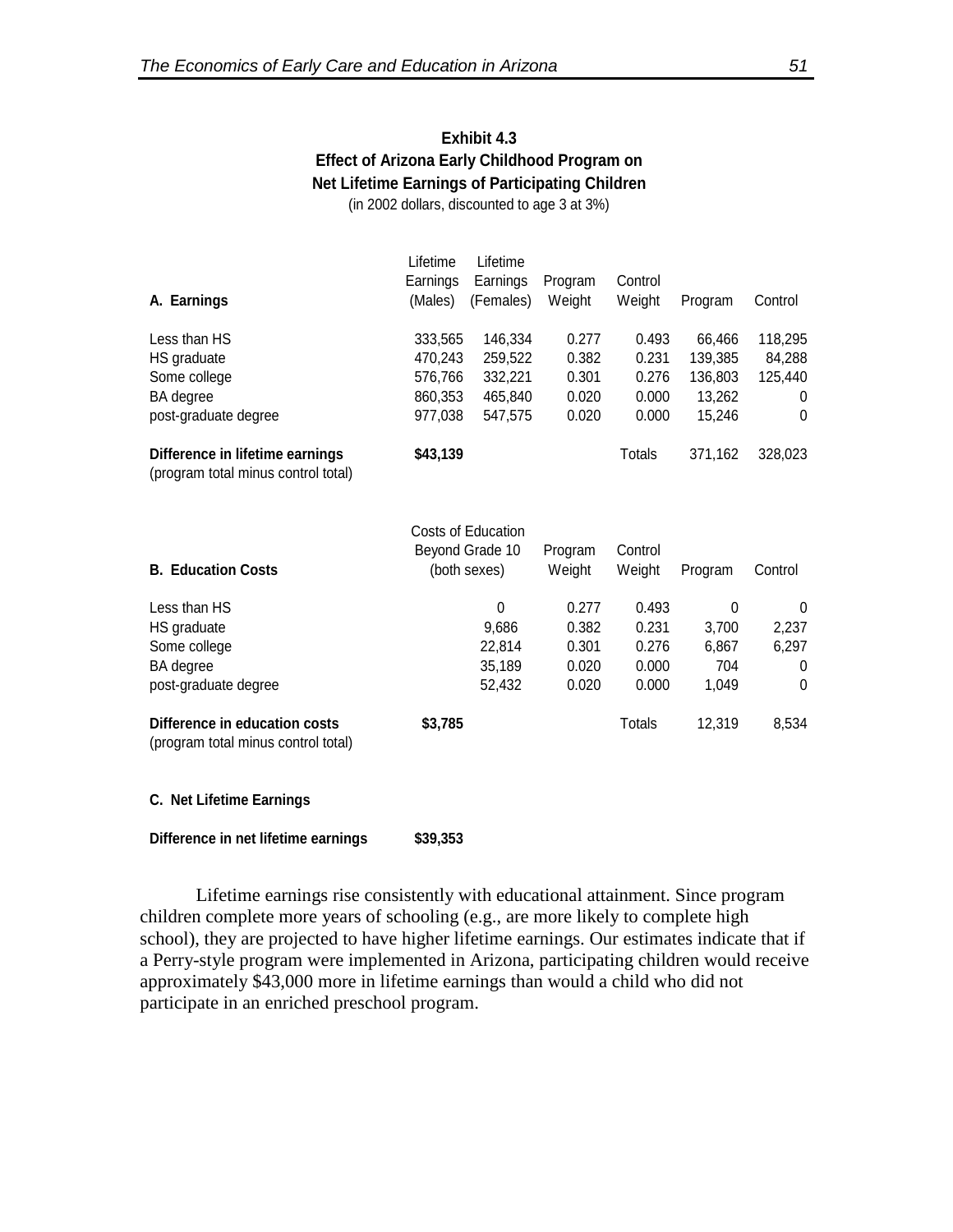By looking only at participant earnings, we overstate somewhat the net economic benefit associated with higher educational attainment. Education consumes resources that someone must pay for—taxpayers in the case of high school education, and both taxpayers and families in the case of college-level education. There will be additional education costs associated with the education success of program children, and these should be netted out from the gross gains in earnings. The cost of a public high school education in Arizona is estimated to be \$7,200 per pupil per year. We arrive at this figure by using national estimates cited by Masse and Barnett (2003, p.20) and then adjusting for the lower salaries of Arizona public school teachers. For college and post-graduate education, we use a figure of \$10,444 per student per year, which is an average of tuition, fees and state appropriations for students at Arizona State University. The end result of these considerations is that program children generate an additional \$3,800 in education costs, discounted to the time when the child is 3 years old (see section B of Exhibit 4.3).

An Arizona preschool program would serve to increase the present value of a child's lifetime earnings, net of education costs, by approximately \$39,000. This benefit alone is twice the size of the costs of implementing the program.

#### **Crime and Delinquency**

Involvement in crime tends to peak in the late teens. Interventions with juvenile delinquents have been largely ineffective, however, in preventing recidivism. As a result, sociologists and criminologists have turned their attention to early intervention programs. In contrast to juvenile treatment programs, early interventions are preventative rather than crisis-oriented and take place before anti-social behavioral patterns become entrenched.

There is considerable evidence of preschool intervention programs reducing criminal behavior among participants later in life. In the Perry Preschool program, the number of lifetime arrests by age 27 was 50% lower in the program group than in the control group (Schweinhart, et al. 1993, p. 83). Evidence of reductions in crime and juvenile arrests has even been found in large-scale public programs such as Head Start (Garces, et al. 2002) and the Chicago Child-Parent Centers (Reynolds, et al. 2001). In their review of early intervention programs and their effect on youth crime, Clarke and Campbell (1998) conclude that preschool programs can significantly reduce delinquent behavior regardless of whether they are oriented more to the parents or to the child's cognitive development and even if they do not succeed in improving school performance. What does seem critical, however, is that the program provide services for parents. All of the programs that were successful in reducing crime and delinquent behavior helped to counsel parents on ways to interact with their children and manage their children's behavior.

The program we analyze for Arizona is modeled after the Perry program and would involve parents as well as children. Thus it is reasonable to expect that the program would provide significant social benefits in the form of crime reduction. In his cost-benefit analysis of Perry, Barnett (1996) found reduced crime costs to be far and away the most significant economic benefit associated with the program. To quantify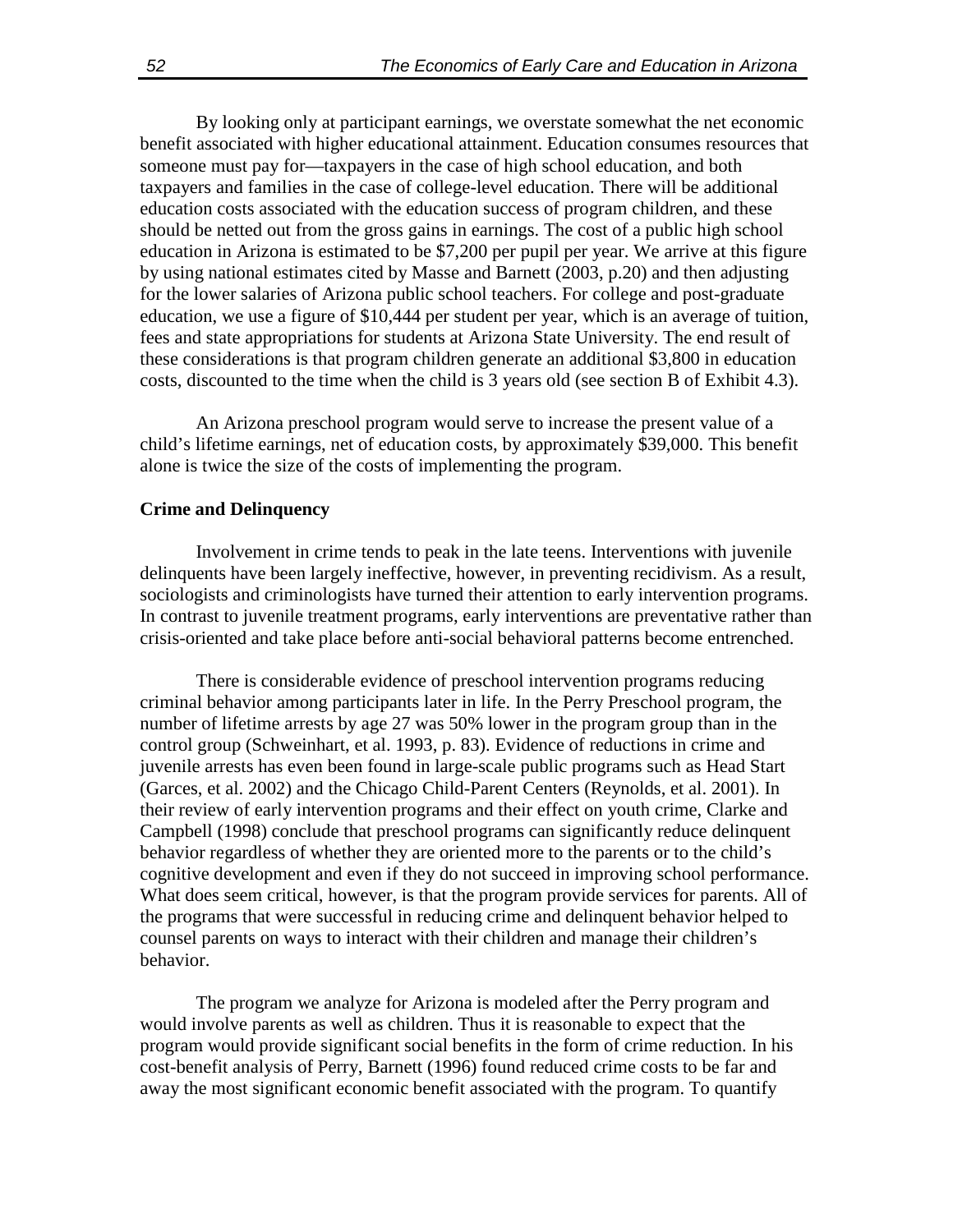these potential benefits, we make the conservative assumption that the Arizona program, which would be offered on a much larger scale than Perry, would succeed in reducing crime by one half of the amount realized in the Perry program. Specifically, the Arizona program will reduce by 25% the lifetime offenses of participants. Whether this represents a significant benefit for society depends critically on the way in which participants are targeted for inclusion in the program. Naturally, a program that selects randomly from the population of 3-year olds will produce smaller crime benefits than one that targets children with a high statistical likelihood of becoming serious criminal offenders.

The first step in our analysis is to estimate the number of criminal offenses in the Arizona population by type of offense and age of offender. This was done by first using national data from FBI Uniform Crime Reports on arrests by age to calculate the probabilities of individuals of different ages being arrested in connection with a given crime. These probabilities were then used to estimate the age distribution of offenses over the lifetime of an individual. The results confirm the well-known fact that criminal behavior peaks in the teenage years.

Given the age profile of an individual's criminal offenses, it is possible to use data on the size of the Arizona population by age group along with Bureau of Justice Statistics estimates of total offenses in the state to infer the number of offenses by age group and type of offense. The results are shown in Exhibit 4.4, expressed per thousand people in each age group. For example, we estimate that a total of 53 burglaries are committed annually in Arizona for each group of 1,000 residents aged 17-18.

### **Exhibit 4.4 Number of Criminal Offenses in the Arizona Population by Type of Offense and Age of Offender, circa 2000** (per thousand people in each age group)

|                 |       | 13-14 15-16 17-18 19-20 21-22 23-24 25-29 30-34 35-39 40-44 45-49 50-54 55-59   |                                                                     |                                                                   |                                    |      |  |                  |                        |                        |  |
|-----------------|-------|---------------------------------------------------------------------------------|---------------------------------------------------------------------|-------------------------------------------------------------------|------------------------------------|------|--|------------------|------------------------|------------------------|--|
| Murder          | 0.03  | 0.11                                                                            | 0.29                                                                |                                                                   | $0.35$ $0.33$ $0.28$ $0.17$ $0.10$ |      |  | 0.07             |                        | $0.06$ 0.04 0.03 0.02  |  |
| Rape            | 0.47  | 0.67                                                                            | 0.94                                                                | 0.96                                                              | 0.89                               | 0.77 |  | $0.57$ 0.49 0.43 | 0.32  0.19  0.12  0.09 |                        |  |
| Robbery         | 2.39  | 5.96                                                                            | 8.43                                                                |                                                                   | 7.46 5.68 3.99 2.59 2.04 1.57      |      |  |                  |                        | 1.01  0.54  0.24  0.10 |  |
| Assault         | 4.20  | 6.82                                                                            |                                                                     | 8.50  9.52  10.47  9.56  7.32  6.36  5.44  4.32  2.78  1.65  1.00 |                                    |      |  |                  |                        |                        |  |
| <b>Burglary</b> | 28.92 |                                                                                 | 46.32 52.52 41.07 29.32 21.77 14.71 13.02 10.90 7.95 4.24 1.96 0.94 |                                                                   |                                    |      |  |                  |                        |                        |  |
| Larceny-theft   |       | 99.55 151.84 158.55 116.35 86.57 65.48 48.67 46.47 41.30 33.90 22.80 13.39 7.69 |                                                                     |                                                                   |                                    |      |  |                  |                        |                        |  |
| Auto theft      |       | 21.86 50.88 47.32 34.97 26.30 19.33 13.12 10.76 7.60 5.11 2.58 1.29 0.58        |                                                                     |                                                                   |                                    |      |  |                  |                        |                        |  |

Source: Estimated by the Center for Business Research using (1) nationwide statistics from the FBI Uniform Crime Reports on arrests by age and type of crime in 2001, (2) Bureau of Justice Statistics data for Arizona on the number of offenses by type of crime from 1999-2001, and (3) data from the 2000 Census on the age distribution of the U.S. and Arizona populations.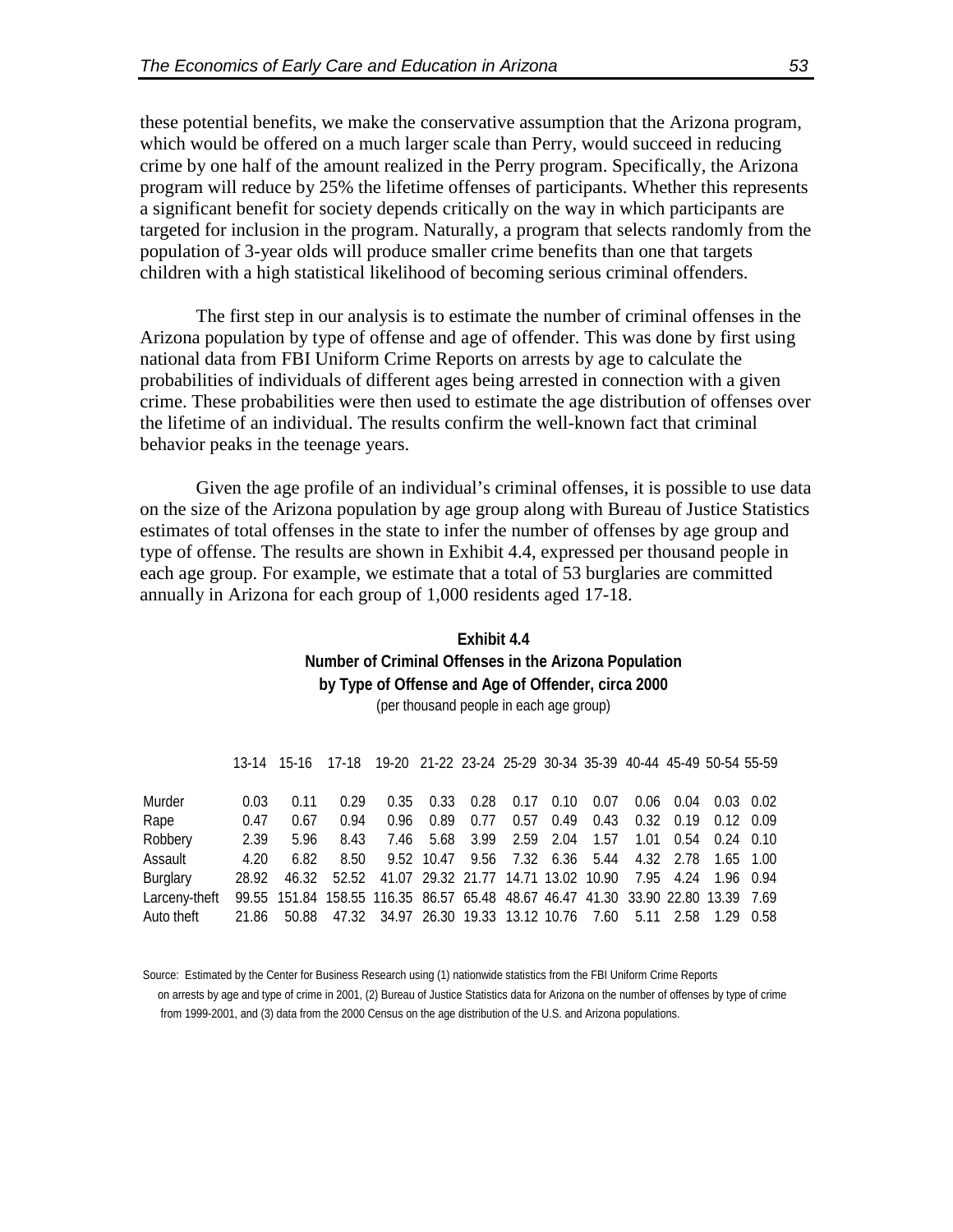Following Barnett (1996), we assume that the benefits of crime reduction derive from three sources: (1) lower costs to victims, (2) lower criminal justice system costs and (3) lower costs of incarceration. Our estimates of victim costs per offense are the same as those used by Barnett (1996, Table 20, p. 52), updated to 2002 dollars using the GDP deflator. Barnett's numbers, in turn, are based on the work of Cohen (1988). Cohen's estimates of victim costs account for direct losses (including property losses, costs of medical services and value of time lost from work), pain and suffering (as estimated by jury awards) and risk of death (valued using wage differentials for occupations of varying degrees of hazard). Total victim costs are calculated by multiplying victim costs per offense by the total number of offenses.

The figures we use for criminal justice system costs (excluding costs of incarceration) also come from Barnett (1996, Table 22, p. 54). These represent police, prosecutorial and court costs and are assumed to be incurred whenever there is an arrest. Total criminal justice system costs for Arizona are calculated by combining Barnett's figures with estimates of total arrests in Arizona. Total arrests are calculated by multiplying total offenses in the state by arrest rates derived from Bureau of Justice Statistics data for Arizona.

Total corrections costs are taken from Donohue and Siegelman (1998) who estimate that the present value (using a 3% discount rate) of the future incarceration costs of the 1993 U.S. cohort of 3.8 million 3-year olds is \$16.0 billion. Based on this figure, we calculate the present value in 2002 dollars of the incarceration costs of a cohort of 1,000 Arizona 3-year olds to be \$4.97 million.

Exhibit 4.5 shows our estimates of the present value of all future crime costs associated with a representative cohort of 1,000 Arizona 3-year olds. The figures are expressed in 2002 dollars and are discounted to the year in which the children were 3 years old. The lifetime crime costs imposed on Arizona victims and taxpayers amounts to a little over \$15 million for each group of 1,000 3-year olds. Forty-four percent of these are victim costs; 23 percent are associated with resources used in the criminal justice system; and 33 percent involve costs of corrections.

## (in 2002 dollars, discounted to age 3 at 3%) **Exhibit 4.5 Present Value of Lifetime Crime Costs Imposed by One Thousand 3-year Olds in Arizona**

| <b>Grand Total</b>            | \$15.21 million |
|-------------------------------|-----------------|
| Costs of corrections          | 4.97            |
| Criminal justice system costs | 3.53            |
| Victim costs                  | \$6.71 million  |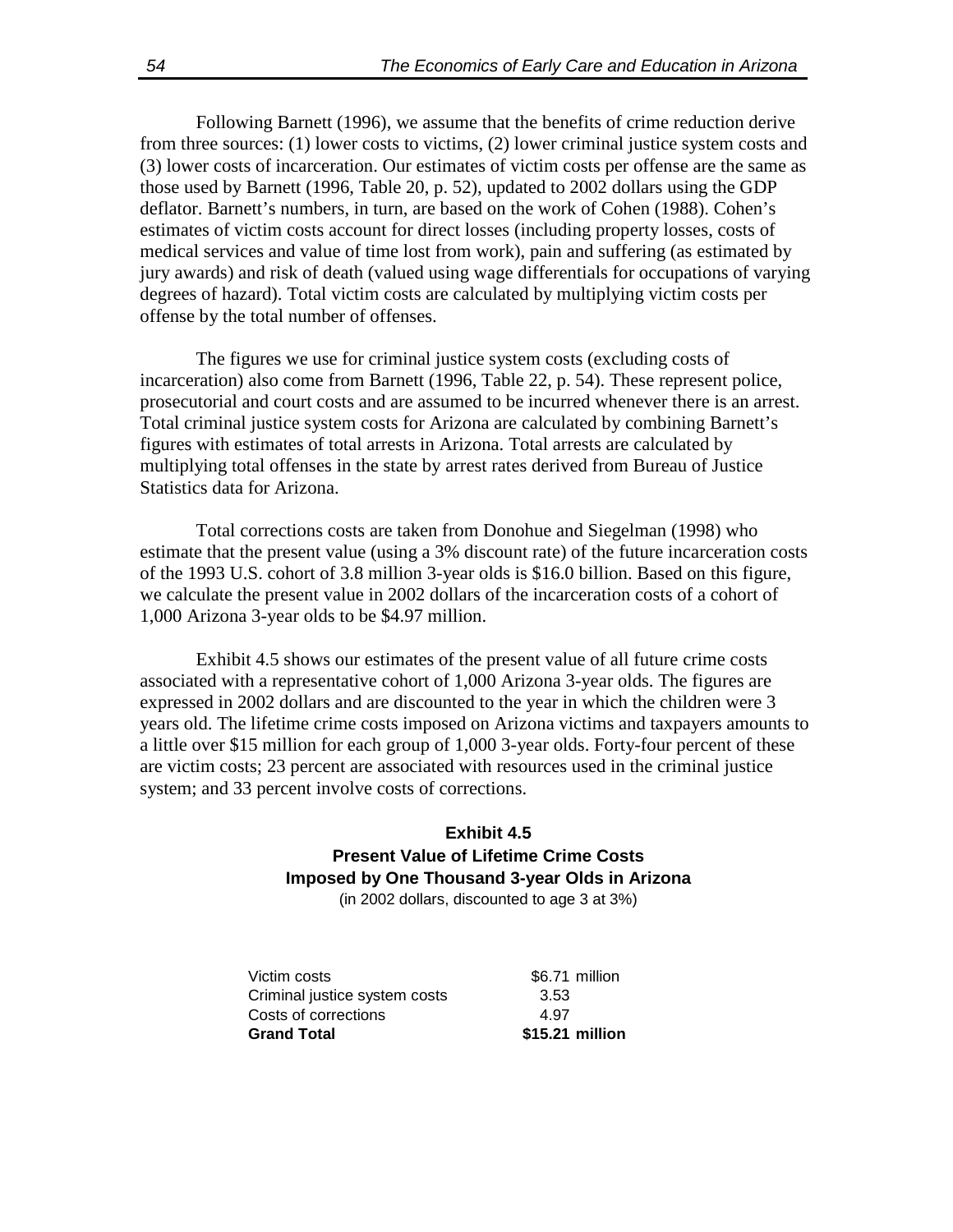We are now in a position to estimate the potential benefits of an early childhood program that accrue through reduced crime costs. There are several important assumptions that must be made. First, how effective will the program be in reducing the criminal behavior of participants? As noted earlier, it seems reasonable to assume that the program will reduce lifetime offenses among participants by at least 25%. A second important assumption involves the potential out migration of enrolled children. In our cost-benefit calculations, we only count benefits to be received by Arizona residents. Benefits associated with reduced crime among out migrants accrue to the nation as a whole but are lost to Arizona. (These children would not be committing crimes in Arizona even if they had they not been enrolled in the preschool program). Based on Census data for Arizona, it is reasonable to assume that 25% of Arizona 3-year olds will end up leaving the state before they reach peak criminal age. To account for this, we allow Arizona to receive only 75% of the crime benefits calculated for the entire group of treated children.

A final and extremely important assumption involves the nature of the selection process used to enroll children in the preschool program. Is it a random process, or is it designed to have a maximum effect on crime reduction? To illustrate the importance of this assumption, we calculate reduced crime costs for three different cases (see Exhibit 4.6). First, assume the enrollment process is random in the population of all 3-year olds. Each group of 1,000 children enrolled would be responsible for crime costs of \$15.21 million. So the benefits of crime reduction would amount to  $(.25)(.75)(15.21)$ , or \$2.85 million. This represents only 15% of the costs of implementing an enriched preschool program. Obviously, it would be impossible to justify such a program on the basis of crime benefits alone.

## (in 2002 dollars) **Exhibit 4.6 Reduction in Crime Costs Achieved by Enrolling One Thousand 3-year Olds in an Arizona Early Childhood Education Program**

|                                                                                                                                                      | <b>Reduction in Crime Costs</b><br>(per 1,000 participants) |
|------------------------------------------------------------------------------------------------------------------------------------------------------|-------------------------------------------------------------|
| A. Random selection of<br>participants<br>likelihood of criminal behavior)<br>the same as the general<br>population of 3-year olds)                  | \$2.85 mill                                                 |
| <b>B.</b> Targeting with maximum<br>effect on crime reduction<br>(all participants drawn from the<br>population of serious future<br>male offenders) | \$39.55 mill                                                |
| C. Proposed program<br>(equal participation of the sexes,<br>one half of participants assumed<br>to be serious future offenders)                     | \$13.09 mill                                                |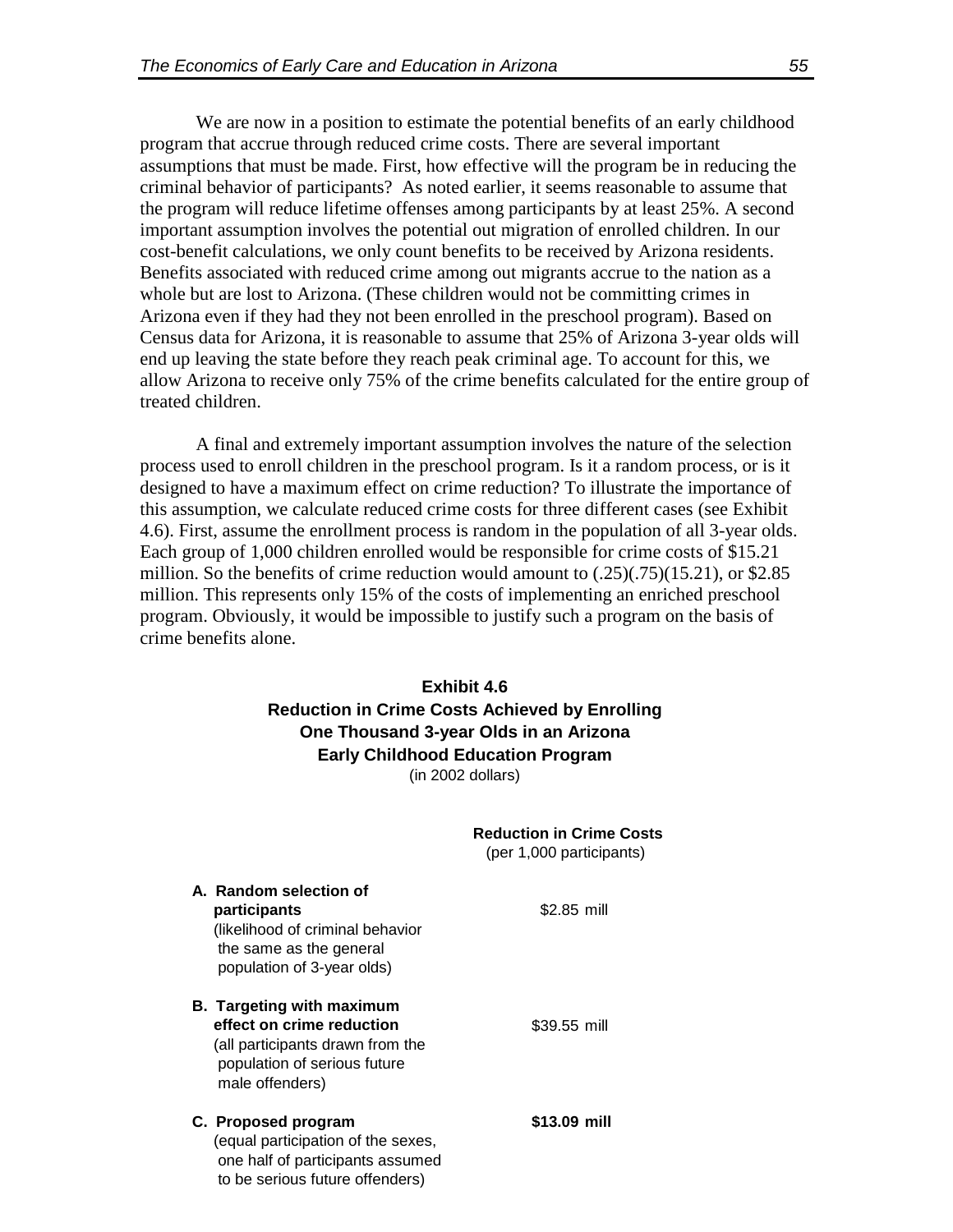At the other extreme, assume that the program only enrolls children with a high statistical chance of becoming serious offenders. In an often cited study of a cohort of African-American males born in Philadelphia in 1945, 6% of this cohort was responsible for 52% of the juvenile crime committed by all males from that birth cohort (Donohue and Siegelman, 1998, n.79, p. 30). Suppose we apply these numbers to Arizona. Then 30 males (6% of 500) are responsible for 52% of all the crimes committed by the males in a random sample of 1,000 Arizonans. Data on U.S. arrests indicate that men are responsible for approximately 80% of all crimes. So, taken together, the 30 males who are serious offenders would account for (.52)(.80)15.21 or \$6.33 million worth of crime costs. If these people could be perfectly targeted as children, then the benefits in terms of reduced crime from enrolling 1,000 of them in the program would amount to (.25)(.75)(1000/30)6.33 or \$39.6 million. This is more than twice the cost of implementing the program.

The last case we consider seems most likely to replicate the outcomes in an actual Arizona program, one that enrolls both sexes at equal rates but is focused on children of low socio-economic status and therefore on children with a relatively high statistical chance of becoming serious criminal offenders. We assume that one half of the participants would be serious criminal offenders and the other half represent no more serious a threat than the rest of the population. This means that out of every 60 male participants, 30 would have been responsible for 52% of the crime committed by 500 males in the general population. Similarly, we assume that out of every 60 female participants, 30 would have been responsible for 52% of the crime committed by a random sample of 500 females. Under these assumptions, a sample of 120 enrolled children would have imposed lifetime crime costs in the amount of  $\{(0.52)+(0.48)(30/470)\}15.21$  or \$8.375 million. So with 1,000 such children, we could expect crime reduction benefits in the amount of (.25)(.75)(1000/120)8.375 or \$13.1 million. This benefit alone would not be enough to cover program costs. But it does represent 69% of those costs.

#### **Mother's Earnings**

The Perry Preschool program measured outcomes on maternal education and employment but found no significant effects. However, the Perry program was operated on a part-time, part-year basis. It did not have a major child care component and, consequently, did not substantially reduce the amount of time mothers had to spend caring for their children. There is ample evidence from programs offering care and education on a full-time basis that mothers of participating children are more likely to be employed and to go further in their education and careers than are mothers who use lower quality care (see the survey by Benasich et al., 1992). In the Abecedarian project, program group mothers had higher levels of educational attainment and held higher paying jobs when their children were age 5 (Campbell and Ramey 1994). Masse and Barnett (2003 ) report that program group mothers also had higher earnings at participant ages 12, 15 and 21. The average annual earnings advantage of experimental group mothers was estimated to be \$3,750 in 2002 dollars.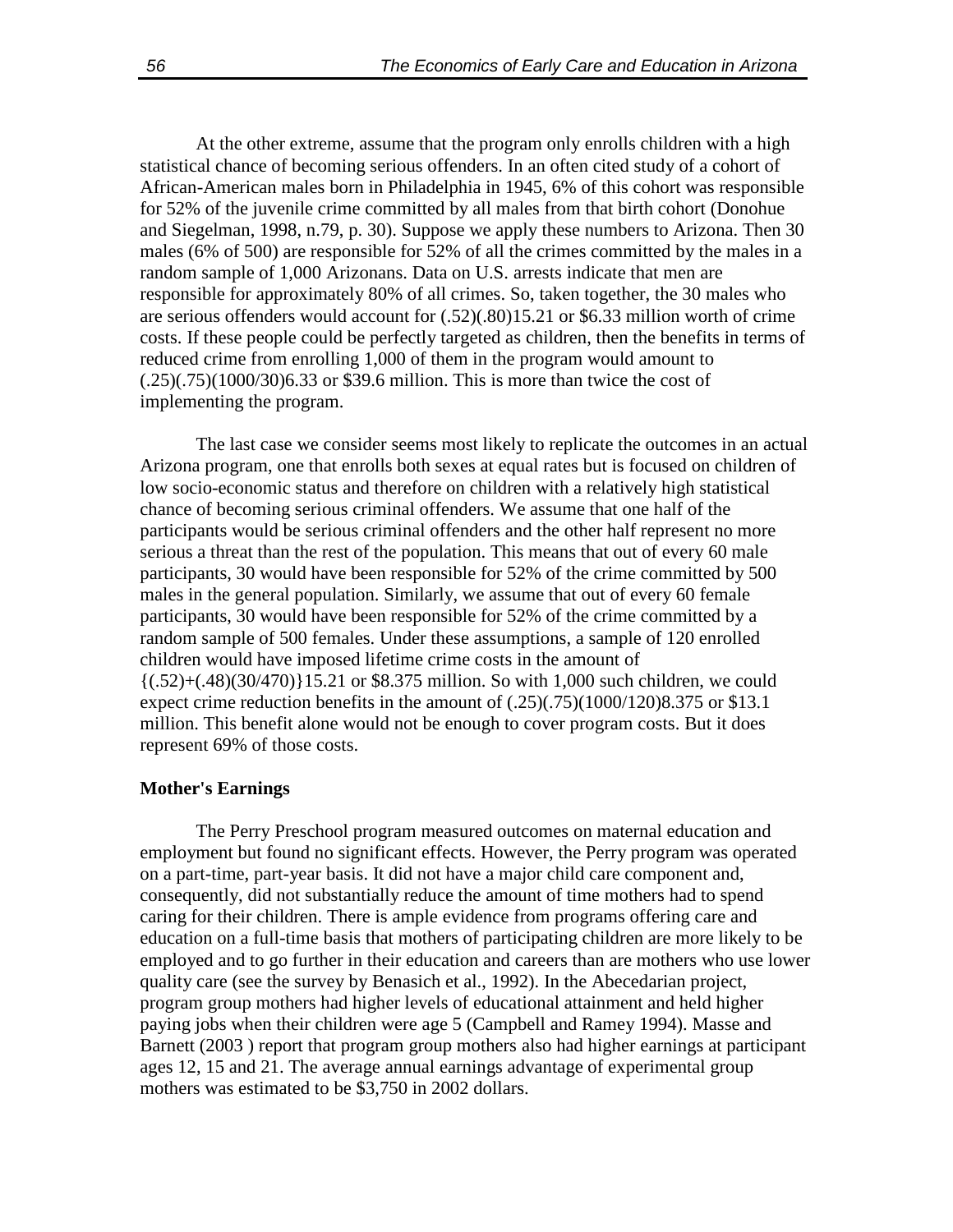Unlike Perry, the hypothetical program we are analyzing for Arizona would provide full-time, year-round care. Participating mothers feeling that their children are safe and well cared for are more likely to focus on matters related to work and employment. Since the duration of the proposed Arizona program is only two years rather than five years as in Abecedarian, the benefits mothers derive may not be as large. We assume that the earnings advantage Arizona program mothers receive will be only 40% as large as extra earnings received by Abecedarian participants, or \$1,500 per year. Assuming that these additional earnings are received for a period of 40 years beginning 5 years after the child is enrolled, their present value at the time the child begins the program equals \$30,806.

#### **Avoided K-12 Education Costs**

One of the primary goals of any preschool program is to help children become "school ready." Virtually all studies of enriched preschool programs report that the programs were to some degree effective in promoting educational success in children. One measure of educational success is total years of schooling completed. Another measure – one not yet accounted for – is success in the form of reduced incidence of grade retention or special education.

In his cost-benefit analysis of the Perry program, Barnett (1996) provides a very careful accounting of K-12 school costs based upon the school records of individual children and detailed figures on the costs of different tracks of regular and special education. He finds (Table 13, p. 35) the average cost-saving effect of the program to be \$6,872 when expressed in 1992 dollars and discounted at 3%. Using the GDP deflator for state and local government spending, this would translate to a cost saving of \$8,866 in 2002 dollars. This figure is almost identical to the cost savings effect estimated by Masse and Barnett (2003, Table 8.2, p. 45) for the Abecedarian project. For further perspective, Currie (2001, Table 3, p. 232) estimates that the potential K-12 education cost savings derived from the Head Start program would amount to \$2,029 if expressed in 1999 dollars and discounted at 5%. Reworking these numbers using a 3% discount rate and converting to 2002 dollars, her analysis implies cost savings of \$2,489 per child.

Our hypothetical Arizona program would be of higher quality and greater duration than Head Start, but it would be operated on a much larger scale than Perry. A conservative approach is to assume that the savings from avoided K-12 education costs will lie between the estimates for Perry and for Head Start. Using a simple average, the savings would be \$5,678 per child.

#### **Adding Up Benefits and Costs**

Exhibit 4.7 summarizes the estimated costs and benefits of operating a hypothetical early education program in Arizona. Future realizations of costs and benefits are discounted to the year in which the child is enrolled (age 3). All values are expressed on a per child basis, in 2002 dollars.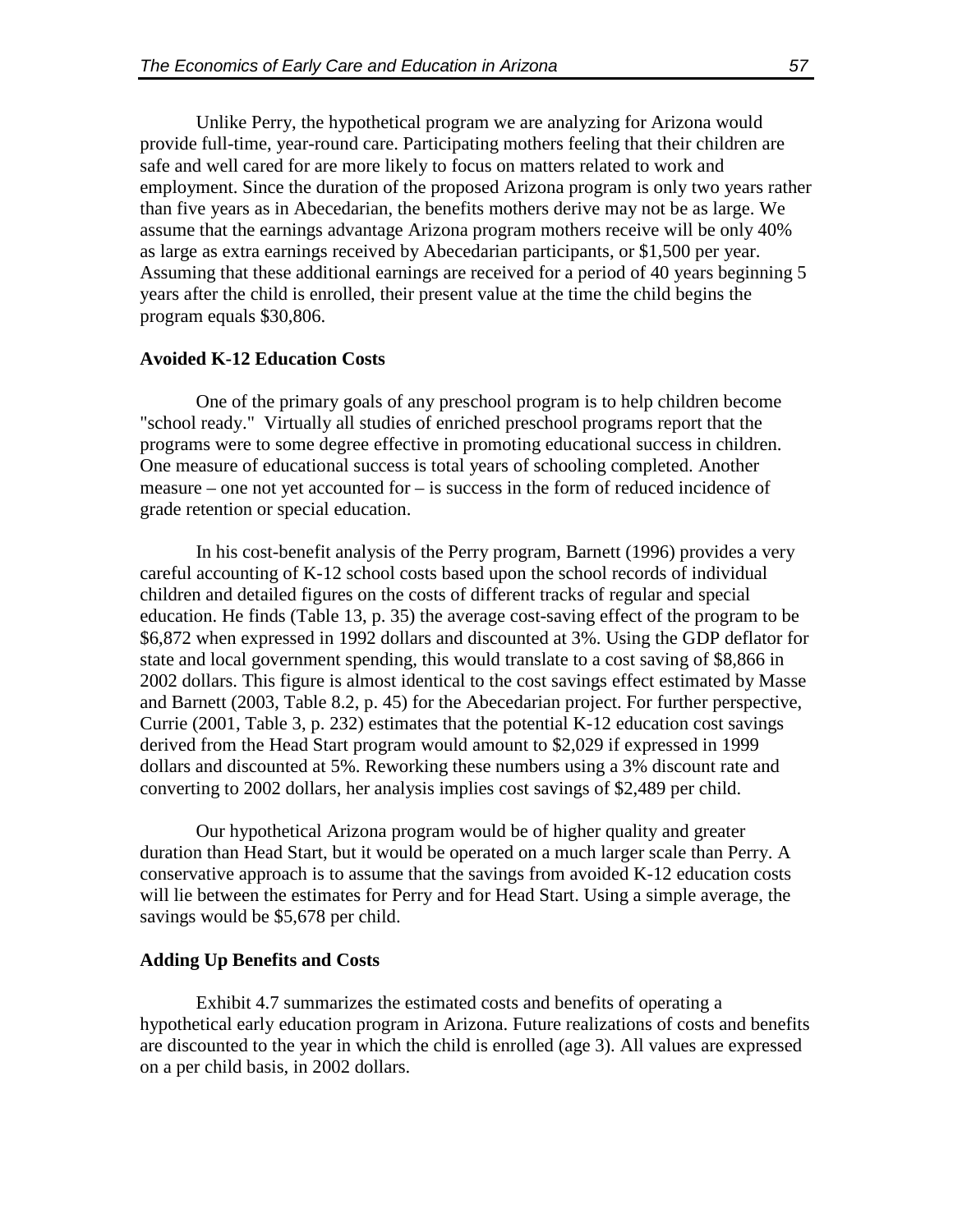## **Exhibit 4.7 Present Value of Costs and Benefits of Enrolling a Child in an Arizona ECE Program**

(in 2002 dollars, dicounted to age 3 at 3%)

| Costs:<br>Gross program costs<br>Avoided child care costs<br>Incremental costs | \$19.084<br>$-5,282$<br>\$13,802 |                                     |
|--------------------------------------------------------------------------------|----------------------------------|-------------------------------------|
| <b>Benefits:</b>                                                               |                                  |                                     |
| Participant's earnings                                                         | \$39,353                         |                                     |
| Crime reduction                                                                | 13,090                           |                                     |
| Mother's earnings                                                              | 30,806                           |                                     |
| Avoided K-12 education costs                                                   | 4.770                            |                                     |
| <b>Total benefits</b>                                                          | \$88,019                         |                                     |
| <b>Benefit-Cost Ratio</b>                                                      |                                  | \$6.38 of benefits for \$1 of costs |

Gross program costs per participant are \$19,084. Child care costs that would be avoided by parents are \$5,282. Thus the incremental cost of the program is \$13,802. It is this figure against which benefits should be compared.

The present value of all program benefits is estimated to be \$88,019. Higher lifetime earnings of participant children account for 45% of these benefits. Impacts on mother's earnings are also significant, accounting for 35% of total benefits. The remaining benefits consist of reduced crime costs (15%) and lower education costs associated with grade retention and special education (5%).

The program provides a total of \$6.38 worth of benefits for every \$1 of incremental costs. Benefits received by participants and their families (participant earnings and maternal earnings) amount to \$70,159 for each child, or more than five times the costs of the program. Societal benefits from reduced crime and K-12 education costs are also significant, amounting to \$17,860 per child. Assuming that participant families pay none of the gross program costs, then the benefits received by the public will offset 94% of costs. An early care program in Arizona would almost pay for itself on the basis of crime and tax benefits alone.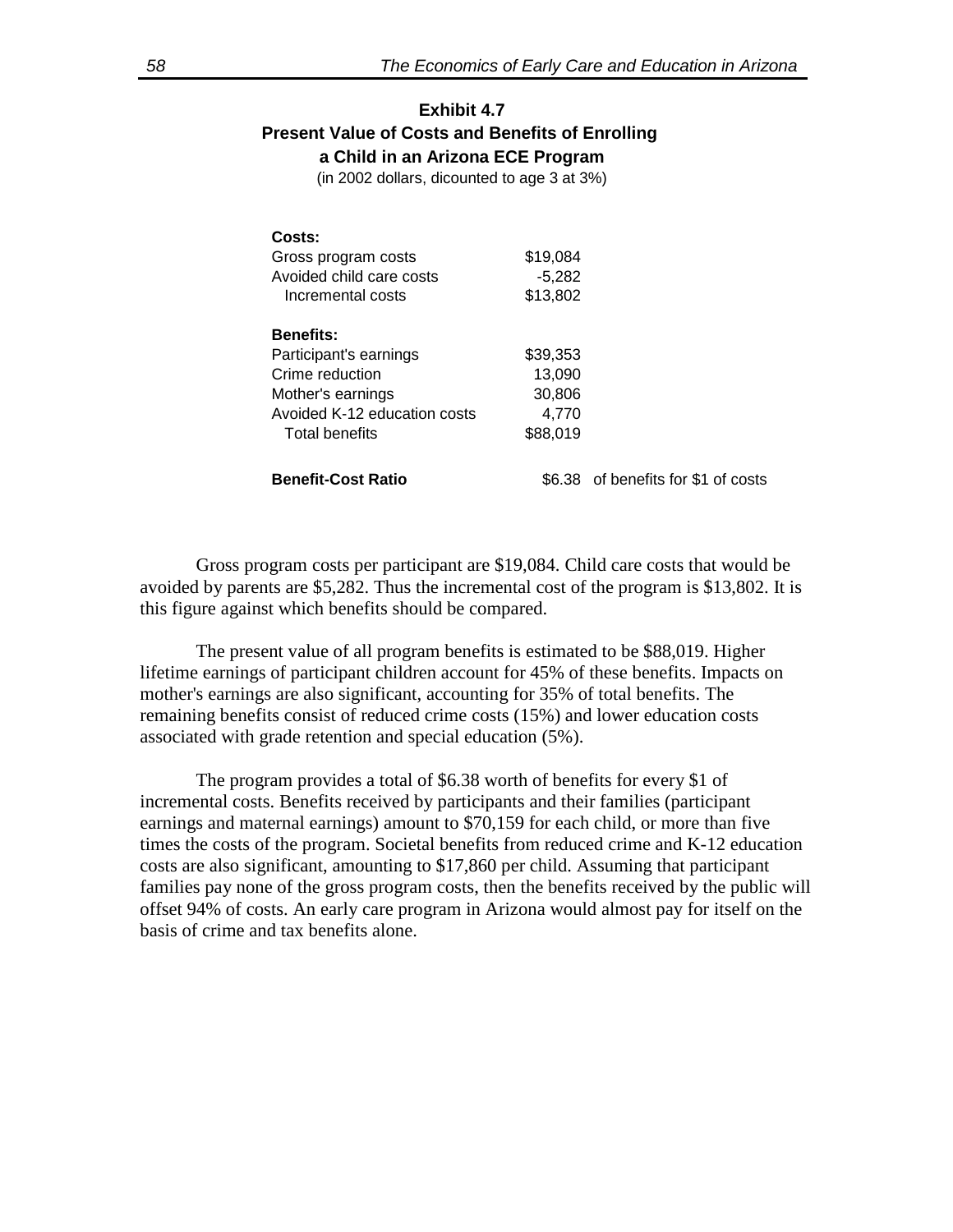## **CHAPTER 5: ARIZONA DEMOGRAPHICS AND THE DEMAND FOR CHILD CARE**

#### **Situation in 2000**

The 2000 Census counted 459,000 children less than 6 years of age in Arizona. This figure constituted approximately 9% of the total state population of 5.1 million. Unfortunately, the Census did not include questions regarding participation in early education and child care activities; nor are comprehensive statistics for the number of children participating in ECE programs in Arizona available from other sources.

However, combining data from (1) the 2000 Census relating to the employment status of parents and (2) survey information from the 1999 National Survey of American Families (NSAF) relating to non-parental care of children of working parents can provide some indication of the numbers of children under 6 who were (1) in center-based early care and education programs and (2) were regularly being cared for by someone other than their parents in 2000. The 2000 Census enumerated more than 240,000 Arizona children less than 6 whose primary care giver was in the labor force. Results of the 1999 NSAF relating to child care arrangements indicated that 73% of children 0-4 with employed primary care givers were regularly cared for by someone other than their parents and that 28% were in center-based care arrangements. For 5 year-old children, the proportions were even higher, 80% in some form of non-parental care and 40% in centerbased care (Sonenstein et. al. 2002 ). Based on the assumption that these proportions from the national study were reasonably representative of the situation in Arizona, the number of children 0-5 with working parents regularly cared for by someone other than their parents would have been approximately 180,000, with approximately 70,000 of those in center-based care (Exhibit 5.1). Of course, while most of the kids under 6 in child care had working parents, the total population would have been somewhat larger since these estimates are based only on children with working parents.

While the benefits of early childhood care and education have been well documented, the expense associated with high quality programs limits access to children from lower income households. The children often in most need but least likely to participate in early childhood care and education activities are those living in poverty households and most particularly children living in single parent poverty households. Based on Census information, there were 107,000 children 0-5 in Arizona living in households with incomes below the federal poverty threshold in 2000 (Exhibit 5.2). And of this total, about one half (or 54,000) were living in households with a single parent (or other adult caregiver).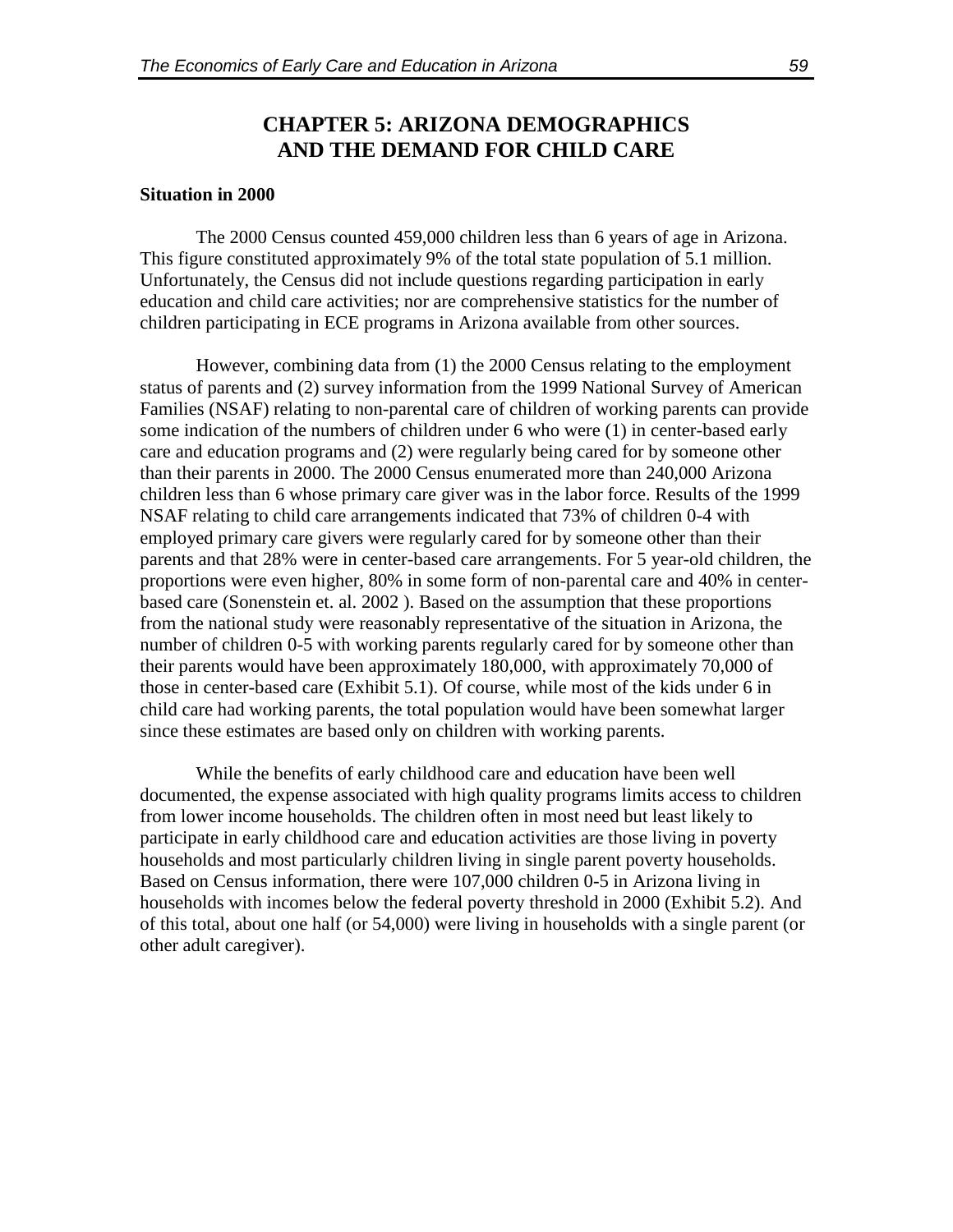#### **Exhibit 5.1 Arizona Children Aged 0-5 Years in ECE Programs, 2000**

|                                                      |         | Percent of<br><b>Children 0-5</b> |
|------------------------------------------------------|---------|-----------------------------------|
| Total Number of Children 0-5                         | 459.141 | 100.0                             |
| Number with Primary Caregiver in Workforce           | 240.252 | 52.3                              |
| Estimated Number Receiving Regular Non-Parental Care | 178,200 | 38.8                              |
| <b>Estimated Number Receiving Center-Based Care</b>  | 72,100  | 15.7                              |

Source: Calculated by the Center for Business Research from U. S. Census, 2000 Census of Population and Housing and 1999 National Survey of American Families data.

#### **Exhibit 5.2 Arizona Children Aged 0-5 Years in Poverty Households and in Single-Adult Poverty Households, 2000**

|                                           |         | <b>Percent of</b><br>Children 0-5 |
|-------------------------------------------|---------|-----------------------------------|
| Total Number of Children 0-5              | 459.141 | 100.0                             |
| Number in Poverty Households              | 106.512 | 23.2                              |
| Number in Single-Adult Poverty Households | 54,013  | 11.8                              |

Source: Calculated by the Center for Business Research from U. S. Census, 2000 Census of Population and Housing data.

It should be noted that the 1999 National Survey of American Families used a household income of less than two times the federal poverty level as its definition of a low-income household. Based on that criterion, 232,000 (or more than 50%) of children 0–5 were in low-income households in Arizona in 2000.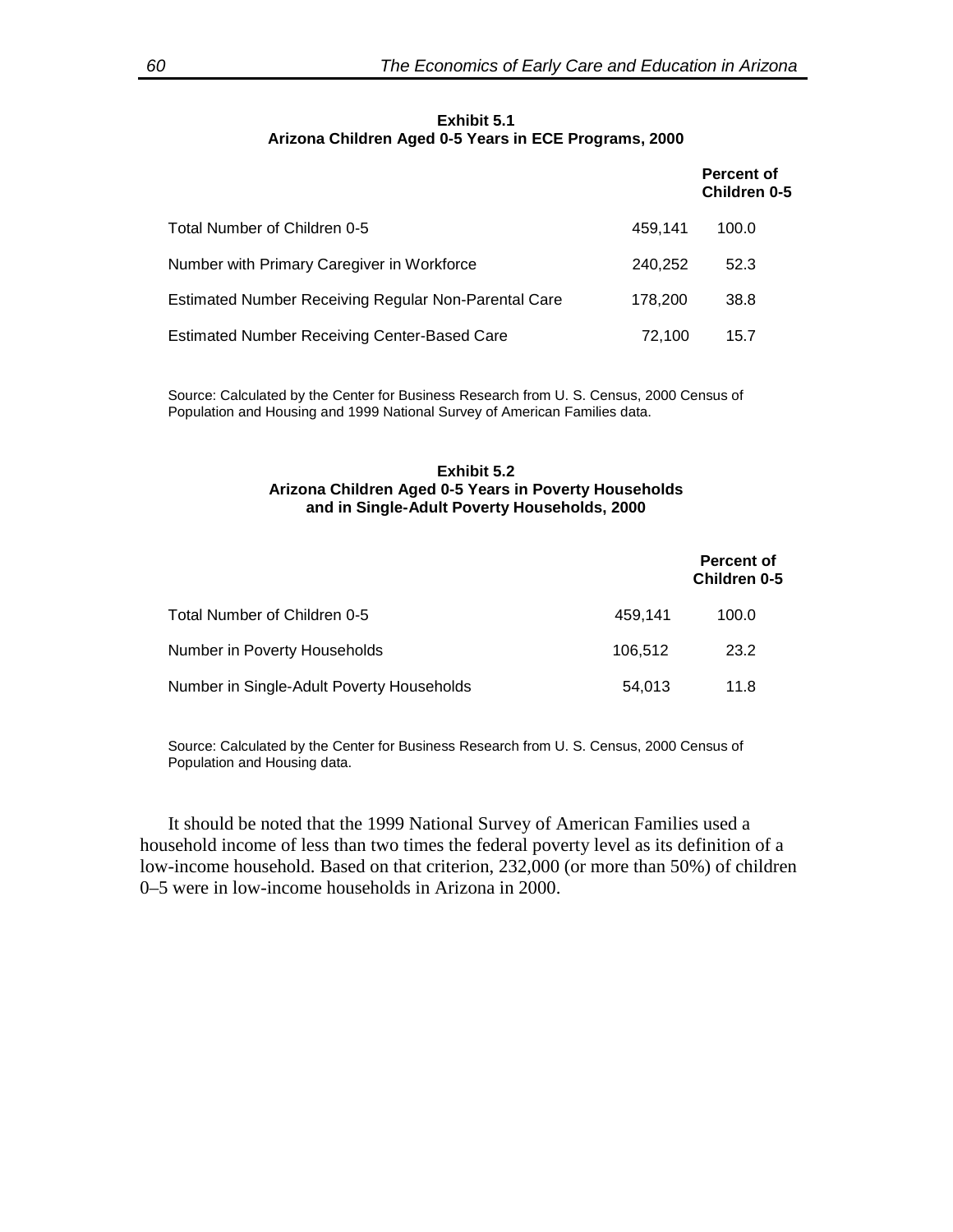#### **Projected Growth of the 0-5 Population**

Current and expected future demographic trends imply rapid growth in the number of children less than 6 during the first two decades of the  $21<sup>st</sup>$  century. Overall the state's population will continue to grow swiftly fueled by both interstate and international migration. Arizona's Hispanic and other racial/ethnic minority populations will grow much more than the Anglo-American population. This will in turn lead to rapid growth in the number of children, since the state's Hispanic and Native American populations tend to have higher birth rates than Anglo-Americans.

Unfortunately, there are no up-to-date population projections for the state that provide disaggregated projections by age and race/ethnicity. The most recent set produced by the U. S. Census Bureau in 1996 have proved to be much too conservative. The 2000 population of Arizona was projected to be 4.8 million – 6 percent less than the actual 2000 Census count; and the projections for the Hispanic population proved even less accurate – the 2000 estimate was nearly 20% below the 2000 Census population. Similarly, the latest available age-specific projections produced by the Arizona Department of Economic Security (ADES) are not consistent with the 2000 Census and furthermore do not provide racial/ethnic detail.

Because of the shortcomings with official population projections, the Center prepared its own set of projections for the state's 0-5 population for this study. The methodology was based directly on birth data. This approach was chosen for the following reasons:

- 1. The size of the 0-5 population is closely related to the number of births.
- 2. Annual data series for live births for each of the major race/ethnic groups were available from the Arizona Department of Health Services for the 1970- 2002 period.
- 3. The computational process was much simpler than other methods that would have been necessary to produce a complete set of age-specific population projections.

The following procedures were used to produce population projections for the 0-5 population of Arizona for the 2000-2020 period:

- 1. Forecast equations were estimated for each of three separate annual series for live births (non-Hispanic white, Hispanic, and Other races/ethnicities) based on trend analysis of the 1970-2002 period. In projecting the number of children at risk of underachievement because of low socioeconomic status, it is useful to project the 0-5 population by racial/ethnic group since the incidence of poverty historically has been much higher for Hispanics than for Anglo-Americans.
- 2. For each of the three race/ethnic groups, projections of the annual number of live births for the 2003-2020 period were calculated using the forecast equations.
- 3. Since population estimates and projections are normally presented in terms of mid-year values, the annual birth projections were converted into provisional estimates for the 0-5 population of children using the following formula: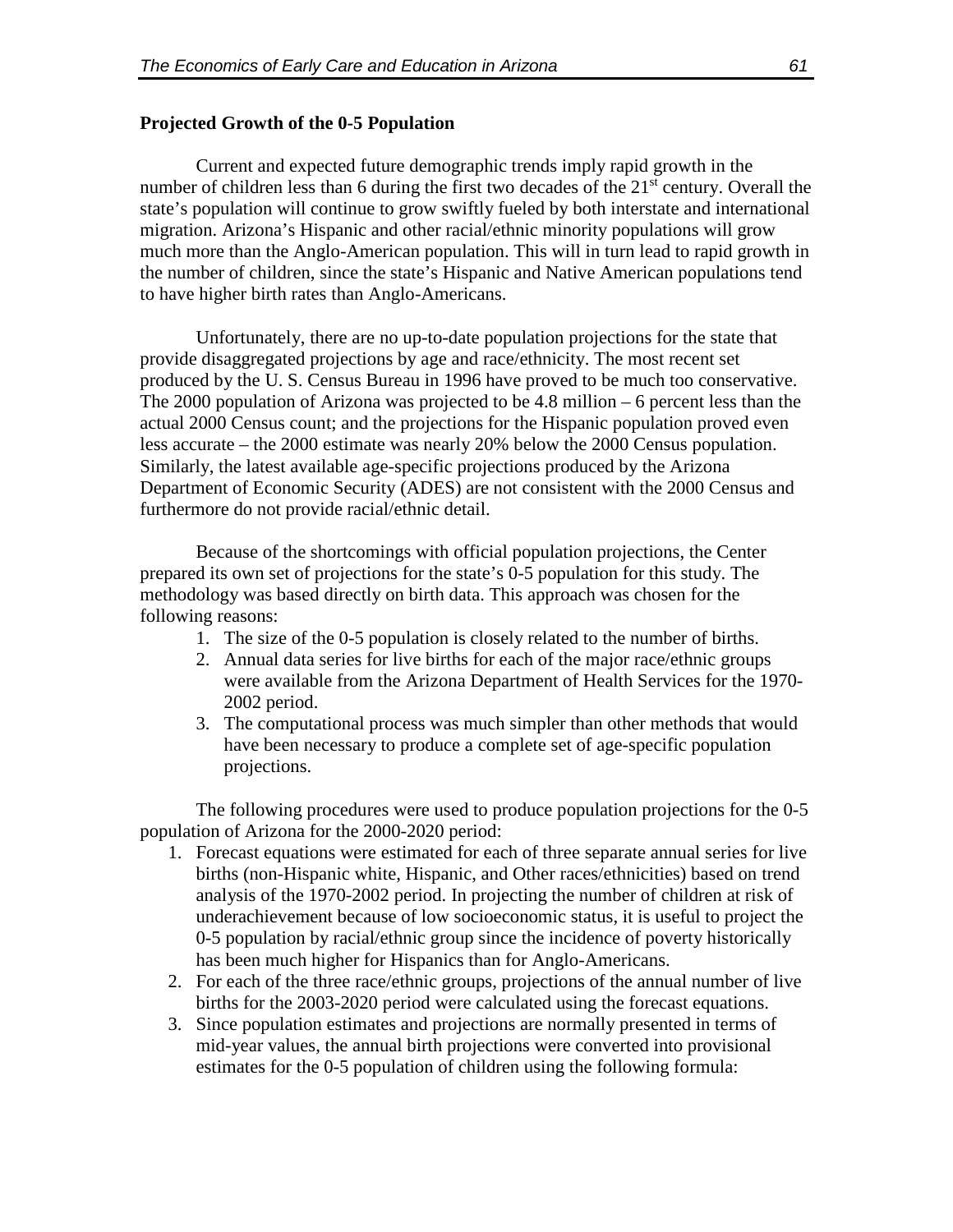|                                | 0-5 population in year "t" = $\frac{1}{2}$ of estimated births in year "t" |
|--------------------------------|----------------------------------------------------------------------------|
|                                | + the sum of the estimated births in the five                              |
| years "t-1" through year "t-5" |                                                                            |
|                                | $+ \frac{1}{2}$ of estimated births in year "t-6"                          |

- 4. In order to account for the effects of migration and mortality, these provisional figures were adjusted by the ratio of the estimated 0-5 population in 2000 calculated using the formula in step #3 to the 0-5 population count from the 2000 Census. Separate ratios were computed for each race/ethnic group, and these ratios were used to adjust the provisional figures produced by step #3.
- 5. The three sets of adjusted figures were summed to produce the final product projections of the number of children under 6 in Arizona for the 2000–2020 period. The census count for 2000, and projections for 2005, 2010, 2015 and 2020 are presented in Exhibit 5.3.

## **Exhibit 5.3 Projections of the Arizona Population 0-5 Years, 2000-2020**

| Population 0-5     |         |
|--------------------|---------|
| 2000 (2000 Census) | 459,141 |
| 2005               | 531,100 |
| 2010               | 605,800 |
| 2015               | 693,000 |
| 2020               | 790,200 |
| Percent Increase   |         |
| $2000 - 2010$      | 31.9    |
| $2010 - 2020$      | 30.4    |
| $2000 - 2020$      | 72.1    |

Source: Center for Business Research, L. William Seidman Institute, W. P. Carey School of Business, Arizona State University.

These projections imply that the state's 0-5 population will increase by 72% to nearly 800,000 by 2020. The projections indicate a much bigger increase in the numbers of children under 6 than do the outdated ADES projections or the even older U.S. Census Bureau series.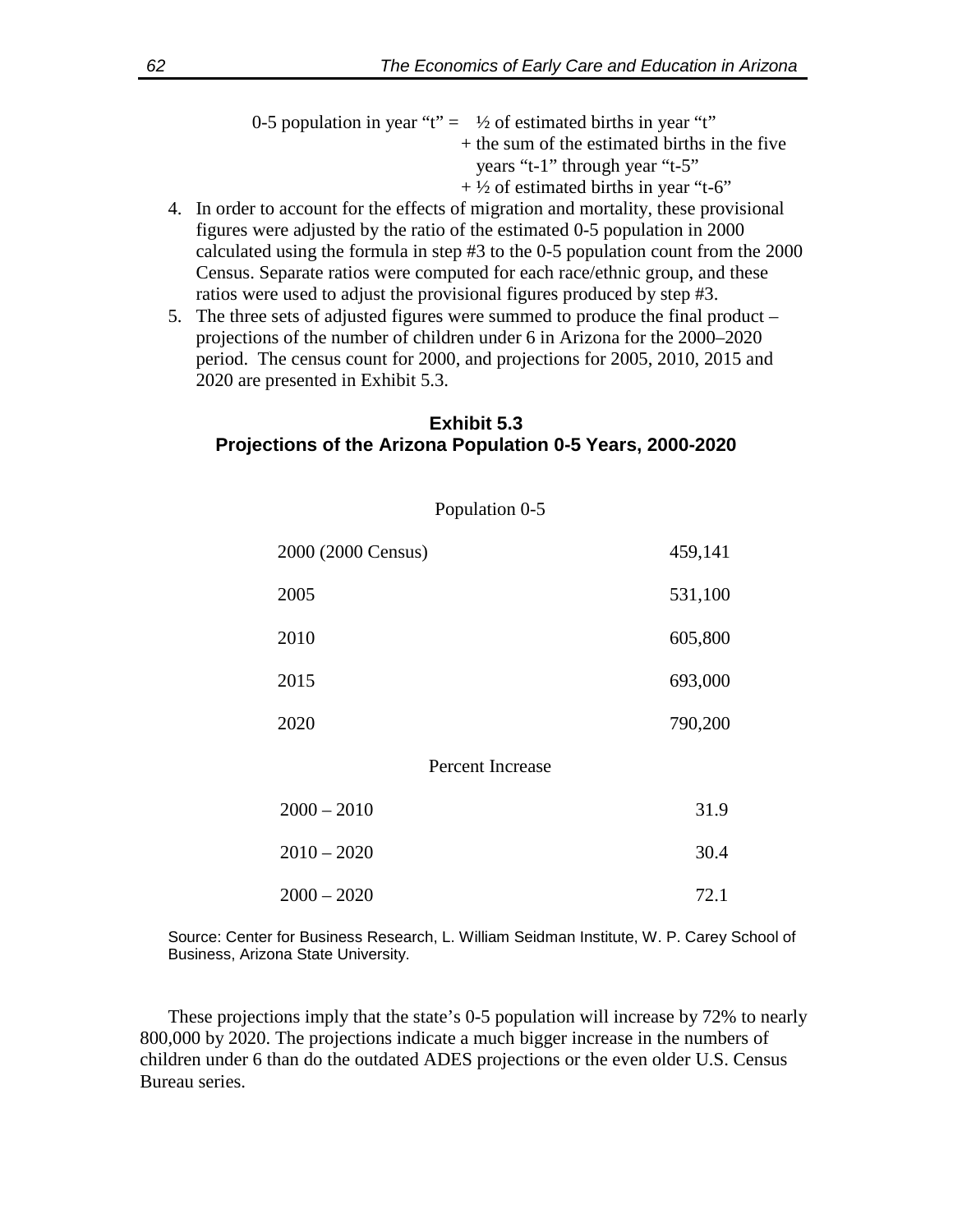#### **Future Demand For Early Care and Education**

Rapid growth for Arizona's 0-5 populations implies increasing demand for ECE programs. If the proportion of children in early childhood activities in 2000 were to remain constant, the number of children under 6 receiving non-parental care would increase to 235,000 in 2010 and to 307,000 by 2020. Similar projections based on the proportion in 2000 would imply that the number of children under 6 for whom parents would be seeking center-based ECE programs would grow to 95,000 in 2010 and 124,000 by 2020.

## **Exhibit 5.4 Projections of Demand for ECE Programs for Arizona Children 0-5, 2000-2020**

|             | <b>Total Non-Parental</b><br>Care | <b>Center-Based Care</b> |
|-------------|-----------------------------------|--------------------------|
| 2000 Census | 178,200                           | 72,100                   |
| 2005        | 206,100                           | 83,400                   |
| 2010        | 235,100                           | 95,100                   |
| 2015        | 268,900                           | 108,800                  |
| 2020        | 306,700                           | 124,000                  |

Source: Center for Business Research, L. William Seidman Institute, W. P. Carey School of Business, Arizona State University.

In all likelihood, these projections represent conservative forecasts of the potential demand. They are based on the assumption of no further changes in family structure or labor force participation even though U. S. society has been experiencing significant change. Demographers and economists believe that the trends that have increased demand for early childhood education and care – rising divorce rates and increasing labor force participation of women with young children – will continue in the future (Hernandez 1995).

#### **Future Trends In The At-Risk Population**

To assess the future growth in the numbers of children in most need of ECE programs, we focus on children under 6 living in poverty households and, more specifically, in single-adult poverty households. Exhibit 5.5 presents projections of these two subpopulations for the 2005-2020 period for Arizona. These figures are based upon the population projections developed by the Center for this analysis (Exhibit 5.3) and the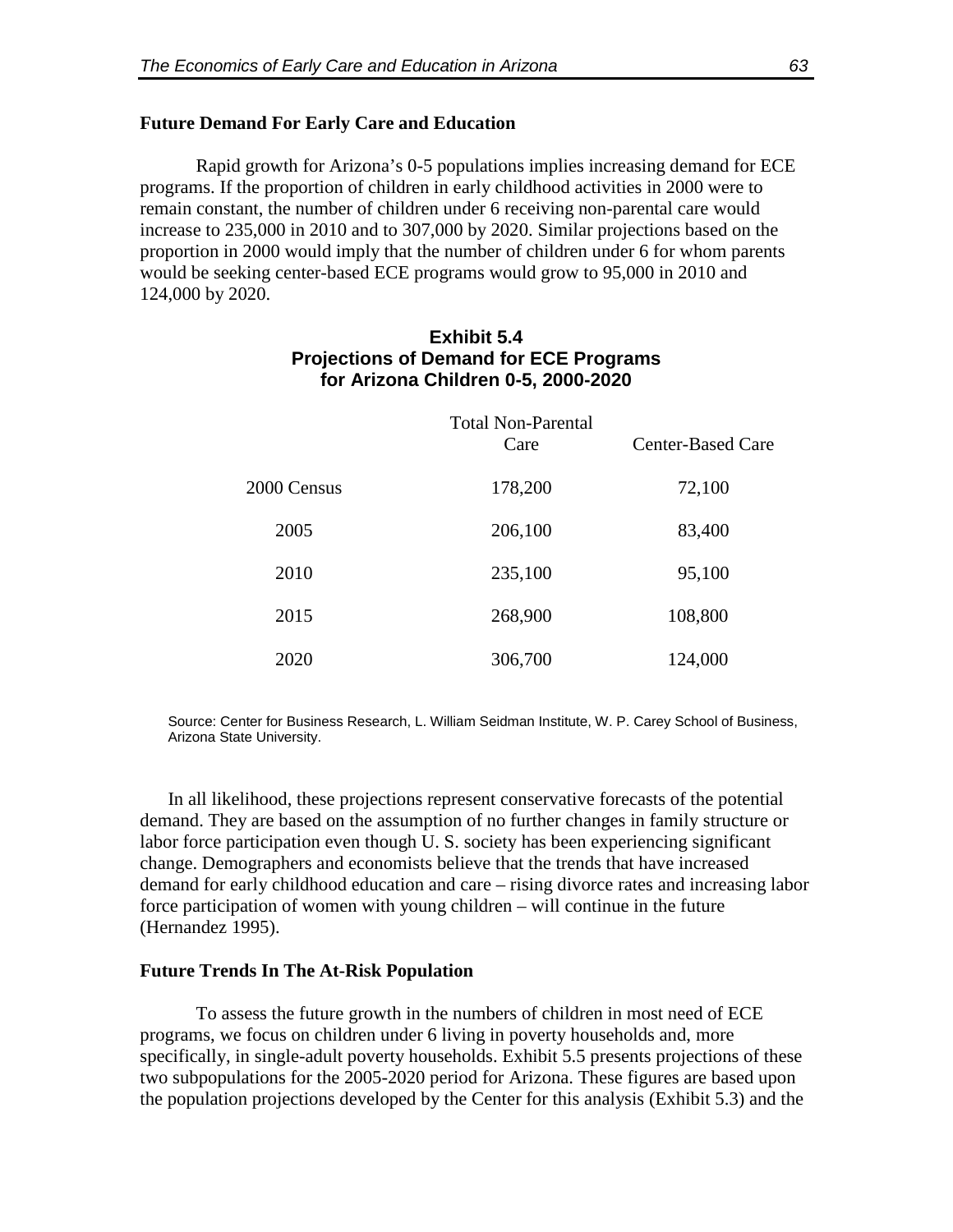proportions of children of each racial/ethnic group found in the two subpopulations in the 2000 Census.

## **Exhibit 5.5 Projections of Arizona Children Aged 0-5 In Poverty Households and Single-Adult Poverty Households, 2000-2020**

| Households         | Poverty<br>Households | Single-Adult<br>Households |
|--------------------|-----------------------|----------------------------|
| 2000 (2000 Census) | 106,512               | 54,013                     |
| 2005               | 129,800               | 67,200                     |
| 2010               | 153,500               | 78,900                     |
| 2015               | 180,800               | 92,200                     |
| 2020               | 211,400               | 107,000                    |

Source: Center for Business Research, L. William Seidman Institute, W. P. Carey School of Business, Arizona State University.

The projections indicate that these two measures of the "at-risk" population will nearly double between 2000 and 2020, with the number of children under 6 in poverty households increasing to 211,000 and the number in single-adult poverty households rising to 107,000. The figures further imply that these "at-risk" populations will become a bigger share of the total 0-5 population – those in poverty households rising from 23% in 2000 to 27% by 2020 and children in single-adult poverty households up to 14% in 2020 from 12% in 2000.

These projections should be regarded as conservative estimates, since they were computed holding the 2000 ratios constant. To the extent that the gap between rich and disadvantaged populations and/or the proportion of single-parent households continues to increase, as is forecast based on current trends, the numbers of "at-risk" children will grow even faster than implied by the projections in Exhibit 5.5.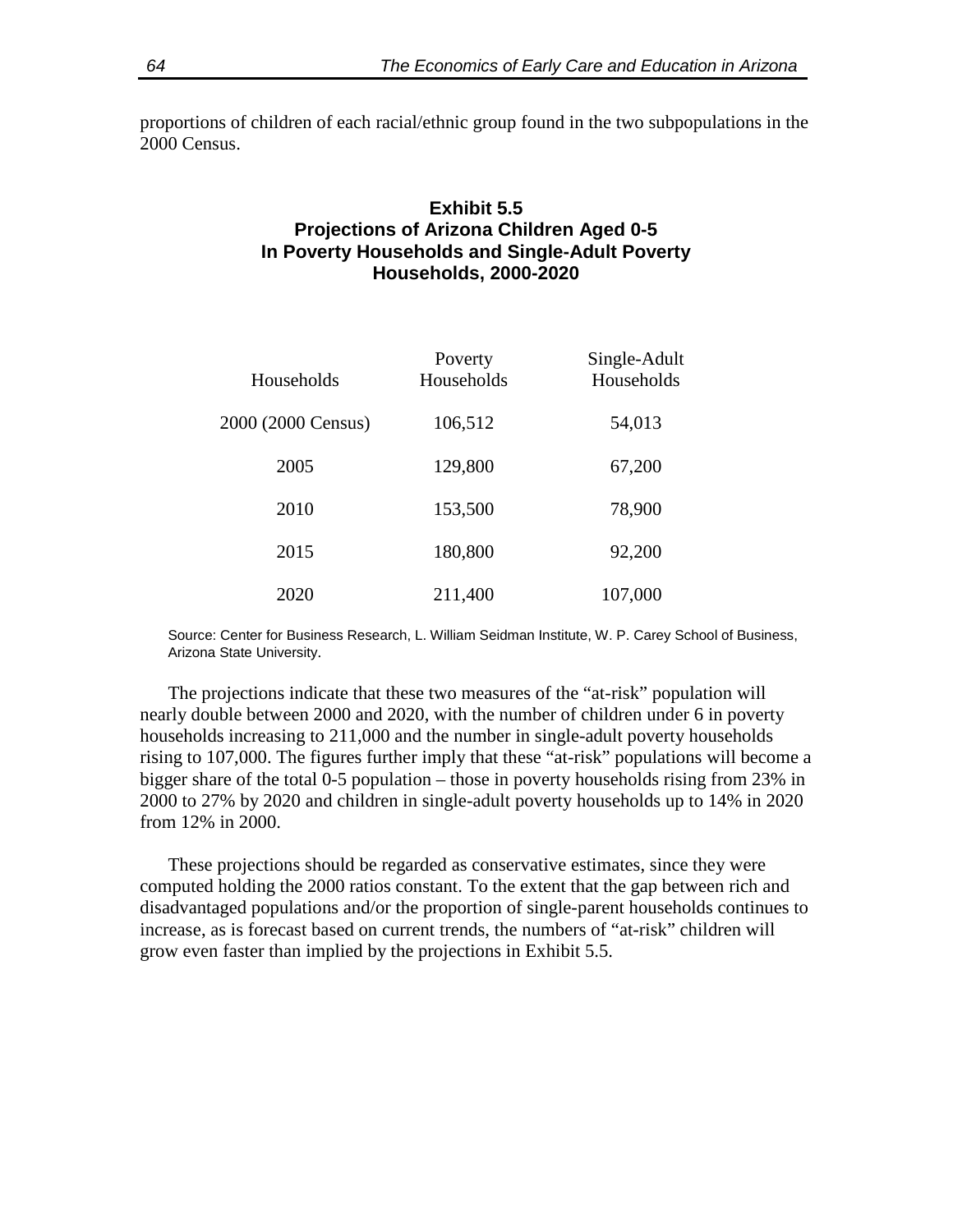## **REFERENCES**

Administration for Children and Families, Department of Health and Human Services. *Child Care and Development Fund Report.* Washington, D.C., December 2002.

Arizona Department of Economic Security, Division of Employment and Rehabilitation Services Child Care Administration. *Child Care Market Rate Survey 2000.* Conducted by the Maricopa County Office of Research and Reporting, August 2000.

Barnett, Steven W. *Lives in the Balance: Age-27 Benefit-Cost Analysis of the High/Scope Perry Preschool Program*. Monograph of the High/Scope Educational Research Foundation, 11, Ypsilanti, Michigan: High-Scope Educational Research Foundation, 1996.

Benasich, April A.; Brooks-Gunn, Jeanne and Clewell, Beatriz C. "How Do Mothers Benefit from Early Intervention Programs?" *Journal of Applied Developmental Psychology*, 1992, 13, pp. 311-62.

Blau, D. "The Economics of Means-Tested Child Care Subsidies," prepared for the NBER Conference of Means-Tested Transfers, University of North Carolina, April 2000.

Campbell, Frances A. and Ramey, Craig T. "Effects of Early Intervention on Intellectual and Academic Achievement: A Follow-Up Study of Children from Low-Income Families." *Child Development*, 1994, 65, pp. 684-98.

Campbell, Frances A.; Ramey, Craig T.; Pungello, Elizabeth P.; Sparling, Joseph and Miller-Johnson, Shari. "Early Childhood Education: Young Adult Outcomes from the Abecedarian Project." *Applied Development Science*, 2002, 6 (1), pp. 42-57.

Clarke, Stevens H. and Campbell, Frances A. "Can Intervention Early Prevent Crime Later? The Abecedarian Project Compared with Other Programs. *Early Childhood Research Quarterly*, 1998, 13 (2), pp. 319-43.

Cohen, Mark A. "Pain, Suffering, and Jury Awards: A Study of the Cost of Crime to Victims." *Law and Society Review*, 1988, 22(3), pp. 537-55.

Currie, Janet. "Early Childhood Education Programs." *Journal of Economic Perspectives*, Spring 2001, 15 (2), pp. 213-38.

Currie, Janet and Thomas, Duncan. "Does Head Start Make a Difference?" *American Economic Review*, 1995, 85 (3), pp. 341-64.

Currie, Janet and Thomas, Duncan. "Does Head Start Help Hispanic Children?" *Journal of Public Economics*, 1999, 74, pp. 235-62.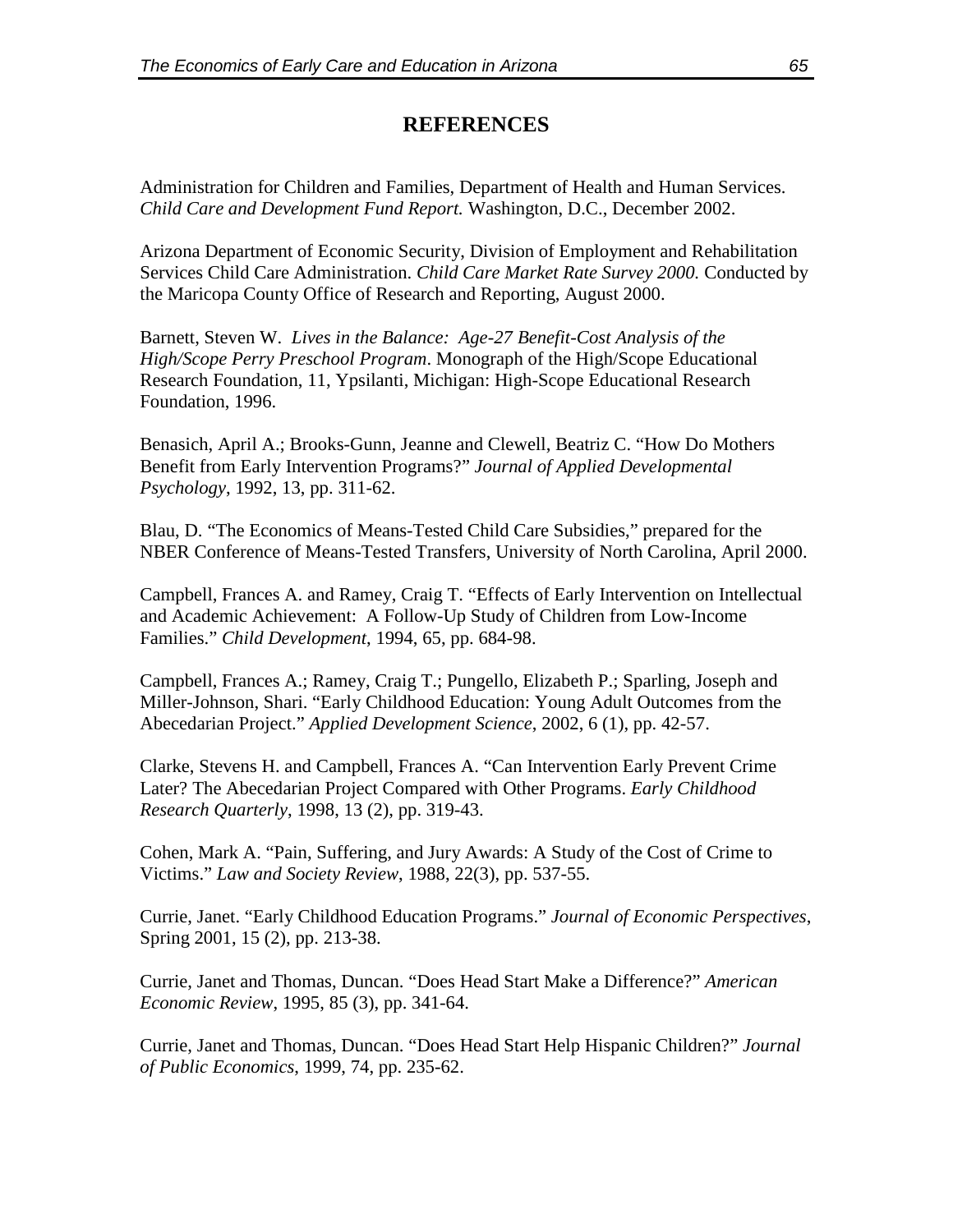Donohue III, John J. and Siegelman, Peter. "Allocating Resources Among Prisons and Social Programs in the Battle Against Crime." *Journal of Legal Studies*, January 1998, 27, pp. 1-43.

Garces, Eliana; Thomas, Duncan and Currie, Janet. "Longer-Term Effects of Head Start." *American Economic Review*, September 2002, 92 (4), pp. 999-1012.

Giannarelli, Linda and Barsimantov, James. *Child Care Expenses of America's Families*, Occasional Paper No. 40, Washington, D.C.: The Urban Institute, 2000.

Giannarelli, Linda, et. al. *Getting Help with Child Care Expenses*, Occasional Paper Number 62, Washington, D.C.: The Urban Institute, 2003.

Heckman, James J. "Policies to Foster Human Capital." *Research in Economics*, 2000, 54 (3), pp. 3-56.

Heckman, James J. and Lochner, Lance. "Rethinking Education and Training Policy: Understanding the Sources of Skill Formation in a Modern Economy," in Sheldon Danziger and Jane Waldfogel, eds., *Securing the Future: Investing in Children from Birth to College.* New York: Russell Sage Foundation, 2000, pp. 47-83.

Hernandez, Donald J. "Changing Demographics: Past and Future Demands for Early Childhood Programs." *The Future of Children*, 1995, 5 (3), pp.145-160.

Kamerman, S. and Gatenio, S. "Overview of the Current Policy Context," in D. Cryer and R. Clifford (eds.) *Early Childhood Education and Care in the USA*. National Center for Early Development and Learning, Paul H. Brookes Publishing Co.: Baltimore, MA, 2003.

Karoly, Lynn A.; Greenwood, Peter W.; Everingham, Susan S.; Hoube, Jill; Kilburn, M. Rebecca; Rydell, Peter C.; Sanders, Matthew and Chiesa, James. *Investing in Our Children: What We Know and Don't Know About the Costs and Benefits of Early Childhood Interventions*. Santa Monica: RAND MR-898, 1998.

Lazar, I.; Darlington, R.; Murray, H.; Royce, J. and Snipper, A. "Lasting Effects of Early Education: A Report from the Consortium for Longitudinal Studies." *Monographs of the Society for Research in Child Development*, 1982, 47, No. 195.

Masse, Leonard N. and Barnett, W. Steven. "A Benefit-Cost Analysis of the Abecedarian Early Childhood Intervention." National Institute for Early Education Research, 2003.

Reynolds, Arthur J.; Temple, Judy A.; Robertson, Dylan L. and Mann, Emily A. "Long-Term Effects of Early Childhood Intervention on Educational Attainment and Juvenile Arrest: A 15-Year Follow-Up of Low-Income Children in Public Schools." *Journal of American Medical Association*, May 2001, 285 (18), pp. 2339-46.